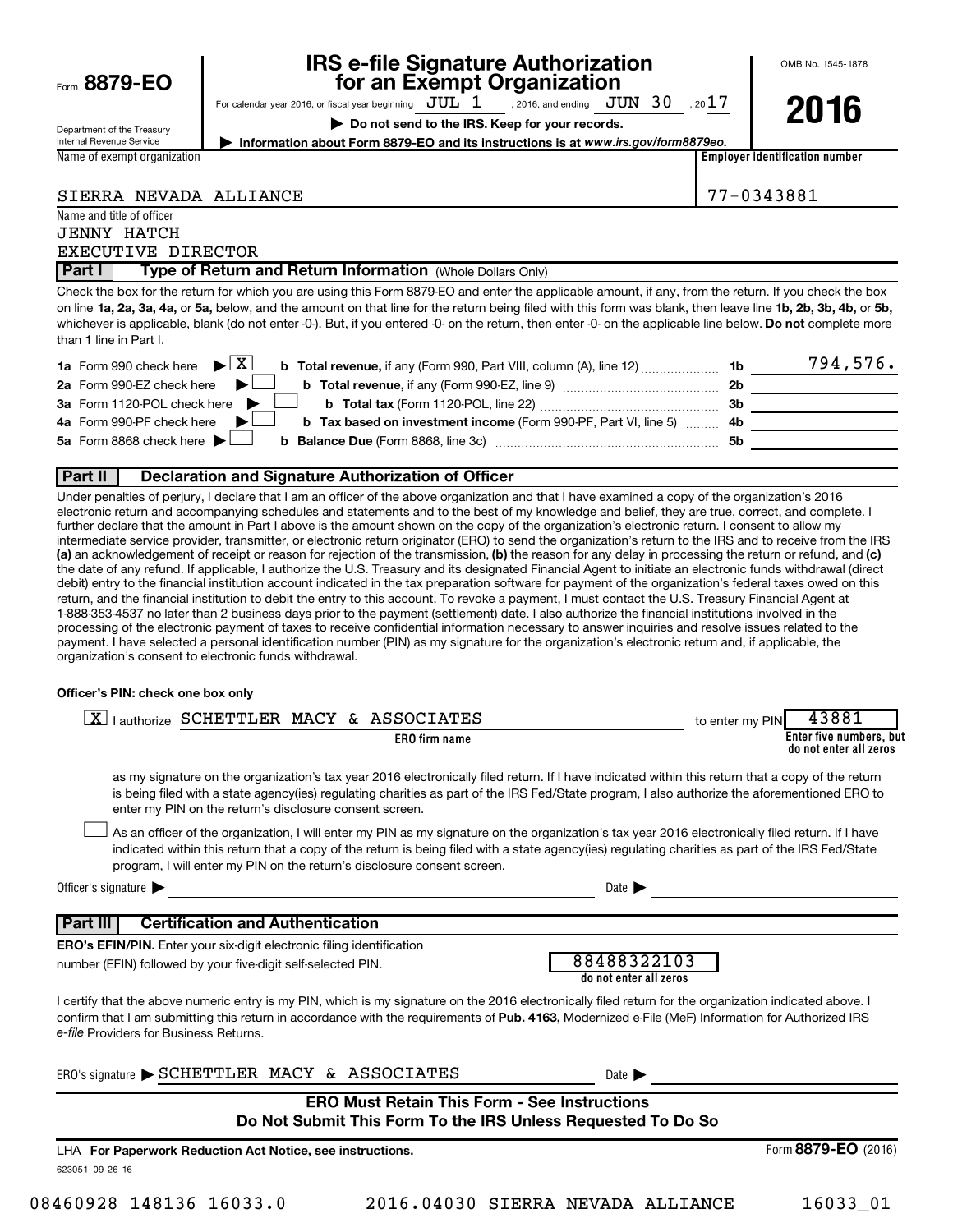|                                    |                                  | <b>Return of Organization Exempt From Income Tax</b>                                                                                                                       |                                   |                 |            |                                                             |            | OMB No. 1545-0047                          |
|------------------------------------|----------------------------------|----------------------------------------------------------------------------------------------------------------------------------------------------------------------------|-----------------------------------|-----------------|------------|-------------------------------------------------------------|------------|--------------------------------------------|
|                                    |                                  | Under section 501(c), 527, or 4947(a)(1) of the Internal Revenue Code (except private foundations)                                                                         |                                   |                 |            |                                                             |            |                                            |
|                                    |                                  | Do not enter social security numbers on this form as it may be made public.                                                                                                |                                   |                 |            |                                                             |            | <b>Open to Public</b>                      |
|                                    |                                  | Department of the Treasury<br>Internal Revenue Service<br>Information about Form 990 and its instructions is at www.irs.gov/form990.                                       |                                   |                 |            |                                                             |            | <b>Inspection</b>                          |
|                                    |                                  | A For the 2016 calendar year, or tax year beginning $JUL$ 1, $2016$                                                                                                        |                                   |                 |            | and ending JUN 30, 2017                                     |            |                                            |
|                                    | <b>B</b> Check if<br>applicable: | <b>C</b> Name of organization                                                                                                                                              |                                   |                 |            | D Employer identification number                            |            |                                            |
|                                    | Address<br>change                | SIERRA NEVADA ALLIANCE                                                                                                                                                     |                                   |                 |            |                                                             |            |                                            |
|                                    | Name<br> change                  | Doing business as                                                                                                                                                          |                                   |                 |            |                                                             | 77-0343881 |                                            |
|                                    | Initial<br>return                | Number and street (or P.O. box if mail is not delivered to street address)                                                                                                 |                                   |                 | Room/suite | <b>E</b> Telephone number                                   |            |                                            |
|                                    | Final<br>return/                 | P.O. BOX 7989                                                                                                                                                              |                                   |                 |            | (530)                                                       |            | $542 - 4546$                               |
|                                    | termin-<br>ated                  | City or town, state or province, country, and ZIP or foreign postal code                                                                                                   |                                   |                 |            | G Gross receipts \$                                         |            | 800, 337.                                  |
|                                    | Amended<br>Ireturn               | SOUTH LAKE TAHOE, CA                                                                                                                                                       | 96158                             |                 |            | H(a) Is this a group return                                 |            |                                            |
|                                    | Applica-<br>tion                 | F Name and address of principal officer: JENNY HATCH                                                                                                                       |                                   |                 |            | for subordinates?                                           |            | $\Box$ Yes $\Box X$ No                     |
|                                    | pending                          | SAME AS C ABOVE                                                                                                                                                            |                                   |                 |            | $H(b)$ Are all subordinates included? $\Box$ Yes $\Box$     |            | No                                         |
|                                    |                                  | <b>I</b> Tax-exempt status: $X \ 501(c)(3)$<br>$501(c)$ (                                                                                                                  | $\sqrt{\frac{1}{1}}$ (insert no.) | $4947(a)(1)$ or | 527        |                                                             |            | If "No," attach a list. (see instructions) |
|                                    |                                  | J Website: WWW.SIERRANEVADAALLIANCE.ORG                                                                                                                                    |                                   |                 |            | $H(c)$ Group exemption number $\blacktriangleright$         |            |                                            |
|                                    |                                  | <b>K</b> Form of organization: $\boxed{\mathbf{X}}$ Corporation<br>Trust<br>Association                                                                                    | Other $\blacktriangleright$       |                 |            | L Year of formation: $1993$ M State of legal domicile: $CA$ |            |                                            |
|                                    | Part I                           | <b>Summary</b>                                                                                                                                                             |                                   |                 |            |                                                             |            |                                            |
|                                    | 1                                | Briefly describe the organization's mission or most significant activities: TO PROTECT AND RESTORE THE                                                                     |                                   |                 |            |                                                             |            |                                            |
|                                    |                                  | ENVIRONMENT OF THE SIERRA NEVADA FOR FUTURE GENERATIONS WHILE                                                                                                              |                                   |                 |            |                                                             |            |                                            |
|                                    | 2                                | Check this box $\blacktriangleright$ $\Box$ if the organization discontinued its operations or disposed of more than 25% of its net assets.                                |                                   |                 |            |                                                             |            |                                            |
|                                    | З                                | Number of voting members of the governing body (Part VI, line 1a)                                                                                                          |                                   |                 |            | 3                                                           |            | 11                                         |
|                                    | 4                                |                                                                                                                                                                            |                                   |                 |            | $\overline{\mathbf{4}}$                                     |            | 11                                         |
|                                    | 5                                |                                                                                                                                                                            |                                   |                 |            | 5                                                           |            | 57                                         |
| <b>Activities &amp; Governance</b> | 6                                |                                                                                                                                                                            |                                   |                 |            | 6                                                           |            | $\Omega$                                   |
|                                    |                                  |                                                                                                                                                                            |                                   |                 |            | 7a                                                          |            | $\overline{0}$ .                           |
|                                    |                                  |                                                                                                                                                                            |                                   |                 |            | 7 <sub>b</sub>                                              |            | $\overline{0}$ .                           |
|                                    |                                  |                                                                                                                                                                            |                                   |                 |            | <b>Prior Year</b>                                           |            | <b>Current Year</b>                        |
|                                    | 8                                |                                                                                                                                                                            |                                   |                 |            | 839,176.                                                    |            | 788,980.                                   |
|                                    | 9                                |                                                                                                                                                                            |                                   |                 |            | Ο.                                                          |            | 0.                                         |
| Revenue                            | 10                               |                                                                                                                                                                            |                                   |                 |            | $\overline{28}$ .                                           |            | 40.                                        |
|                                    | 11                               | Other revenue (Part VIII, column (A), lines 5, 6d, 8c, 9c, 10c, and 11e)                                                                                                   |                                   |                 |            | 10,681.                                                     |            | 5,556.                                     |
|                                    |                                  |                                                                                                                                                                            |                                   |                 |            | 849,885.                                                    |            | 794,576.                                   |
|                                    | 12<br>13                         | Total revenue - add lines 8 through 11 (must equal Part VIII, column (A), line 12)<br>Grants and similar amounts paid (Part IX, column (A), lines 1-3)                     |                                   |                 |            | о.                                                          |            | Ο.                                         |
|                                    |                                  |                                                                                                                                                                            |                                   |                 |            | $\overline{0}$ .                                            |            | $\overline{0}$ .                           |
|                                    | 14                               | Benefits paid to or for members (Part IX, column (A), line 4)                                                                                                              |                                   |                 |            | 670,571.                                                    |            | 668,457.                                   |
| 8                                  | 15                               | Salaries, other compensation, employee benefits (Part IX, column (A), lines 5-10)                                                                                          |                                   |                 |            | О.                                                          |            | 0.                                         |
| Expense                            |                                  |                                                                                                                                                                            |                                   |                 |            |                                                             |            |                                            |
|                                    |                                  |                                                                                                                                                                            |                                   |                 |            | 157,475.                                                    |            | 156,888.                                   |
|                                    | 17                               |                                                                                                                                                                            |                                   |                 |            | 828,046.                                                    |            | 825, 345.                                  |
|                                    | 18                               | Total expenses. Add lines 13-17 (must equal Part IX, column (A), line 25)                                                                                                  |                                   |                 |            | 21,839.                                                     |            | $-30,769$ .                                |
|                                    | 19                               |                                                                                                                                                                            |                                   |                 |            |                                                             |            |                                            |
| Net Assets or                      |                                  |                                                                                                                                                                            |                                   |                 |            | <b>Beginning of Current Year</b><br>252, 150.               |            | <b>End of Year</b><br>271,457.             |
|                                    | 20                               | Total assets (Part X, line 16)                                                                                                                                             |                                   |                 |            | 3,519.                                                      |            | 137,792.                                   |
|                                    | 21                               | Total liabilities (Part X, line 26)                                                                                                                                        |                                   |                 |            | 248,631.                                                    |            | 133,665.                                   |
|                                    | 22<br>Part II                    |                                                                                                                                                                            |                                   |                 |            |                                                             |            |                                            |
|                                    |                                  | Signature Block                                                                                                                                                            |                                   |                 |            |                                                             |            |                                            |
|                                    |                                  | Under penalties of perjury, I declare that I have examined this return, including accompanying schedules and statements, and to the best of my knowledge and belief, it is |                                   |                 |            |                                                             |            |                                            |
|                                    |                                  | true, correct, and complete. Declaration of preparer (other than officer) is based on all information of which preparer has any knowledge.                                 |                                   |                 |            |                                                             |            |                                            |

| Sign<br>Here     | Signature of officer<br>JENNY HATCH, EXECUTIVE DIRECTOR<br>Type or print name and title                                          | Date                                                                                  |
|------------------|----------------------------------------------------------------------------------------------------------------------------------|---------------------------------------------------------------------------------------|
| Paid<br>Preparer | Print/Type preparer's name<br>Preparer's signature<br>ZETH M. MACY<br>ИЕТН М. МАСҮ<br>SCHETTLER MACY & ASSOCIATES<br>Firm's name | Date<br>PTIN<br>Check<br>P00922103<br>self-employed<br>$47 - 2177559$<br>Firm's $EIN$ |
| Use Only         | Firm's address 110 COUNTRY ESTATES CIRCLE,<br>SUITE <sub>2</sub><br><b>RENO, NV 89511</b>                                        | Phone no. $(775)$ 624-9108                                                            |
|                  | May the IRS discuss this return with the preparer shown above? (see instructions)                                                | x.<br>Yes<br>No                                                                       |
| 632001 11-11-16  | LHA For Paperwork Reduction Act Notice, see the separate instructions.                                                           | Form 990 (2016)                                                                       |

SEE SCHEDULE O FOR ORGANIZATION MISSION STATEMENT CONTINUATION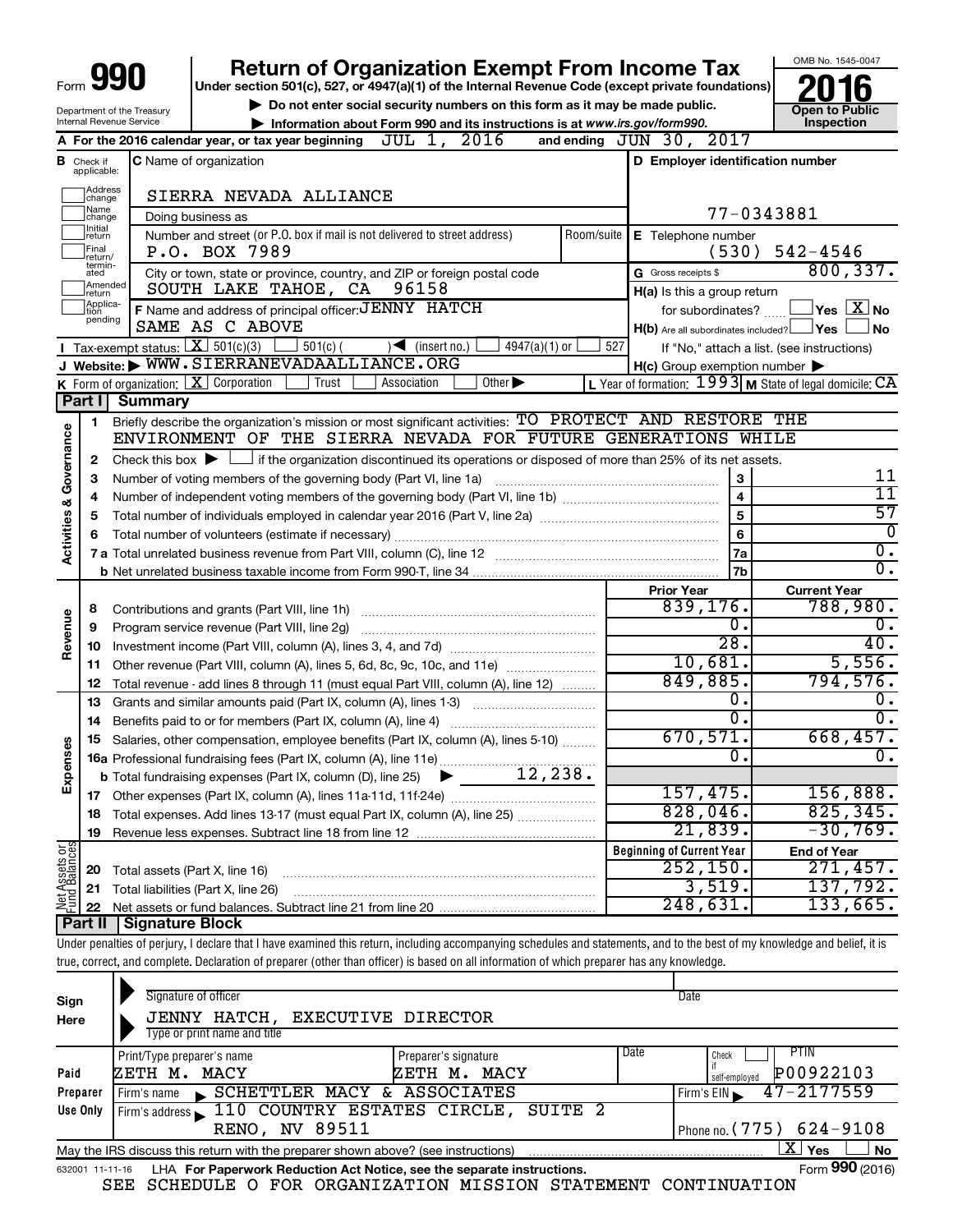|              | SIERRA NEVADA ALLIANCE<br>Form 990 (2016)                                                                                                                                                                                                                                            | 77-0343881 | Page 2                              |
|--------------|--------------------------------------------------------------------------------------------------------------------------------------------------------------------------------------------------------------------------------------------------------------------------------------|------------|-------------------------------------|
|              | Part III   Statement of Program Service Accomplishments                                                                                                                                                                                                                              |            |                                     |
|              |                                                                                                                                                                                                                                                                                      |            |                                     |
| 1            | Briefly describe the organization's mission:<br>TO PROTECT AND RESTORE SIERRA LANDS, WATER, WILDLIFE AND RURAL                                                                                                                                                                       |            |                                     |
|              | COMMUNITIES. TO ENGAGE AND SUPPORT EFFORTS TO ADOPT EXEMPLARY LOCAL                                                                                                                                                                                                                  |            |                                     |
|              | SUSTAINABLE COMMUNITY ACTIONS ACCROSS THE SIERRA NEVADA THAT BALANCE                                                                                                                                                                                                                 |            |                                     |
|              | SOCIAL, ECONOMIC AND ENVIRONMENTAL ISSUES.                                                                                                                                                                                                                                           |            |                                     |
| $\mathbf{2}$ | Did the organization undertake any significant program services during the year which were not listed on the                                                                                                                                                                         |            |                                     |
|              | prior Form 990 or 990-EZ?                                                                                                                                                                                                                                                            |            | $\exists$ Yes $\boxed{\text{X}}$ No |
|              | If "Yes," describe these new services on Schedule O.                                                                                                                                                                                                                                 |            |                                     |
| 3            | Did the organization cease conducting, or make significant changes in how it conducts, any program services?                                                                                                                                                                         |            | $Yes$ $X$ No                        |
|              | If "Yes," describe these changes on Schedule O.                                                                                                                                                                                                                                      |            |                                     |
| 4            | Describe the organization's program service accomplishments for each of its three largest program services, as measured by expenses.<br>Section 501(c)(3) and 501(c)(4) organizations are required to report the amount of grants and allocations to others, the total expenses, and |            |                                     |
|              | revenue, if any, for each program service reported.                                                                                                                                                                                                                                  |            |                                     |
|              | $742, 422$ $\cdot$ including grants of \$<br>) (Expenses \$<br>) (Revenue \$<br>4a (Code:                                                                                                                                                                                            |            | 794, 576.                           |
|              | TO PROTECT AND RESTORE SIERRA LANDS, WATER, WILDLIFE AND RURAL                                                                                                                                                                                                                       |            |                                     |
|              | COMMUNITIES. TO ENGAGE AND SUPPORT EFFORTS TO ADOPT EXEMPLARY LOCAL                                                                                                                                                                                                                  |            |                                     |
|              | SUSTAINABLE COMMUNITY ACTIONS ACCROSS THE SIERRA NEVADA THAT BALANCE                                                                                                                                                                                                                 |            |                                     |
|              | SOCIAL, ECONOMIC AND ENVIRONMENTAL ISSUES. PROVIDING A HIGH QUALITY OF<br>LIFE FOR RESIDENTS AND VISITORS WHILE PROTECTING AND STEWARDING                                                                                                                                            |            |                                     |
|              | WILDLANDS AND NATURAL RESOURCES FOR FUTURE GENERATIONS.                                                                                                                                                                                                                              |            |                                     |
|              |                                                                                                                                                                                                                                                                                      |            |                                     |
|              |                                                                                                                                                                                                                                                                                      |            |                                     |
|              |                                                                                                                                                                                                                                                                                      |            |                                     |
|              |                                                                                                                                                                                                                                                                                      |            |                                     |
|              |                                                                                                                                                                                                                                                                                      |            |                                     |
| 4b           | including grants of \$<br>) (Revenue \$<br>(Expenses \$<br>(Code:                                                                                                                                                                                                                    |            |                                     |
|              |                                                                                                                                                                                                                                                                                      |            |                                     |
|              |                                                                                                                                                                                                                                                                                      |            |                                     |
|              |                                                                                                                                                                                                                                                                                      |            |                                     |
|              |                                                                                                                                                                                                                                                                                      |            |                                     |
|              |                                                                                                                                                                                                                                                                                      |            |                                     |
|              |                                                                                                                                                                                                                                                                                      |            |                                     |
|              |                                                                                                                                                                                                                                                                                      |            |                                     |
|              |                                                                                                                                                                                                                                                                                      |            |                                     |
|              |                                                                                                                                                                                                                                                                                      |            |                                     |
|              |                                                                                                                                                                                                                                                                                      |            |                                     |
|              |                                                                                                                                                                                                                                                                                      |            |                                     |
| 4с           | ) (Expenses \$<br>including grants of \$<br>) (Revenue \$<br>$\begin{array}{ c c }\n\hline\n\text{Code:} & \text{\quad} & \text{\quad} \quad\end{array}$                                                                                                                             |            |                                     |
|              |                                                                                                                                                                                                                                                                                      |            |                                     |
|              |                                                                                                                                                                                                                                                                                      |            |                                     |
|              |                                                                                                                                                                                                                                                                                      |            |                                     |
|              |                                                                                                                                                                                                                                                                                      |            |                                     |
|              |                                                                                                                                                                                                                                                                                      |            |                                     |
|              |                                                                                                                                                                                                                                                                                      |            |                                     |
|              |                                                                                                                                                                                                                                                                                      |            |                                     |
|              |                                                                                                                                                                                                                                                                                      |            |                                     |
|              |                                                                                                                                                                                                                                                                                      |            |                                     |
|              |                                                                                                                                                                                                                                                                                      |            |                                     |
|              |                                                                                                                                                                                                                                                                                      |            |                                     |
| 4е           | 742, 422.<br>Total program service expenses                                                                                                                                                                                                                                          |            |                                     |
|              |                                                                                                                                                                                                                                                                                      |            | Form 990 (2016)                     |
|              | 632002 11-11-16                                                                                                                                                                                                                                                                      |            |                                     |
|              |                                                                                                                                                                                                                                                                                      |            | 16033_01                            |
| 4d           | Other program services (Describe in Schedule O.)<br>(Expenses \$<br>including grants of \$<br>(Revenue \$<br>2<br>08460928 148136 16033.0<br>2016.04030 SIERRA NEVADA ALLIANCE                                                                                                       |            |                                     |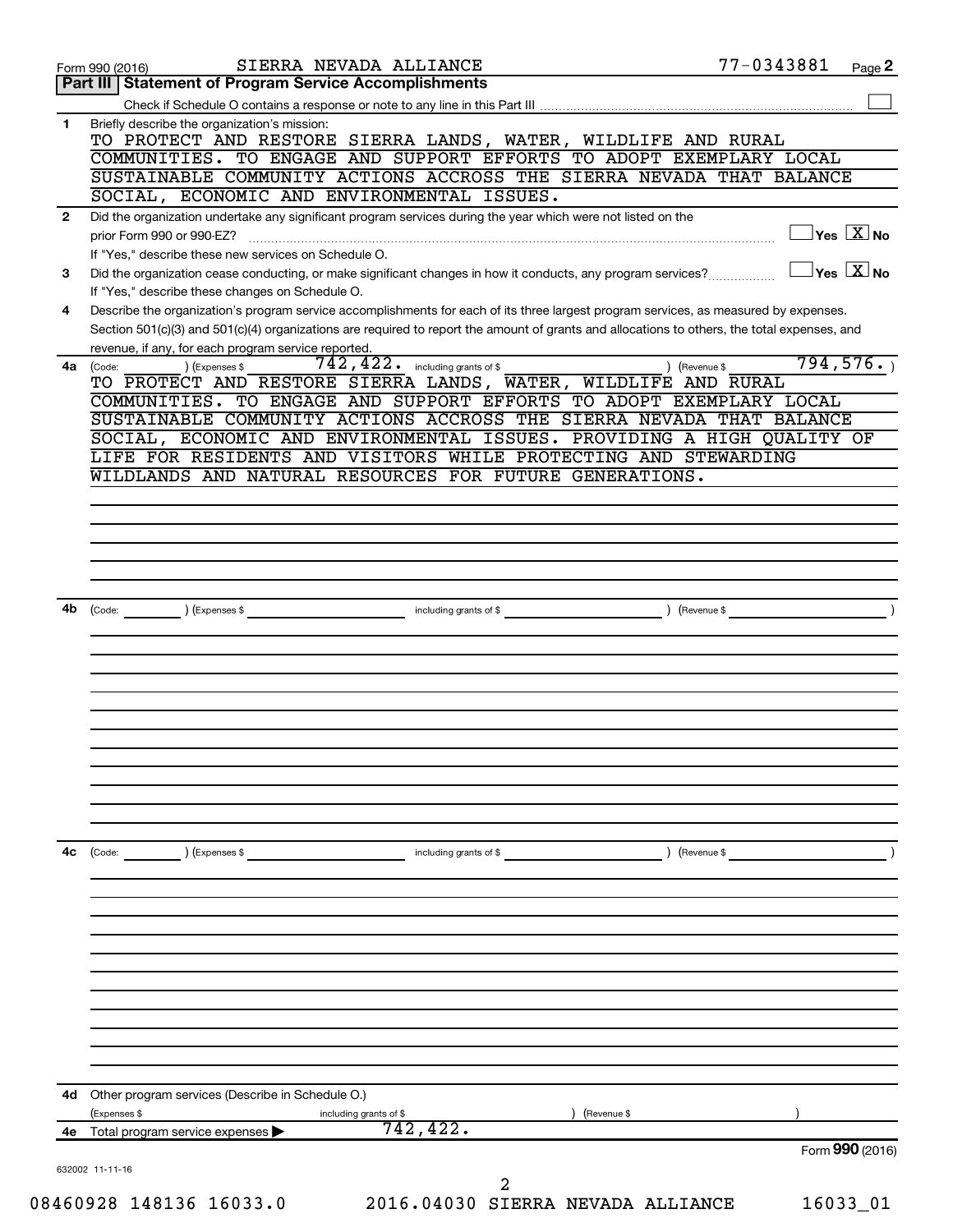| Form 990 (2016) |  |  |
|-----------------|--|--|
|                 |  |  |

|    | <b>Checklist of Required Schedules</b><br>Part IV                                                                                                                                                                                   |                |                       |                         |
|----|-------------------------------------------------------------------------------------------------------------------------------------------------------------------------------------------------------------------------------------|----------------|-----------------------|-------------------------|
|    |                                                                                                                                                                                                                                     |                | Yes                   | No                      |
| 1. | Is the organization described in section $501(c)(3)$ or $4947(a)(1)$ (other than a private foundation)?                                                                                                                             |                |                       |                         |
|    |                                                                                                                                                                                                                                     | 1              | X                     |                         |
| 2  | Is the organization required to complete Schedule B, Schedule of Contributors? [11] the organization required to complete Schedule B, Schedule of Contributors?                                                                     | $\mathbf{2}$   | $\overline{\text{x}}$ |                         |
| 3  | Did the organization engage in direct or indirect political campaign activities on behalf of or in opposition to candidates for                                                                                                     |                |                       |                         |
|    |                                                                                                                                                                                                                                     | 3              |                       | x                       |
| 4  | Section 501(c)(3) organizations. Did the organization engage in lobbying activities, or have a section 501(h) election in effect                                                                                                    |                |                       |                         |
|    |                                                                                                                                                                                                                                     | 4              |                       | х                       |
| 5  | Is the organization a section 501(c)(4), 501(c)(5), or 501(c)(6) organization that receives membership dues, assessments, or                                                                                                        |                |                       |                         |
|    |                                                                                                                                                                                                                                     | 5              |                       | х                       |
| 6  | Did the organization maintain any donor advised funds or any similar funds or accounts for which donors have the right to                                                                                                           |                |                       |                         |
|    | provide advice on the distribution or investment of amounts in such funds or accounts? If "Yes," complete Schedule D, Part I                                                                                                        | 6              |                       | x                       |
| 7  | Did the organization receive or hold a conservation easement, including easements to preserve open space,                                                                                                                           |                |                       |                         |
|    |                                                                                                                                                                                                                                     | $\overline{7}$ |                       | x                       |
| 8  | Did the organization maintain collections of works of art, historical treasures, or other similar assets? If "Yes," complete                                                                                                        |                |                       |                         |
|    | Schedule D, Part III <b>Marting Communities</b> and the contract of the contract of the contract of the contract of the contract of the contract of the contract of the contract of the contract of the contract of the contract of | 8              |                       | X                       |
| 9  | Did the organization report an amount in Part X, line 21, for escrow or custodial account liability, serve as a custodian for                                                                                                       |                |                       |                         |
|    | amounts not listed in Part X; or provide credit counseling, debt management, credit repair, or debt negotiation services?                                                                                                           |                |                       |                         |
|    |                                                                                                                                                                                                                                     | 9              |                       | х                       |
| 10 | Did the organization, directly or through a related organization, hold assets in temporarily restricted endowments, permanent                                                                                                       |                |                       |                         |
|    |                                                                                                                                                                                                                                     | 10             |                       | х                       |
| 11 | If the organization's answer to any of the following questions is "Yes," then complete Schedule D, Parts VI, VII, VIII, IX, or X                                                                                                    |                |                       |                         |
|    | as applicable.                                                                                                                                                                                                                      |                |                       |                         |
|    | a Did the organization report an amount for land, buildings, and equipment in Part X, line 10? If "Yes," complete Schedule D,                                                                                                       |                |                       |                         |
|    |                                                                                                                                                                                                                                     | 11a            | X                     |                         |
|    | <b>b</b> Did the organization report an amount for investments - other securities in Part X, line 12 that is 5% or more of its total                                                                                                |                |                       |                         |
|    |                                                                                                                                                                                                                                     | 11b            |                       | x                       |
|    | c Did the organization report an amount for investments - program related in Part X, line 13 that is 5% or more of its total                                                                                                        |                |                       |                         |
|    |                                                                                                                                                                                                                                     | 11c            |                       | х                       |
|    | d Did the organization report an amount for other assets in Part X, line 15 that is 5% or more of its total assets reported in                                                                                                      |                |                       |                         |
|    |                                                                                                                                                                                                                                     | 11d            |                       | х                       |
|    |                                                                                                                                                                                                                                     | 11e            |                       | $\overline{\texttt{x}}$ |
| f  | Did the organization's separate or consolidated financial statements for the tax year include a footnote that addresses                                                                                                             |                |                       |                         |
|    | the organization's liability for uncertain tax positions under FIN 48 (ASC 740)? If "Yes," complete Schedule D, Part X                                                                                                              | 11f            |                       | х                       |
|    | 12a Did the organization obtain separate, independent audited financial statements for the tax year? If "Yes," complete                                                                                                             |                |                       |                         |
|    | Schedule D, Parts XI and XII                                                                                                                                                                                                        | 12a            | х                     |                         |
|    | <b>b</b> Was the organization included in consolidated, independent audited financial statements for the tax year?                                                                                                                  |                |                       |                         |
|    | If "Yes," and if the organization answered "No" to line 12a, then completing Schedule D, Parts XI and XII is optional <i>manum</i>                                                                                                  | 12b            |                       | х                       |
| 13 |                                                                                                                                                                                                                                     | 13             |                       | $\overline{\mathbf{X}}$ |
|    |                                                                                                                                                                                                                                     | 14a            |                       | X                       |
|    | <b>b</b> Did the organization have aggregate revenues or expenses of more than \$10,000 from grantmaking, fundraising, business,                                                                                                    |                |                       |                         |
|    | investment, and program service activities outside the United States, or aggregate foreign investments valued at \$100,000                                                                                                          |                |                       |                         |
|    |                                                                                                                                                                                                                                     | 14b            |                       | х                       |
| 15 | Did the organization report on Part IX, column (A), line 3, more than \$5,000 of grants or other assistance to or for any                                                                                                           |                |                       |                         |
|    |                                                                                                                                                                                                                                     | 15             |                       | х                       |
| 16 | Did the organization report on Part IX, column (A), line 3, more than \$5,000 of aggregate grants or other assistance to                                                                                                            |                |                       |                         |
|    |                                                                                                                                                                                                                                     | 16             |                       | х                       |
| 17 | Did the organization report a total of more than \$15,000 of expenses for professional fundraising services on Part IX,                                                                                                             |                |                       | х                       |
|    |                                                                                                                                                                                                                                     | 17             |                       |                         |
| 18 | Did the organization report more than \$15,000 total of fundraising event gross income and contributions on Part VIII, lines                                                                                                        |                |                       | х                       |
|    | Did the organization report more than \$15,000 of gross income from gaming activities on Part VIII, line 9a? If "Yes,"                                                                                                              | 18             |                       |                         |
| 19 |                                                                                                                                                                                                                                     | 19             |                       | х                       |
|    |                                                                                                                                                                                                                                     |                |                       |                         |

Form (2016) **990**

632003 11-11-16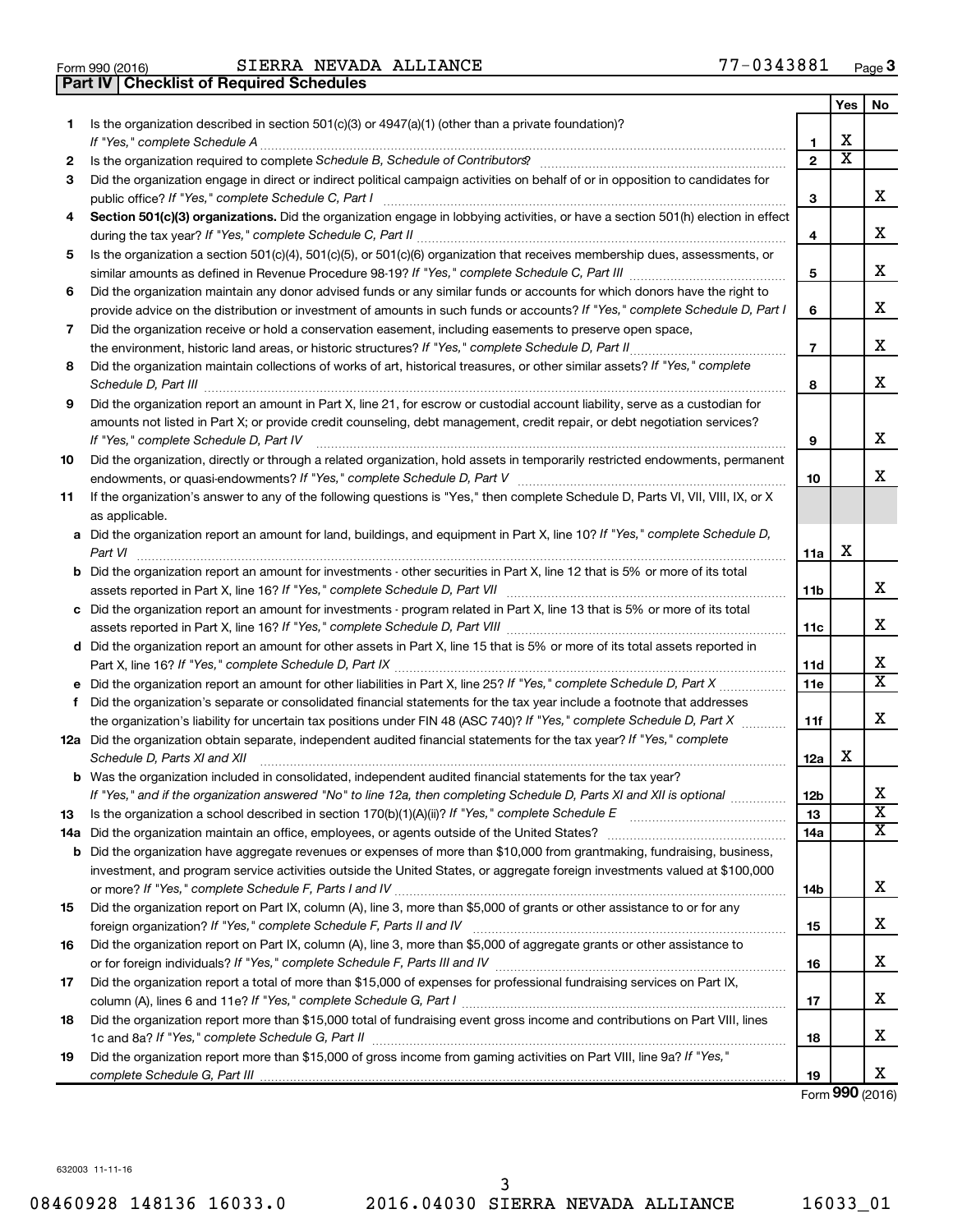|  | Form 990 (2016) |  |
|--|-----------------|--|

Form 990 (2016) Page SIERRA NEVADA ALLIANCE 77-0343881

*(continued)* **Part IV Checklist of Required Schedules**

|        |                                                                                                                                                                                        |                 | Yes                     | No                      |
|--------|----------------------------------------------------------------------------------------------------------------------------------------------------------------------------------------|-----------------|-------------------------|-------------------------|
|        | 20a Did the organization operate one or more hospital facilities? If "Yes," complete Schedule H                                                                                        | 20a             |                         | X                       |
|        | <b>b</b> If "Yes" to line 20a, did the organization attach a copy of its audited financial statements to this return?                                                                  | 20 <sub>b</sub> |                         |                         |
| 21     | Did the organization report more than \$5,000 of grants or other assistance to any domestic organization or                                                                            |                 |                         |                         |
|        |                                                                                                                                                                                        | 21              |                         | х                       |
| 22     | Did the organization report more than \$5,000 of grants or other assistance to or for domestic individuals on                                                                          |                 |                         |                         |
|        |                                                                                                                                                                                        | 22              |                         | x                       |
| 23     | Did the organization answer "Yes" to Part VII, Section A, line 3, 4, or 5 about compensation of the organization's current                                                             |                 |                         |                         |
|        | and former officers, directors, trustees, key employees, and highest compensated employees? If "Yes," complete                                                                         |                 |                         |                         |
|        |                                                                                                                                                                                        | 23              |                         | X                       |
|        | 24a Did the organization have a tax-exempt bond issue with an outstanding principal amount of more than \$100,000 as of the                                                            |                 |                         |                         |
|        | last day of the year, that was issued after December 31, 2002? If "Yes," answer lines 24b through 24d and complete                                                                     |                 |                         |                         |
|        | Schedule K. If "No", go to line 25a                                                                                                                                                    | 24a             |                         | x                       |
|        |                                                                                                                                                                                        | 24 <sub>b</sub> |                         |                         |
|        | c Did the organization maintain an escrow account other than a refunding escrow at any time during the year to defease                                                                 |                 |                         |                         |
|        |                                                                                                                                                                                        | 24c             |                         |                         |
|        | d Did the organization act as an "on behalf of" issuer for bonds outstanding at any time during the year?                                                                              | 24d             |                         |                         |
|        | 25a Section 501(c)(3), 501(c)(4), and 501(c)(29) organizations. Did the organization engage in an excess benefit                                                                       |                 |                         |                         |
|        | transaction with a disqualified person during the year? If "Yes," complete Schedule L, Part I manumour                                                                                 | 25a             |                         | x                       |
|        | <b>b</b> Is the organization aware that it engaged in an excess benefit transaction with a disqualified person in a prior year, and                                                    |                 |                         |                         |
|        | that the transaction has not been reported on any of the organization's prior Forms 990 or 990-EZ? If "Yes," complete                                                                  |                 |                         |                         |
|        | Schedule L, Part I                                                                                                                                                                     | 25 <sub>b</sub> |                         | x                       |
| 26     | Did the organization report any amount on Part X, line 5, 6, or 22 for receivables from or payables to any current or                                                                  |                 |                         |                         |
|        | former officers, directors, trustees, key employees, highest compensated employees, or disqualified persons? If "Yes,"                                                                 |                 |                         | X                       |
|        | complete Schedule L, Part II                                                                                                                                                           | 26              |                         |                         |
| 27     | Did the organization provide a grant or other assistance to an officer, director, trustee, key employee, substantial                                                                   |                 |                         |                         |
|        | contributor or employee thereof, a grant selection committee member, or to a 35% controlled entity or family member                                                                    |                 |                         | x                       |
|        |                                                                                                                                                                                        | 27              |                         |                         |
| 28     | Was the organization a party to a business transaction with one of the following parties (see Schedule L, Part IV                                                                      |                 |                         |                         |
|        | instructions for applicable filing thresholds, conditions, and exceptions):<br>A current or former officer, director, trustee, or key employee? If "Yes," complete Schedule L, Part IV | 28a             |                         | х                       |
| а<br>b | A family member of a current or former officer, director, trustee, or key employee? If "Yes," complete Schedule L, Part IV                                                             | 28 <sub>b</sub> |                         | $\overline{\mathbf{X}}$ |
|        | c An entity of which a current or former officer, director, trustee, or key employee (or a family member thereof) was an officer,                                                      |                 |                         |                         |
|        | director, trustee, or direct or indirect owner? If "Yes," complete Schedule L, Part IV                                                                                                 | 28c             |                         | х                       |
| 29     |                                                                                                                                                                                        | 29              | $\overline{\textbf{x}}$ |                         |
| 30     | Did the organization receive contributions of art, historical treasures, or other similar assets, or qualified conservation                                                            |                 |                         |                         |
|        |                                                                                                                                                                                        | 30              |                         | х                       |
| 31     | Did the organization liquidate, terminate, or dissolve and cease operations?                                                                                                           |                 |                         |                         |
|        | If "Yes," complete Schedule N, Part I                                                                                                                                                  | 31              |                         | х                       |
| 32     | Did the organization sell, exchange, dispose of, or transfer more than 25% of its net assets? If "Yes," complete                                                                       |                 |                         |                         |
|        | Schedule N, Part II                                                                                                                                                                    | 32              |                         | х                       |
| 33     | Did the organization own 100% of an entity disregarded as separate from the organization under Regulations                                                                             |                 |                         |                         |
|        |                                                                                                                                                                                        | 33              |                         | х                       |
| 34     | Was the organization related to any tax-exempt or taxable entity? If "Yes," complete Schedule R, Part II, III, or IV, and                                                              |                 |                         |                         |
|        | Part V, line 1                                                                                                                                                                         | 34              |                         | x                       |
|        |                                                                                                                                                                                        | 35a             |                         | $\overline{\mathbf{X}}$ |
|        | b If "Yes" to line 35a, did the organization receive any payment from or engage in any transaction with a controlled entity                                                            |                 |                         |                         |
|        |                                                                                                                                                                                        | 35 <sub>b</sub> |                         |                         |
| 36     | Section 501(c)(3) organizations. Did the organization make any transfers to an exempt non-charitable related organization?                                                             |                 |                         |                         |
|        |                                                                                                                                                                                        | 36              |                         | x                       |
| 37     | Did the organization conduct more than 5% of its activities through an entity that is not a related organization                                                                       |                 |                         |                         |
|        |                                                                                                                                                                                        | 37              |                         | х                       |
| 38     | Did the organization complete Schedule O and provide explanations in Schedule O for Part VI, lines 11b and 19?                                                                         |                 |                         |                         |
|        |                                                                                                                                                                                        | 38              | Х                       |                         |

Form (2016) **990**

632004 11-11-16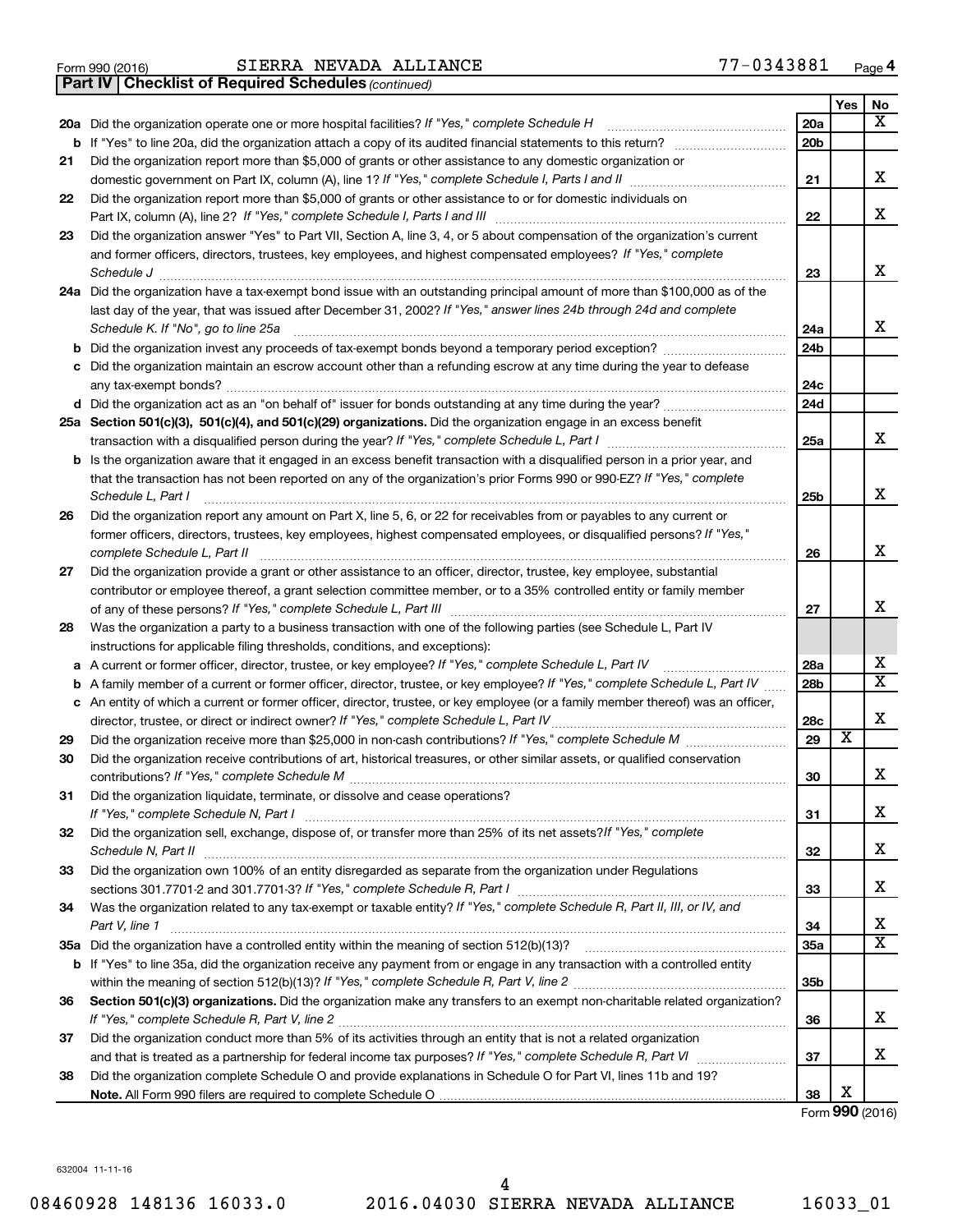|    | 77-0343881<br>SIERRA NEVADA ALLIANCE<br>Form 990 (2016)                                                                                           |                |                 | Page 5                  |
|----|---------------------------------------------------------------------------------------------------------------------------------------------------|----------------|-----------------|-------------------------|
|    | <b>Statements Regarding Other IRS Filings and Tax Compliance</b><br><b>Part V</b>                                                                 |                |                 |                         |
|    | Check if Schedule O contains a response or note to any line in this Part V                                                                        |                |                 |                         |
|    |                                                                                                                                                   |                | Yes             | No                      |
|    | 8<br>1a                                                                                                                                           |                |                 |                         |
|    | 1 <sub>b</sub><br><b>b</b> Enter the number of Forms W-2G included in line 1a. Enter -0- if not applicable                                        |                |                 |                         |
|    | c Did the organization comply with backup withholding rules for reportable payments to vendors and reportable gaming                              |                |                 |                         |
|    |                                                                                                                                                   | 1c             |                 |                         |
|    | 2a Enter the number of employees reported on Form W-3, Transmittal of Wage and Tax Statements,                                                    |                |                 |                         |
|    | 57<br>filed for the calendar year ending with or within the year covered by this return<br>2a                                                     |                |                 |                         |
|    |                                                                                                                                                   | 2 <sub>b</sub> |                 | х                       |
|    | <b>Note.</b> If the sum of lines 1a and 2a is greater than 250, you may be required to e-file (see instructions)                                  |                |                 |                         |
|    | 3a Did the organization have unrelated business gross income of \$1,000 or more during the year?                                                  | 3a             |                 | х                       |
|    |                                                                                                                                                   | 3 <sub>b</sub> |                 |                         |
|    | 4a At any time during the calendar year, did the organization have an interest in, or a signature or other authority over, a                      |                |                 |                         |
|    | financial account in a foreign country (such as a bank account, securities account, or other financial account)?                                  | 4a             |                 | х                       |
|    | <b>b</b> If "Yes," enter the name of the foreign country: $\blacktriangleright$                                                                   |                |                 |                         |
|    | See instructions for filing requirements for FinCEN Form 114, Report of Foreign Bank and Financial Accounts (FBAR).                               |                |                 |                         |
|    |                                                                                                                                                   | 5a             |                 | х                       |
|    |                                                                                                                                                   | 5 <sub>b</sub> |                 | $\overline{\textbf{X}}$ |
|    |                                                                                                                                                   | 5 <sub>c</sub> |                 |                         |
|    | 6a Does the organization have annual gross receipts that are normally greater than \$100,000, and did the organization solicit                    |                |                 |                         |
|    | any contributions that were not tax deductible as charitable contributions?                                                                       | 6a             |                 | х                       |
|    | <b>b</b> If "Yes," did the organization include with every solicitation an express statement that such contributions or gifts                     |                |                 |                         |
|    | were not tax deductible?                                                                                                                          | 6b             |                 |                         |
| 7  | Organizations that may receive deductible contributions under section 170(c).                                                                     |                |                 |                         |
|    | a Did the organization receive a payment in excess of \$75 made partly as a contribution and partly for goods and services provided to the payor? | 7a             |                 | х                       |
|    |                                                                                                                                                   | 7b             |                 |                         |
|    | c Did the organization sell, exchange, or otherwise dispose of tangible personal property for which it was required                               |                |                 |                         |
|    | to file Form 8282?                                                                                                                                | 7c             |                 | x                       |
|    | 7d                                                                                                                                                |                |                 |                         |
|    | e Did the organization receive any funds, directly or indirectly, to pay premiums on a personal benefit contract?                                 | 7e             |                 |                         |
| f  | Did the organization, during the year, pay premiums, directly or indirectly, on a personal benefit contract?                                      | 7f             |                 |                         |
|    | g If the organization received a contribution of qualified intellectual property, did the organization file Form 8899 as required?                | 7g             |                 |                         |
|    | h If the organization received a contribution of cars, boats, airplanes, or other vehicles, did the organization file a Form 1098-C?              | 7h             |                 |                         |
| 8  | Sponsoring organizations maintaining donor advised funds. Did a donor advised fund maintained by the                                              |                |                 |                         |
|    | sponsoring organization have excess business holdings at any time during the year?                                                                | 8              |                 |                         |
| 9  | Sponsoring organizations maintaining donor advised funds.                                                                                         |                |                 |                         |
| а  | Did the sponsoring organization make any taxable distributions under section 4966?                                                                | 9а             |                 |                         |
| b  |                                                                                                                                                   | 9b             |                 |                         |
| 10 | Section 501(c)(7) organizations. Enter:                                                                                                           |                |                 |                         |
| а  | 10a                                                                                                                                               |                |                 |                         |
| b  | Gross receipts, included on Form 990, Part VIII, line 12, for public use of club facilities<br>10 <sub>b</sub>                                    |                |                 |                         |
| 11 | Section 501(c)(12) organizations. Enter:                                                                                                          |                |                 |                         |
| а  | 11a                                                                                                                                               |                |                 |                         |
|    | <b>b</b> Gross income from other sources (Do not net amounts due or paid to other sources against                                                 |                |                 |                         |
|    | amounts due or received from them.)<br>11b                                                                                                        |                |                 |                         |
|    | 12a Section 4947(a)(1) non-exempt charitable trusts. Is the organization filing Form 990 in lieu of Form 1041?                                    | 12a            |                 |                         |
|    | <b>b</b> If "Yes," enter the amount of tax-exempt interest received or accrued during the year<br>12b                                             |                |                 |                         |
| 13 | Section 501(c)(29) qualified nonprofit health insurance issuers.                                                                                  |                |                 |                         |
|    | a Is the organization licensed to issue qualified health plans in more than one state?                                                            | 13a            |                 |                         |
|    | <b>Note.</b> See the instructions for additional information the organization must report on Schedule O.                                          |                |                 |                         |
|    | <b>b</b> Enter the amount of reserves the organization is required to maintain by the states in which the                                         |                |                 |                         |
|    | 13b                                                                                                                                               |                |                 |                         |
|    | 13c                                                                                                                                               |                |                 |                         |
|    | <b>14a</b> Did the organization receive any payments for indoor tanning services during the tax year?                                             | 14a            |                 | х                       |
|    |                                                                                                                                                   | 14b            |                 |                         |
|    |                                                                                                                                                   |                | Form 990 (2016) |                         |

632005 11-11-16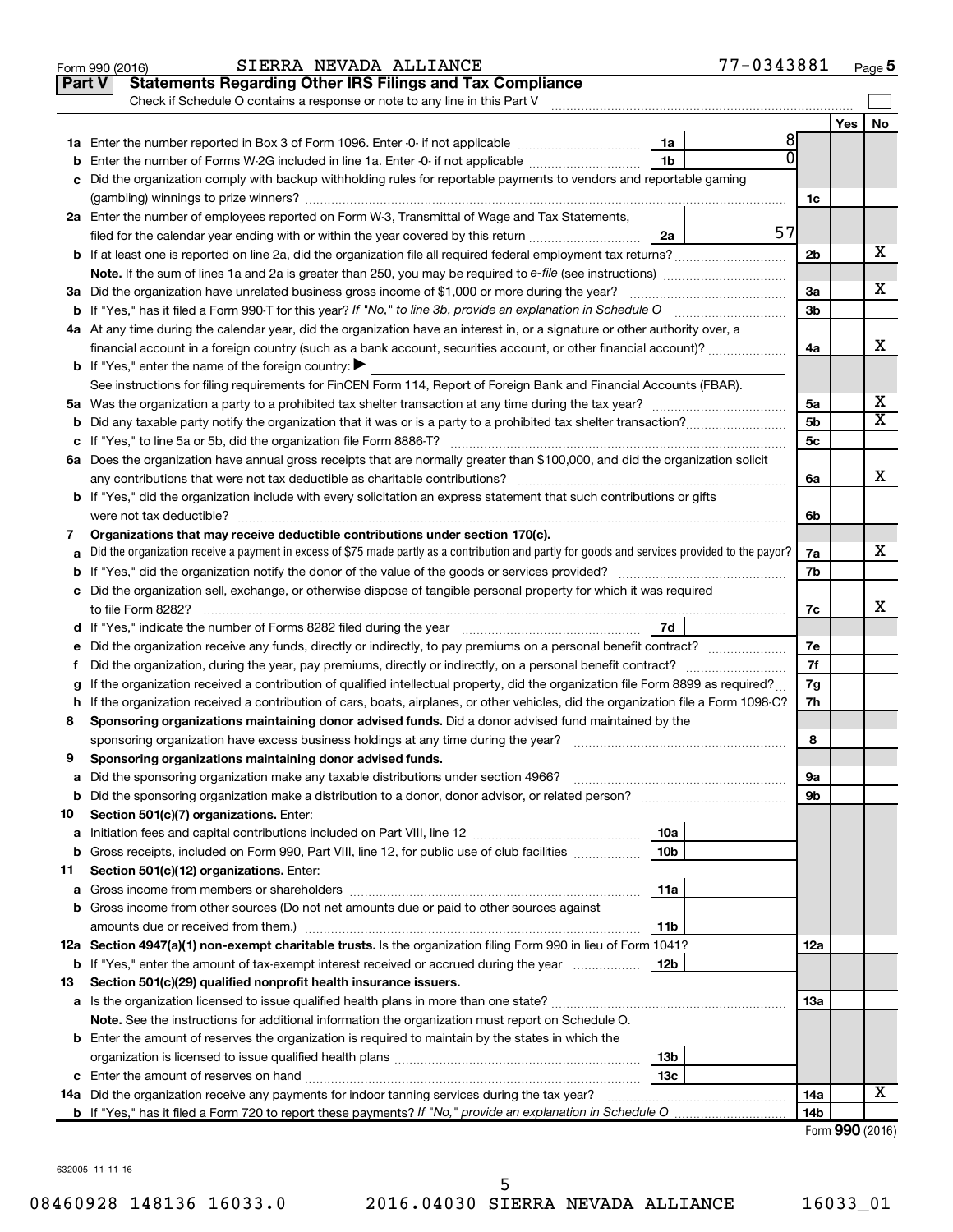| Form 990 (2016) |  |
|-----------------|--|
|-----------------|--|

#### Form 990 (2016) Page SIERRA NEVADA ALLIANCE 77-0343881

**Part VI** Governance, Management, and Disclosure For each "Yes" response to lines 2 through 7b below, and for a "No" response *to line 8a, 8b, or 10b below, describe the circumstances, processes, or changes in Schedule O. See instructions.*

|     | Check if Schedule O contains a response or note to any line in this Part VI [11] [12] [12] Check if Schedule O contains a response or note to any line in this Part VI |                               |                         |                         | $\overline{\mathbf{X}}$ |
|-----|------------------------------------------------------------------------------------------------------------------------------------------------------------------------|-------------------------------|-------------------------|-------------------------|-------------------------|
|     | <b>Section A. Governing Body and Management</b>                                                                                                                        |                               |                         |                         |                         |
|     |                                                                                                                                                                        |                               |                         | Yes                     | No                      |
|     | 1a Enter the number of voting members of the governing body at the end of the tax year                                                                                 | 1a                            | 11                      |                         |                         |
|     | If there are material differences in voting rights among members of the governing body, or if the governing                                                            |                               |                         |                         |                         |
|     | body delegated broad authority to an executive committee or similar committee, explain in Schedule O.                                                                  |                               |                         |                         |                         |
|     | <b>b</b> Enter the number of voting members included in line 1a, above, who are independent <i>manameron</i>                                                           | 1b                            | 11                      |                         |                         |
| 2   | Did any officer, director, trustee, or key employee have a family relationship or a business relationship with any other                                               |                               |                         |                         |                         |
|     | officer, director, trustee, or key employee?                                                                                                                           |                               | $\mathbf{2}$            |                         |                         |
| 3   | Did the organization delegate control over management duties customarily performed by or under the direct supervision                                                  |                               |                         |                         |                         |
|     |                                                                                                                                                                        |                               | 3                       |                         |                         |
| 4   | Did the organization make any significant changes to its governing documents since the prior Form 990 was filed?                                                       |                               | 4                       |                         |                         |
| 5   |                                                                                                                                                                        |                               | $\overline{\mathbf{5}}$ |                         |                         |
| 6   |                                                                                                                                                                        |                               | 6                       |                         |                         |
| 7a  | Did the organization have members, stockholders, or other persons who had the power to elect or appoint one or                                                         |                               |                         |                         |                         |
|     |                                                                                                                                                                        |                               | 7a                      |                         |                         |
|     | <b>b</b> Are any governance decisions of the organization reserved to (or subject to approval by) members, stockholders, or                                            |                               |                         |                         |                         |
|     | persons other than the governing body?                                                                                                                                 |                               | 7b                      |                         |                         |
| 8   | Did the organization contemporaneously document the meetings held or written actions undertaken during the year by the following:                                      |                               |                         |                         |                         |
|     |                                                                                                                                                                        |                               | 8a                      | x                       |                         |
| b   |                                                                                                                                                                        |                               | 8b                      | $\overline{\mathbf{x}}$ |                         |
| 9   | Is there any officer, director, trustee, or key employee listed in Part VII, Section A, who cannot be reached at the                                                   |                               |                         |                         |                         |
|     |                                                                                                                                                                        |                               | 9                       |                         |                         |
|     | Section B. Policies (This Section B requests information about policies not required by the Internal Revenue Code.)                                                    |                               |                         |                         |                         |
|     |                                                                                                                                                                        |                               |                         | Yes                     |                         |
|     |                                                                                                                                                                        |                               | 10a                     |                         |                         |
|     | <b>b</b> If "Yes," did the organization have written policies and procedures governing the activities of such chapters, affiliates,                                    |                               |                         |                         |                         |
|     |                                                                                                                                                                        |                               | 10 <sub>b</sub>         |                         |                         |
|     | 11a Has the organization provided a complete copy of this Form 990 to all members of its governing body before filing the form?                                        |                               | 11a                     | X                       |                         |
|     | <b>b</b> Describe in Schedule O the process, if any, used by the organization to review this Form 990.                                                                 |                               |                         |                         |                         |
| 12a | Did the organization have a written conflict of interest policy? If "No," go to line 13                                                                                |                               | 12a                     | x                       |                         |
| b   | Were officers, directors, or trustees, and key employees required to disclose annually interests that could give rise to conflicts?                                    |                               | 12 <sub>b</sub>         | $\overline{\textbf{x}}$ |                         |
|     | c Did the organization regularly and consistently monitor and enforce compliance with the policy? If "Yes," describe                                                   |                               |                         |                         |                         |
|     | in Schedule O how this was done manufactured and continuum and contact the way to the set of the set of the schedule O how this was done                               |                               | 12c                     | х                       |                         |
| 13  |                                                                                                                                                                        |                               | 13                      | $\overline{\textbf{x}}$ |                         |
| 14  | Did the organization have a written document retention and destruction policy? [11] manufaction manufaction in                                                         |                               | 14                      | $\overline{\textbf{x}}$ |                         |
|     | Did the process for determining compensation of the following persons include a review and approval by independent                                                     |                               |                         |                         |                         |
| 15  |                                                                                                                                                                        |                               |                         |                         |                         |
|     | persons, comparability data, and contemporaneous substantiation of the deliberation and decision?                                                                      |                               |                         | x                       |                         |
|     |                                                                                                                                                                        |                               | <b>15a</b>              | $\overline{\textbf{x}}$ |                         |
|     |                                                                                                                                                                        |                               | 15b                     |                         |                         |
|     | If "Yes" to line 15a or 15b, describe the process in Schedule O (see instructions).                                                                                    |                               |                         |                         |                         |
|     | 16a Did the organization invest in, contribute assets to, or participate in a joint venture or similar arrangement with a                                              |                               |                         |                         |                         |
|     | taxable entity during the year?                                                                                                                                        |                               | 16a                     |                         |                         |
|     | <b>b</b> If "Yes," did the organization follow a written policy or procedure requiring the organization to evaluate its participation                                  |                               |                         |                         |                         |
|     | in joint venture arrangements under applicable federal tax law, and take steps to safeguard the organization's                                                         |                               |                         |                         |                         |
|     | exempt status with respect to such arrangements?                                                                                                                       |                               | 16b                     |                         |                         |
|     | <b>Section C. Disclosure</b>                                                                                                                                           |                               |                         |                         |                         |
| 17  | List the states with which a copy of this Form 990 is required to be filed $\blacktriangleright$ CA                                                                    |                               |                         |                         |                         |
| 18  | Section 6104 requires an organization to make its Forms 1023 (or 1024 if applicable), 990, and 990-T (Section 501(c)(3)s only) available                               |                               |                         |                         |                         |
|     | for public inspection. Indicate how you made these available. Check all that apply.<br>$X$ Own website<br>$\lfloor x \rfloor$ Upon request<br>Another's website        | Other (explain in Schedule O) |                         |                         |                         |
| 19  | Describe in Schedule O whether (and if so, how) the organization made its governing documents, conflict of interest policy, and financial                              |                               |                         |                         |                         |
|     |                                                                                                                                                                        |                               |                         |                         |                         |
|     | statements available to the public during the tax year.                                                                                                                |                               |                         |                         |                         |
| 20  | State the name, address, and telephone number of the person who possesses the organization's books and records:<br>CAMI CHAVEZ - (530) 913-2723                        |                               |                         |                         |                         |
|     | 96161<br>10183 TRUCKEE AIRPORT ROAD, TRUCKEE,<br>CA                                                                                                                    |                               |                         |                         |                         |
|     |                                                                                                                                                                        |                               |                         | Form 990 (2016)         |                         |
|     | 632006 11-11-16<br>6                                                                                                                                                   |                               |                         |                         |                         |
|     | 08460928 148136 16033.0<br>2016.04030 SIERRA NEVADA ALLIANCE                                                                                                           |                               |                         | 16033_01                |                         |
|     |                                                                                                                                                                        |                               |                         |                         |                         |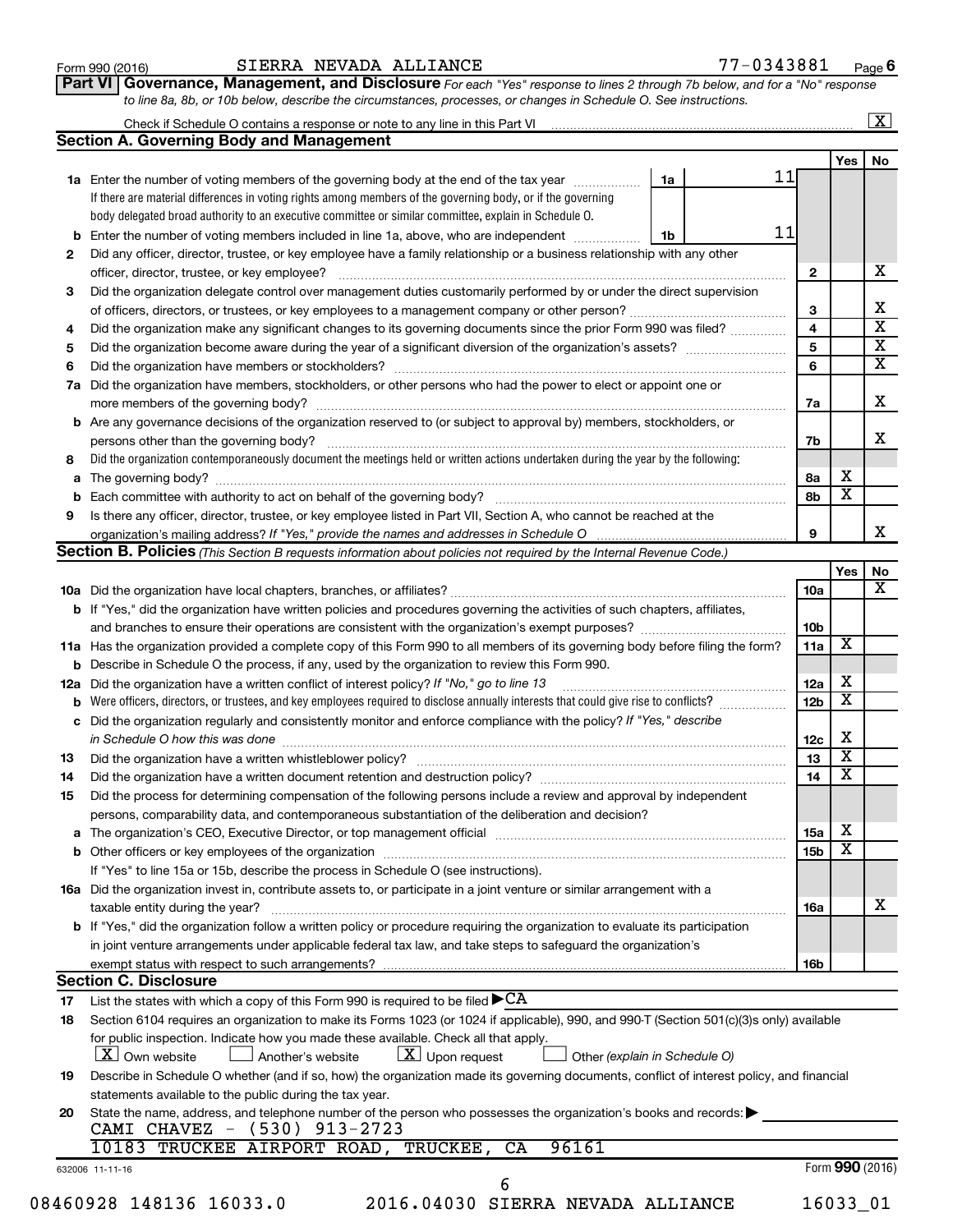$\Box$ 

| Part VII Compensation of Officers, Directors, Trustees, Key Employees, Highest Compensated |  |  |  |  |
|--------------------------------------------------------------------------------------------|--|--|--|--|
| <b>Employees, and Independent Contractors</b>                                              |  |  |  |  |

Check if Schedule O contains a response or note to any line in this Part VII

**Section A. Officers, Directors, Trustees, Key Employees, and Highest Compensated Employees**

**1a**  Complete this table for all persons required to be listed. Report compensation for the calendar year ending with or within the organization's tax year.

**•** List all of the organization's current officers, directors, trustees (whether individuals or organizations), regardless of amount of compensation. Enter -0- in columns  $(D)$ ,  $(E)$ , and  $(F)$  if no compensation was paid.

**•** List all of the organization's **current** key employees, if any. See instructions for definition of "key employee."

**•** List the organization's five current highest compensated employees (other than an officer, director, trustee, or key employee) who received reportable compensation (Box 5 of Form W-2 and/or Box 7 of Form 1099-MISC) of more than \$100,000 from the organization and any related organizations.

**•** List all of the organization's former officers, key employees, and highest compensated employees who received more than \$100,000 of reportable compensation from the organization and any related organizations.

**•** List all of the organization's former directors or trustees that received, in the capacity as a former director or trustee of the organization, more than \$10,000 of reportable compensation from the organization and any related organizations.

List persons in the following order: individual trustees or directors; institutional trustees; officers; key employees; highest compensated employees; and former such persons.

Check this box if neither the organization nor any related organization compensated any current officer, director, or trustee.  $\overline{a}$ 

| (A)                         | (B)                  |                                |                                                                  |             | (C)         |                                 |        | (D)                             | (E)             | (F)                      |
|-----------------------------|----------------------|--------------------------------|------------------------------------------------------------------|-------------|-------------|---------------------------------|--------|---------------------------------|-----------------|--------------------------|
| Name and Title              | Average              |                                | (do not check more than one                                      | Position    |             |                                 |        | Reportable                      | Reportable      | Estimated                |
|                             | hours per            |                                | box, unless person is both an<br>officer and a director/trustee) |             |             |                                 |        | compensation                    | compensation    | amount of                |
|                             | week                 |                                |                                                                  |             |             |                                 |        | from                            | from related    | other                    |
|                             | (list any            |                                |                                                                  |             |             |                                 |        | the                             | organizations   | compensation             |
|                             | hours for<br>related |                                |                                                                  |             |             |                                 |        | organization<br>(W-2/1099-MISC) | (W-2/1099-MISC) | from the<br>organization |
|                             | organizations        |                                |                                                                  |             |             |                                 |        |                                 |                 | and related              |
|                             | below                |                                |                                                                  |             |             |                                 |        |                                 |                 | organizations            |
|                             | line)                | Individual trustee or director | Institutional trustee                                            | Officer     | Keyemployee | Highest compensated<br>employee | Former |                                 |                 |                          |
| <b>DOUG CARSTENS</b><br>(1) | 1.00                 |                                |                                                                  |             |             |                                 |        |                                 |                 |                          |
| PRESIDENT                   |                      | $\mathbf X$                    |                                                                  | $\mathbf x$ |             |                                 |        | $\mathbf 0$ .                   | 0.              | $\mathbf 0$ .            |
| (2)<br>NICOLE CARTWRIGHT    | 1.00                 |                                |                                                                  |             |             |                                 |        |                                 |                 |                          |
| VICE PRESIDENT              |                      | $\rm X$                        |                                                                  | $\mathbf X$ |             |                                 |        | $\mathbf 0$ .                   | 0.              | $\mathbf 0$ .            |
| RICHARD TAYLOR<br>(3)       | 1.00                 |                                |                                                                  |             |             |                                 |        |                                 |                 |                          |
| <b>SECRETARY</b>            |                      | X                              |                                                                  | $\mathbf X$ |             |                                 |        | $\mathbf 0$ .                   | 0.              | $\mathbf 0$ .            |
| <b>BOB BARRETT</b><br>(4)   | 1.00                 |                                |                                                                  |             |             |                                 |        |                                 |                 |                          |
| <b>TREASURER</b>            |                      | $\mathbf X$                    |                                                                  | $\mathbf X$ |             |                                 |        | $\mathbf 0$ .                   | 0.              | $\mathbf 0$ .            |
| (5)<br>JOHN FRIEDRICH       | 1.00                 |                                |                                                                  |             |             |                                 |        |                                 |                 |                          |
| <b>DIRECTOR</b>             |                      | $\mathbf X$                    |                                                                  |             |             |                                 |        | $\mathbf 0$ .                   | 0.              | $\mathbf 0$ .            |
| ROBERT DEAN<br>(6)          | 1.00                 |                                |                                                                  |             |             |                                 |        |                                 |                 |                          |
| <b>DIRECTOR</b>             |                      | $\mathbf X$                    |                                                                  |             |             |                                 |        | $\mathbf 0$ .                   | $\mathbf 0$ .   | $\mathbf 0$ .            |
| STEVE HAZE<br>(7)           | 1.00                 |                                |                                                                  |             |             |                                 |        |                                 |                 |                          |
| <b>DIRECTOR</b>             |                      | X                              |                                                                  |             |             |                                 |        | $\mathbf 0$                     | $\mathbf 0$ .   | $\mathbf 0$ .            |
| STEPHEN SMALLCOMBE<br>(8)   | 1.00                 |                                |                                                                  |             |             |                                 |        |                                 |                 |                          |
| <b>DIRECTOR</b>             |                      | $\mathbf X$                    |                                                                  |             |             |                                 |        | $\mathbf 0$ .                   | $\mathbf 0$ .   | $\mathbf 0$ .            |
| PETER VAN ZANT<br>(9)       | 1.00                 |                                |                                                                  |             |             |                                 |        |                                 |                 |                          |
| <b>DIRECTOR</b>             |                      | $\mathbf X$                    |                                                                  |             |             |                                 |        | 0.                              | $\mathbf 0$ .   | $\mathbf 0$ .            |
| (10) JENNY HATCH            | 40.00                |                                |                                                                  |             |             |                                 |        |                                 |                 |                          |
| EXECUTIVE DIRECTOR          |                      |                                |                                                                  | X           |             |                                 |        | 53,583.                         | 0.              | $\mathbf 0$ .            |
|                             |                      |                                |                                                                  |             |             |                                 |        |                                 |                 |                          |
|                             |                      |                                |                                                                  |             |             |                                 |        |                                 |                 |                          |
|                             |                      |                                |                                                                  |             |             |                                 |        |                                 |                 |                          |
|                             |                      |                                |                                                                  |             |             |                                 |        |                                 |                 |                          |
|                             |                      |                                |                                                                  |             |             |                                 |        |                                 |                 |                          |
|                             |                      |                                |                                                                  |             |             |                                 |        |                                 |                 |                          |
|                             |                      |                                |                                                                  |             |             |                                 |        |                                 |                 |                          |
|                             |                      |                                |                                                                  |             |             |                                 |        |                                 |                 |                          |
|                             |                      |                                |                                                                  |             |             |                                 |        |                                 |                 |                          |
|                             |                      |                                |                                                                  |             |             |                                 |        |                                 |                 |                          |
|                             |                      |                                |                                                                  |             |             |                                 |        |                                 |                 |                          |
|                             |                      |                                |                                                                  |             |             |                                 |        |                                 |                 |                          |
|                             |                      |                                |                                                                  |             |             |                                 |        |                                 |                 |                          |

632007 11-11-16

7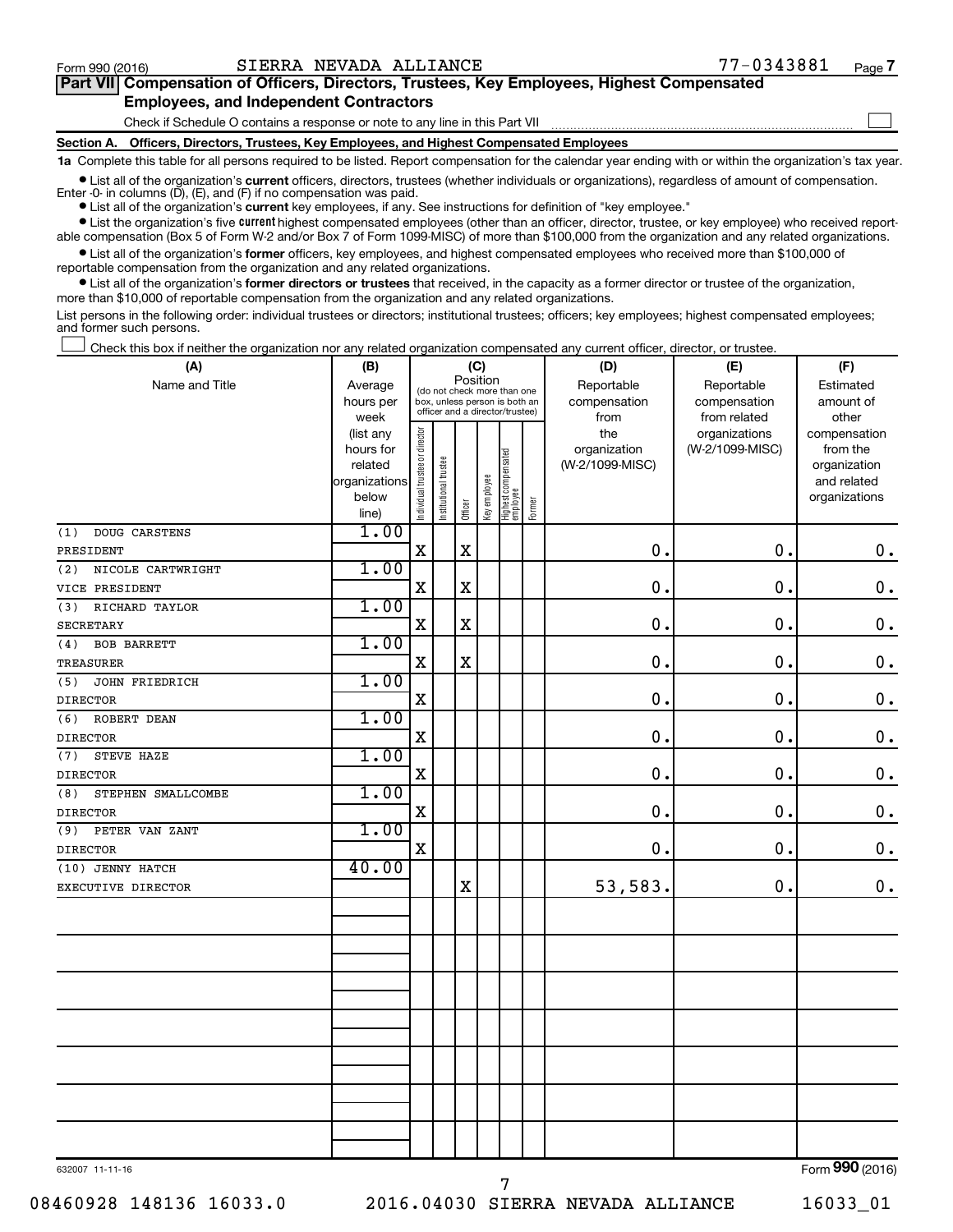|                 | Form 990 (2016)                                                                                                                                                                                                                 | SIERRA NEVADA ALLIANCE                                               |                                |                       |          |              |                                                                                                 |        |                                           | 77-0343881                                        |          |                               |                                         | Page 8                               |
|-----------------|---------------------------------------------------------------------------------------------------------------------------------------------------------------------------------------------------------------------------------|----------------------------------------------------------------------|--------------------------------|-----------------------|----------|--------------|-------------------------------------------------------------------------------------------------|--------|-------------------------------------------|---------------------------------------------------|----------|-------------------------------|-----------------------------------------|--------------------------------------|
| <b>Part VII</b> | Section A. Officers, Directors, Trustees, Key Employees, and Highest Compensated Employees (continued)                                                                                                                          |                                                                      |                                |                       |          |              |                                                                                                 |        |                                           |                                                   |          |                               |                                         |                                      |
|                 | (A)<br>Name and title                                                                                                                                                                                                           | (B)<br>Average<br>hours per<br>week                                  |                                |                       | Position | (C)          | (do not check more than one<br>box, unless person is both an<br>officer and a director/trustee) |        | (D)<br>Reportable<br>compensation<br>from | (E)<br>Reportable<br>compensation<br>from related |          |                               | (F)<br>Estimated<br>amount of<br>other  |                                      |
|                 |                                                                                                                                                                                                                                 | (list any<br>hours for<br>related<br>organizations<br>below<br>line) | Individual trustee or director | Institutional trustee | Officer  | Key employee | Highest compensated<br>  employee                                                               | Former | the<br>organization<br>(W-2/1099-MISC)    | organizations<br>(W-2/1099-MISC)                  |          | compensation<br>organizations | from the<br>organization<br>and related |                                      |
|                 |                                                                                                                                                                                                                                 |                                                                      |                                |                       |          |              |                                                                                                 |        |                                           |                                                   |          |                               |                                         |                                      |
|                 |                                                                                                                                                                                                                                 |                                                                      |                                |                       |          |              |                                                                                                 |        |                                           |                                                   |          |                               |                                         |                                      |
|                 |                                                                                                                                                                                                                                 |                                                                      |                                |                       |          |              |                                                                                                 |        |                                           |                                                   |          |                               |                                         |                                      |
|                 |                                                                                                                                                                                                                                 |                                                                      |                                |                       |          |              |                                                                                                 |        |                                           |                                                   |          |                               |                                         |                                      |
|                 | 1b Sub-total                                                                                                                                                                                                                    |                                                                      |                                |                       |          |              |                                                                                                 |        | 53,583.                                   |                                                   | 0.       |                               |                                         | $\overline{0}$ .                     |
| 2               | c Total from continuation sheets to Part VII, Section A manufactured by<br>Total number of individuals (including but not limited to those listed above) who received more than \$100,000 of reportable                         |                                                                      |                                |                       |          |              |                                                                                                 |        | $\overline{0}$ .<br>53,583.               |                                                   | σ.<br>о. |                               |                                         | $\overline{0}$ .<br>$\overline{0}$ . |
|                 | compensation from the organization $\blacktriangleright$                                                                                                                                                                        |                                                                      |                                |                       |          |              |                                                                                                 |        |                                           |                                                   |          |                               | Yes                                     | 0<br>No                              |
| 3               | Did the organization list any former officer, director, or trustee, key employee, or highest compensated employee on                                                                                                            |                                                                      |                                |                       |          |              |                                                                                                 |        |                                           |                                                   |          | 3                             |                                         | х                                    |
|                 | For any individual listed on line 1a, is the sum of reportable compensation and other compensation from the organization<br>and related organizations greater than \$150,000? If "Yes," complete Schedule J for such individual |                                                                      |                                |                       |          |              |                                                                                                 |        |                                           |                                                   |          | 4                             |                                         | х                                    |
| 5               | Did any person listed on line 1a receive or accrue compensation from any unrelated organization or individual for services<br><b>Section B. Independent Contractors</b>                                                         |                                                                      |                                |                       |          |              |                                                                                                 |        |                                           |                                                   |          | 5                             |                                         | х                                    |
| 1.              | Complete this table for your five highest compensated independent contractors that received more than \$100,000 of compensation from                                                                                            |                                                                      |                                |                       |          |              |                                                                                                 |        |                                           |                                                   |          |                               |                                         |                                      |
|                 | the organization. Report compensation for the calendar year ending with or within the organization's tax year.                                                                                                                  |                                                                      |                                |                       |          |              |                                                                                                 |        |                                           |                                                   |          |                               |                                         |                                      |
|                 | (A)<br>Name and business address                                                                                                                                                                                                |                                                                      |                                | <b>NONE</b>           |          |              |                                                                                                 |        | (B)<br>Description of services            |                                                   |          | (C)<br>Compensation           |                                         |                                      |
|                 |                                                                                                                                                                                                                                 |                                                                      |                                |                       |          |              |                                                                                                 |        |                                           |                                                   |          |                               |                                         |                                      |
|                 |                                                                                                                                                                                                                                 |                                                                      |                                |                       |          |              |                                                                                                 |        |                                           |                                                   |          |                               |                                         |                                      |
|                 |                                                                                                                                                                                                                                 |                                                                      |                                |                       |          |              |                                                                                                 |        |                                           |                                                   |          |                               |                                         |                                      |
| 2               | Total number of independent contractors (including but not limited to those listed above) who received more than                                                                                                                |                                                                      |                                |                       |          |              |                                                                                                 |        |                                           |                                                   |          |                               |                                         |                                      |
|                 | \$100,000 of compensation from the organization                                                                                                                                                                                 |                                                                      |                                |                       |          |              | 0                                                                                               |        |                                           |                                                   |          | Form 990 (2016)               |                                         |                                      |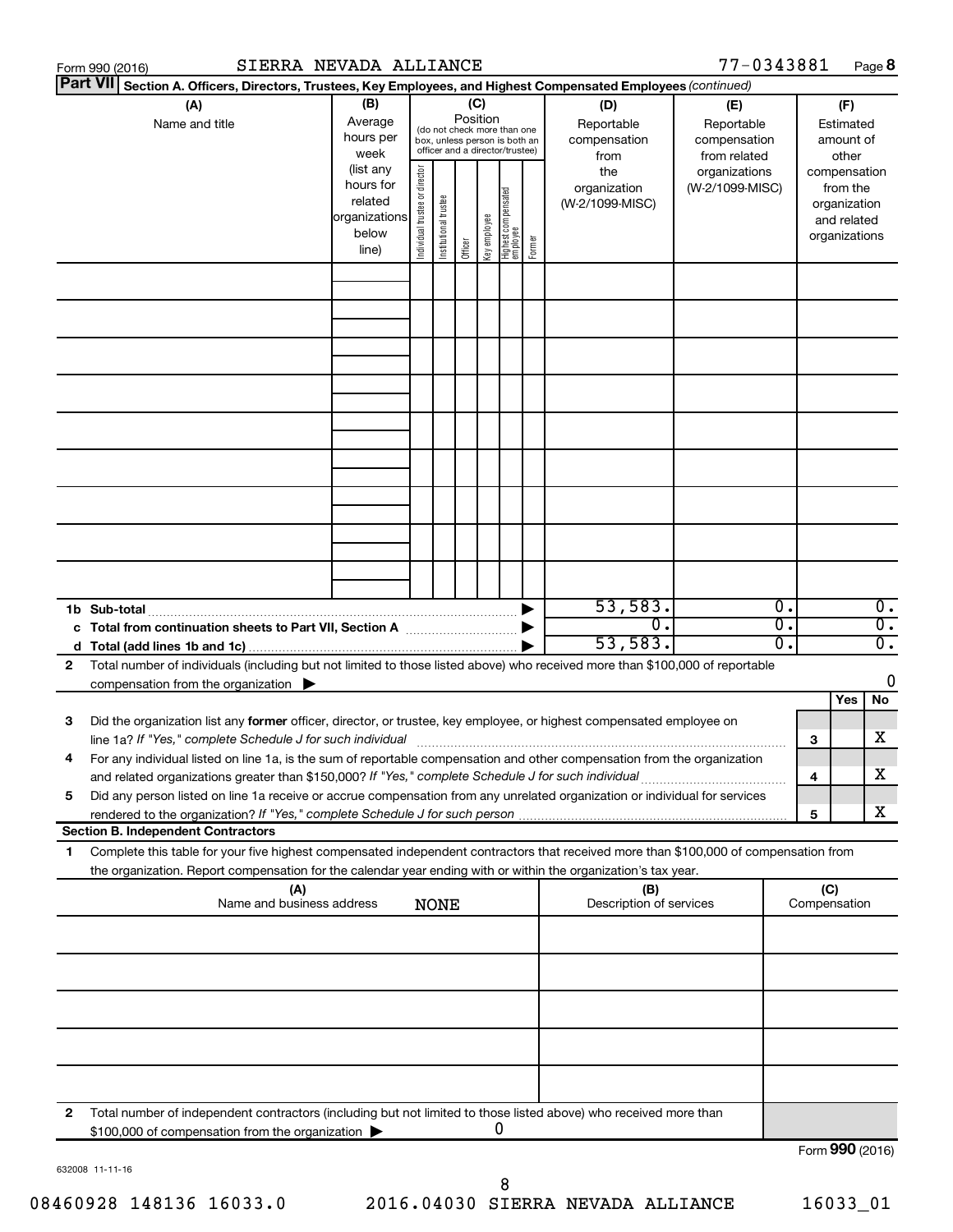|                                                           | <b>Part VIII</b>        | <b>Statement of Revenue</b>                                                                                                                                                                              |                                                          |                              |                      |                                                 |                                         |                                                                    |
|-----------------------------------------------------------|-------------------------|----------------------------------------------------------------------------------------------------------------------------------------------------------------------------------------------------------|----------------------------------------------------------|------------------------------|----------------------|-------------------------------------------------|-----------------------------------------|--------------------------------------------------------------------|
|                                                           |                         |                                                                                                                                                                                                          |                                                          |                              |                      |                                                 |                                         |                                                                    |
|                                                           |                         |                                                                                                                                                                                                          |                                                          |                              | (A)<br>Total revenue | (B)<br>Related or<br>exempt function<br>revenue | (C)<br>Unrelated<br>business<br>revenue | (D)<br>Revenue excluded<br>from tax under<br>sections<br>512 - 514 |
| Contributions, Gifts, Grants<br>and Other Similar Amounts |                         | 1 a Federated campaigns<br>c Fundraising events<br>d Related organizations<br>e Government grants (contributions)<br>f All other contributions, gifts, grants, and<br>similar amounts not included above | 1a<br>1 <sub>b</sub><br>1 <sub>c</sub><br>1d<br>1e<br>1f | 570.<br>700, 439.<br>87,971. |                      |                                                 |                                         |                                                                    |
|                                                           |                         | <b>g</b> Noncash contributions included in lines 1a-1f: \$                                                                                                                                               |                                                          | 47,392.                      |                      |                                                 |                                         |                                                                    |
|                                                           |                         |                                                                                                                                                                                                          |                                                          |                              | 788,980.             |                                                 |                                         |                                                                    |
|                                                           |                         |                                                                                                                                                                                                          |                                                          | <b>Business Code</b>         |                      |                                                 |                                         |                                                                    |
| Program Service<br>Revenue                                | 2 a<br>b<br>c<br>d<br>е | <u> 1989 - Johann John Stein, markin fan it ferstjer fan de ferstjer fan it ferstjer fan it ferstjer fan it fers</u><br><u> 1989 - Johann Barn, mars et al. (b. 1989)</u>                                |                                                          |                              |                      |                                                 |                                         |                                                                    |
|                                                           | f.                      | All other program service revenue                                                                                                                                                                        |                                                          |                              |                      |                                                 |                                         |                                                                    |
|                                                           | g                       |                                                                                                                                                                                                          |                                                          |                              |                      |                                                 |                                         |                                                                    |
|                                                           | З<br>4<br>5             | Investment income (including dividends, interest, and<br>Income from investment of tax-exempt bond proceeds                                                                                              |                                                          | ▶                            | 40.                  | 40.                                             |                                         |                                                                    |
|                                                           |                         |                                                                                                                                                                                                          | (i) Real                                                 | (ii) Personal                |                      |                                                 |                                         |                                                                    |
|                                                           | b<br>с                  | <b>6 a</b> Gross rents<br>Less: rental expenses<br>Rental income or (loss)                                                                                                                               |                                                          |                              |                      |                                                 |                                         |                                                                    |
|                                                           |                         | <b>7 a</b> Gross amount from sales of                                                                                                                                                                    | (i) Securities                                           | (ii) Other                   |                      |                                                 |                                         |                                                                    |
|                                                           |                         | assets other than inventory<br><b>b</b> Less: cost or other basis                                                                                                                                        |                                                          |                              |                      |                                                 |                                         |                                                                    |
|                                                           |                         |                                                                                                                                                                                                          |                                                          | $\blacktriangleright$        |                      |                                                 |                                         |                                                                    |
| <b>Other Revenue</b>                                      |                         | 8 a Gross income from fundraising events (not<br>including \$<br>contributions reported on line 1c). See                                                                                                 | 570. of<br>$\mathbf{b}$                                  | 5,761.                       |                      |                                                 |                                         |                                                                    |
|                                                           |                         | c Net income or (loss) from fundraising events                                                                                                                                                           |                                                          | ▶<br>.                       | 5,556.               |                                                 |                                         | 5,556.                                                             |
|                                                           |                         | 9 a Gross income from gaming activities. See                                                                                                                                                             |                                                          |                              |                      |                                                 |                                         |                                                                    |
|                                                           |                         | c Net income or (loss) from gaming activities                                                                                                                                                            |                                                          |                              |                      |                                                 |                                         |                                                                    |
|                                                           |                         | 10 a Gross sales of inventory, less returns<br><b>b</b> Less: cost of goods sold $\ldots$ <b>b</b>                                                                                                       |                                                          |                              |                      |                                                 |                                         |                                                                    |
|                                                           |                         | c Net income or (loss) from sales of inventory<br>Miscellaneous Revenue                                                                                                                                  |                                                          | <b>Business Code</b>         |                      |                                                 |                                         |                                                                    |
|                                                           | 11a                     |                                                                                                                                                                                                          |                                                          |                              |                      |                                                 |                                         |                                                                    |
|                                                           | b                       |                                                                                                                                                                                                          |                                                          |                              |                      |                                                 |                                         |                                                                    |
|                                                           | с                       |                                                                                                                                                                                                          |                                                          |                              |                      |                                                 |                                         |                                                                    |
|                                                           | d                       |                                                                                                                                                                                                          |                                                          |                              |                      |                                                 |                                         |                                                                    |
|                                                           |                         |                                                                                                                                                                                                          |                                                          |                              |                      |                                                 |                                         |                                                                    |
|                                                           | 12                      |                                                                                                                                                                                                          |                                                          |                              | 794,576.             | 40.                                             | $\overline{0}$ .                        | 5,556.                                                             |
|                                                           | 632009 11-11-16         |                                                                                                                                                                                                          |                                                          |                              |                      |                                                 |                                         | Form 990 (2016)                                                    |

9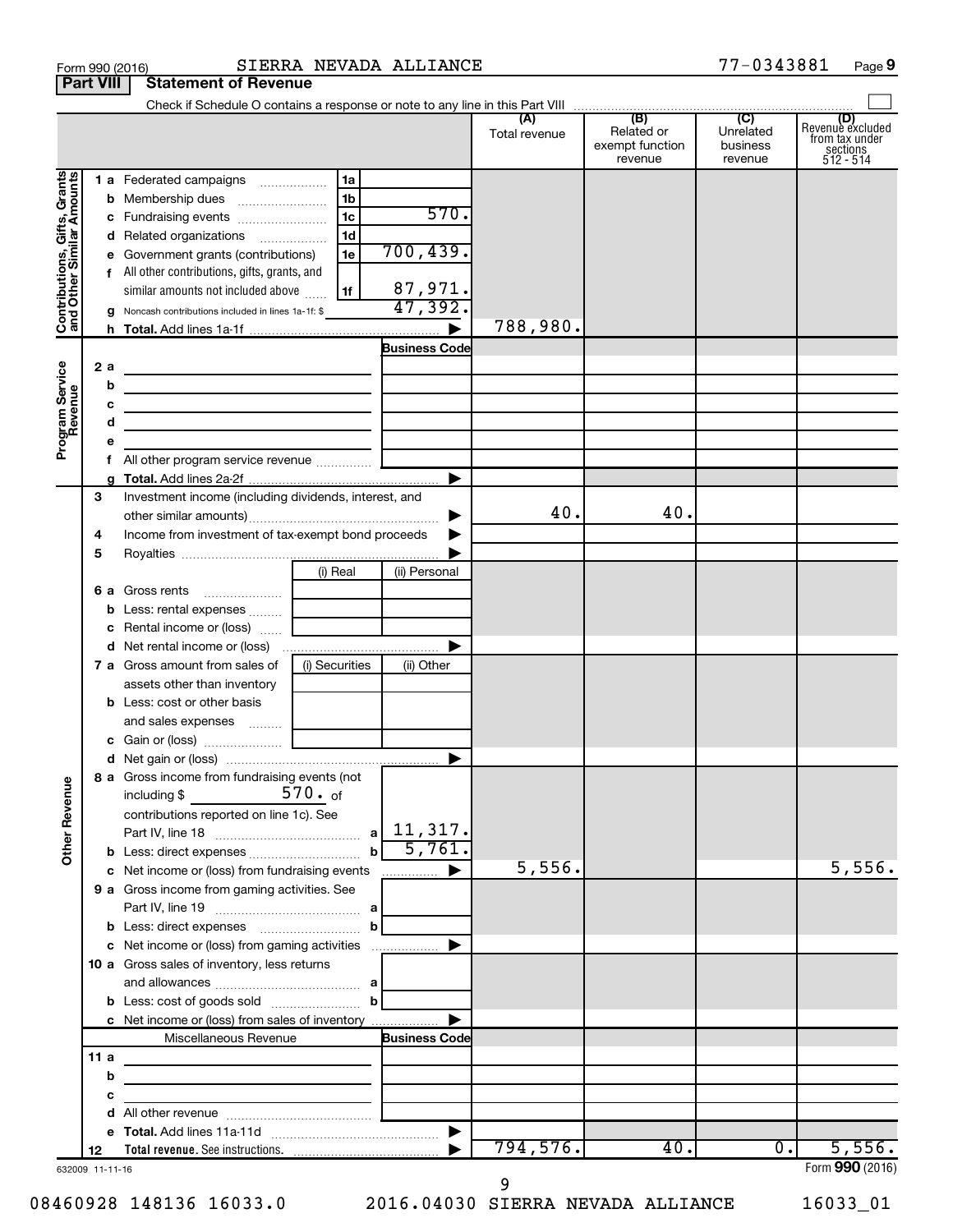**Part IX Statement of Functional Expenses**

|              | Section 501(c)(3) and 501(c)(4) organizations must complete all columns. All other organizations must complete column (A).                                                                                  |                       |                                    |                                           |                                |
|--------------|-------------------------------------------------------------------------------------------------------------------------------------------------------------------------------------------------------------|-----------------------|------------------------------------|-------------------------------------------|--------------------------------|
|              | Check if Schedule O contains a response or note to any line in this Part IX                                                                                                                                 |                       |                                    |                                           |                                |
|              | Do not include amounts reported on lines 6b,<br>7b, 8b, 9b, and 10b of Part VIII.                                                                                                                           | (A)<br>Total expenses | (B)<br>Program service<br>expenses | (C)<br>Management and<br>general expenses | (D)<br>Fundraising<br>expenses |
| 1.           | Grants and other assistance to domestic organizations                                                                                                                                                       |                       |                                    |                                           |                                |
|              | and domestic governments. See Part IV, line 21                                                                                                                                                              |                       |                                    |                                           |                                |
| $\mathbf{2}$ | Grants and other assistance to domestic                                                                                                                                                                     |                       |                                    |                                           |                                |
|              | individuals. See Part IV, line 22                                                                                                                                                                           |                       |                                    |                                           |                                |
| 3            | Grants and other assistance to foreign                                                                                                                                                                      |                       |                                    |                                           |                                |
|              | organizations, foreign governments, and foreign                                                                                                                                                             |                       |                                    |                                           |                                |
|              | individuals. See Part IV, lines 15 and 16                                                                                                                                                                   |                       |                                    |                                           |                                |
| 4            | Benefits paid to or for members                                                                                                                                                                             |                       |                                    |                                           |                                |
| 5            | Compensation of current officers, directors,                                                                                                                                                                |                       |                                    |                                           |                                |
|              | trustees, and key employees                                                                                                                                                                                 | 53,853.               | 35,389.                            | 11,984.                                   | 6,480.                         |
| 6            | Compensation not included above, to disqualified                                                                                                                                                            |                       |                                    |                                           |                                |
|              | persons (as defined under section 4958(f)(1)) and                                                                                                                                                           |                       |                                    |                                           |                                |
|              | persons described in section 4958(c)(3)(B)                                                                                                                                                                  |                       |                                    |                                           |                                |
| 7            |                                                                                                                                                                                                             | 498,021.              | 464,326.                           | 29,308.                                   | 4,387.                         |
| 8            | Pension plan accruals and contributions (include                                                                                                                                                            |                       |                                    |                                           |                                |
|              | section 401(k) and 403(b) employer contributions)                                                                                                                                                           |                       |                                    |                                           |                                |
| 9            | Other employee benefits                                                                                                                                                                                     | 72, 263.              | 68,727.                            | 3,536.                                    |                                |
| 10           |                                                                                                                                                                                                             | 44,320.               | 39,332.                            | 3,980.                                    | 1,008.                         |
| 11           | Fees for services (non-employees):                                                                                                                                                                          |                       |                                    |                                           |                                |
| a            |                                                                                                                                                                                                             |                       |                                    |                                           |                                |
| b            |                                                                                                                                                                                                             |                       |                                    |                                           |                                |
| с            |                                                                                                                                                                                                             | 12,910.               | 12,910.                            |                                           |                                |
| d            |                                                                                                                                                                                                             |                       |                                    |                                           |                                |
| е            | Professional fundraising services. See Part IV, line 17                                                                                                                                                     |                       |                                    |                                           |                                |
| f            | Investment management fees                                                                                                                                                                                  |                       |                                    |                                           |                                |
| g            | Other. (If line 11g amount exceeds 10% of line 25,                                                                                                                                                          |                       |                                    |                                           |                                |
|              | column (A) amount, list line 11g expenses on Sch O.)                                                                                                                                                        | 28,207.               | 18,382.                            | 9,825.                                    |                                |
| 12           |                                                                                                                                                                                                             |                       |                                    |                                           |                                |
| 13           |                                                                                                                                                                                                             | 13,837.               | 7,300.                             | 6,454.                                    | 83.                            |
| 14           |                                                                                                                                                                                                             |                       |                                    |                                           |                                |
| 15           |                                                                                                                                                                                                             |                       |                                    |                                           |                                |
| 16           |                                                                                                                                                                                                             | 4,230.                | 1,889.                             | 2,341.                                    |                                |
| 17           |                                                                                                                                                                                                             | 24,562.               | 23,757.                            | 525.                                      | 280.                           |
| 18           | Payments of travel or entertainment expenses                                                                                                                                                                |                       |                                    |                                           |                                |
|              | for any federal, state, or local public officials                                                                                                                                                           |                       |                                    |                                           |                                |
| 19           | Conferences, conventions, and meetings                                                                                                                                                                      |                       |                                    |                                           |                                |
| 20           | Interest                                                                                                                                                                                                    |                       |                                    |                                           |                                |
| 21           |                                                                                                                                                                                                             |                       |                                    |                                           |                                |
| 22           | Depreciation, depletion, and amortization                                                                                                                                                                   |                       |                                    |                                           |                                |
| 23           | Insurance                                                                                                                                                                                                   |                       |                                    |                                           |                                |
| 24           | Other expenses. Itemize expenses not covered<br>above. (List miscellaneous expenses in line 24e. If line<br>24e amount exceeds 10% of line 25, column (A)<br>amount, list line 24e expenses on Schedule O.) |                       |                                    |                                           |                                |
| a            | SNAP IN-KIND                                                                                                                                                                                                | 45,666.               | 45,666.                            |                                           |                                |
| b            | <b>SUPPLIES</b>                                                                                                                                                                                             | 14,329.               | 13,719.                            | 610.                                      |                                |
|              | CONFERENCES AND TRAININ                                                                                                                                                                                     | 8,168.                | 8,168.                             |                                           |                                |
| d            | <b>MISCELLANEOUS</b>                                                                                                                                                                                        | 4,979.                | 2,857.                             | 2,122.                                    |                                |
|              | e All other expenses                                                                                                                                                                                        |                       |                                    |                                           |                                |
| 25           | Total functional expenses. Add lines 1 through 24e                                                                                                                                                          | 825, 345.             | 742,422.                           | 70,685.                                   | 12,238.                        |
| 26           | Joint costs. Complete this line only if the organization                                                                                                                                                    |                       |                                    |                                           |                                |
|              | reported in column (B) joint costs from a combined                                                                                                                                                          |                       |                                    |                                           |                                |
|              | educational campaign and fundraising solicitation.                                                                                                                                                          |                       |                                    |                                           |                                |
|              | Check here $\blacktriangleright$<br>if following SOP 98-2 (ASC 958-720)                                                                                                                                     |                       |                                    |                                           |                                |

632010 11-11-16

08460928 148136 16033.0 2016.04030 SIERRA NEVADA ALLIANCE 16033\_01 10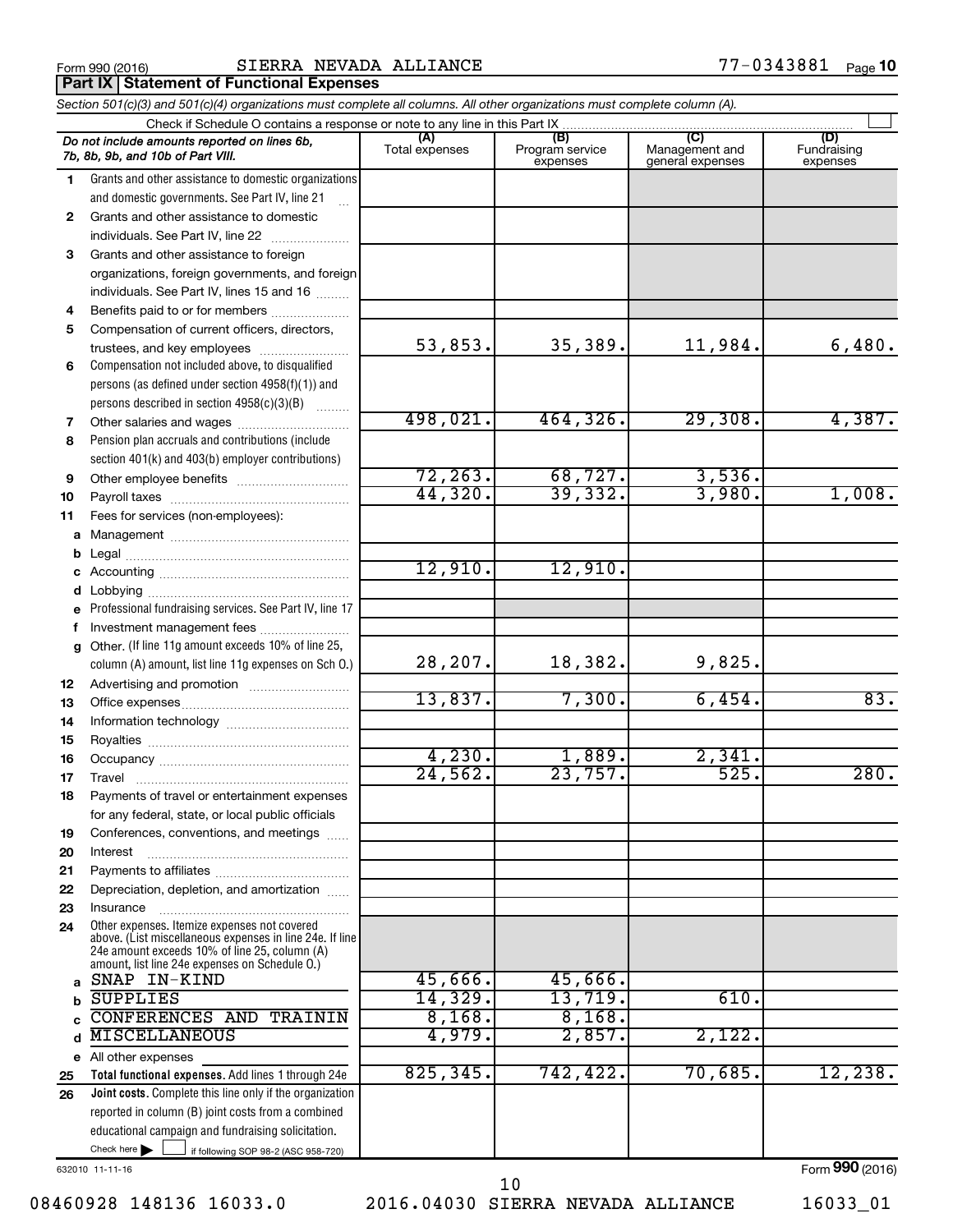**33 34**

**Net Assets or Fund Balances**

Net Assets or Fund Balances

| 18<br>19<br>20<br>21<br>Escrow or custodial account liability. Complete Part IV of Schedule D<br>Loans and other payables to current and former officers, directors, trustees,<br>key employees, highest compensated employees, and disqualified persons.<br>22<br>Secured mortgages and notes payable to unrelated third parties [1, 1, 1, 1, 1, 1, 1, 1, 1, 1, 1, 1, 1<br>23<br>Unsecured notes and loans payable to unrelated third parties <i></i><br>24<br>Other liabilities (including federal income tax, payables to related third<br>parties, and other liabilities not included on lines 17-24). Complete Part X of<br>25<br>Schedule D<br>3,519.<br>26<br>Organizations that follow SFAS 117 (ASC 958), check here $\blacktriangleright$ $\Box$ and<br>complete lines 27 through 29, and lines 33 and 34.<br>153,193.<br>27<br>95,438.<br>28 |  |
|---------------------------------------------------------------------------------------------------------------------------------------------------------------------------------------------------------------------------------------------------------------------------------------------------------------------------------------------------------------------------------------------------------------------------------------------------------------------------------------------------------------------------------------------------------------------------------------------------------------------------------------------------------------------------------------------------------------------------------------------------------------------------------------------------------------------------------------------------------|--|
|                                                                                                                                                                                                                                                                                                                                                                                                                                                                                                                                                                                                                                                                                                                                                                                                                                                         |  |
|                                                                                                                                                                                                                                                                                                                                                                                                                                                                                                                                                                                                                                                                                                                                                                                                                                                         |  |
|                                                                                                                                                                                                                                                                                                                                                                                                                                                                                                                                                                                                                                                                                                                                                                                                                                                         |  |
|                                                                                                                                                                                                                                                                                                                                                                                                                                                                                                                                                                                                                                                                                                                                                                                                                                                         |  |
|                                                                                                                                                                                                                                                                                                                                                                                                                                                                                                                                                                                                                                                                                                                                                                                                                                                         |  |
|                                                                                                                                                                                                                                                                                                                                                                                                                                                                                                                                                                                                                                                                                                                                                                                                                                                         |  |
|                                                                                                                                                                                                                                                                                                                                                                                                                                                                                                                                                                                                                                                                                                                                                                                                                                                         |  |
|                                                                                                                                                                                                                                                                                                                                                                                                                                                                                                                                                                                                                                                                                                                                                                                                                                                         |  |
|                                                                                                                                                                                                                                                                                                                                                                                                                                                                                                                                                                                                                                                                                                                                                                                                                                                         |  |
|                                                                                                                                                                                                                                                                                                                                                                                                                                                                                                                                                                                                                                                                                                                                                                                                                                                         |  |
|                                                                                                                                                                                                                                                                                                                                                                                                                                                                                                                                                                                                                                                                                                                                                                                                                                                         |  |
|                                                                                                                                                                                                                                                                                                                                                                                                                                                                                                                                                                                                                                                                                                                                                                                                                                                         |  |
|                                                                                                                                                                                                                                                                                                                                                                                                                                                                                                                                                                                                                                                                                                                                                                                                                                                         |  |
|                                                                                                                                                                                                                                                                                                                                                                                                                                                                                                                                                                                                                                                                                                                                                                                                                                                         |  |
|                                                                                                                                                                                                                                                                                                                                                                                                                                                                                                                                                                                                                                                                                                                                                                                                                                                         |  |
|                                                                                                                                                                                                                                                                                                                                                                                                                                                                                                                                                                                                                                                                                                                                                                                                                                                         |  |
|                                                                                                                                                                                                                                                                                                                                                                                                                                                                                                                                                                                                                                                                                                                                                                                                                                                         |  |
| Permanently restricted net assets [1111] [1201] Permanently restricted net assets [111] [1201] [1201] [1201] [<br>29                                                                                                                                                                                                                                                                                                                                                                                                                                                                                                                                                                                                                                                                                                                                    |  |
| Organizations that do not follow SFAS 117 (ASC 958), check here $\blacktriangleright\!\!\!\!\perp$                                                                                                                                                                                                                                                                                                                                                                                                                                                                                                                                                                                                                                                                                                                                                      |  |
| and complete lines 30 through 34.                                                                                                                                                                                                                                                                                                                                                                                                                                                                                                                                                                                                                                                                                                                                                                                                                       |  |
| 30                                                                                                                                                                                                                                                                                                                                                                                                                                                                                                                                                                                                                                                                                                                                                                                                                                                      |  |
| Paid-in or capital surplus, or land, building, or equipment fund <i></i><br>31                                                                                                                                                                                                                                                                                                                                                                                                                                                                                                                                                                                                                                                                                                                                                                          |  |
| Retained earnings, endowment, accumulated income, or other funds<br>32                                                                                                                                                                                                                                                                                                                                                                                                                                                                                                                                                                                                                                                                                                                                                                                  |  |
| 248,631.<br>33                                                                                                                                                                                                                                                                                                                                                                                                                                                                                                                                                                                                                                                                                                                                                                                                                                          |  |
| $\overline{252}$ , 150.<br>34                                                                                                                                                                                                                                                                                                                                                                                                                                                                                                                                                                                                                                                                                                                                                                                                                           |  |
|                                                                                                                                                                                                                                                                                                                                                                                                                                                                                                                                                                                                                                                                                                                                                                                                                                                         |  |
|                                                                                                                                                                                                                                                                                                                                                                                                                                                                                                                                                                                                                                                                                                                                                                                                                                                         |  |

### Form 990 (2016)  $SIERRA NEWADA ALLIANCE$   $77-0343881$   $Page$

Check if Schedule O contains a response or note to any line in this Part X

 $\perp$ 

**(A) (B)**

Beginning of year  $\parallel$  | End of year



# **Part X Balance Sheet**

**Assets**

**Liabilities**

Form (2016) **990**

133,665. 271,457.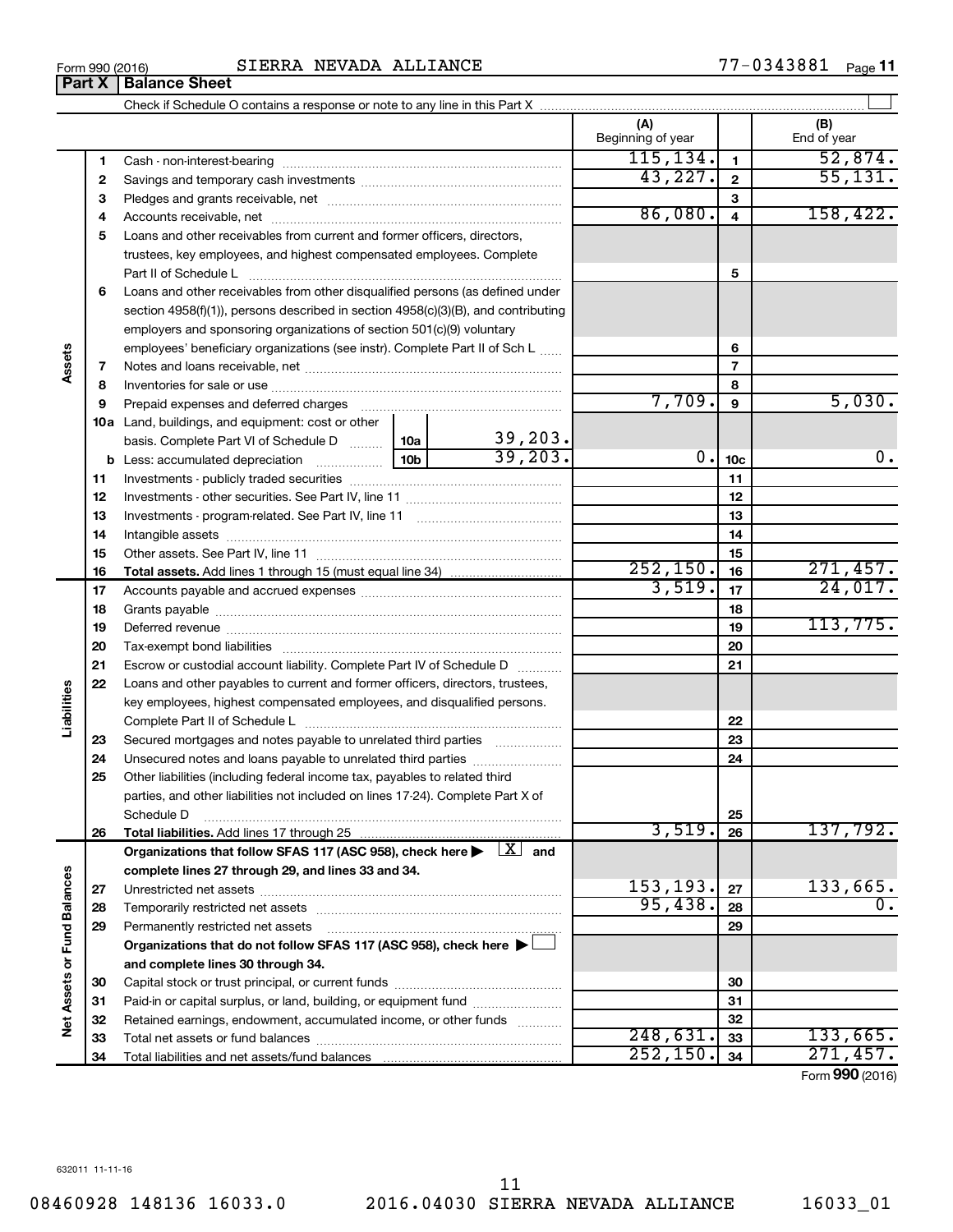|    | SIERRA NEVADA ALLIANCE<br>Form 990 (2016)                                                                                                                                                                                      | 77-0343881              |                |        | Page 12                     |
|----|--------------------------------------------------------------------------------------------------------------------------------------------------------------------------------------------------------------------------------|-------------------------|----------------|--------|-----------------------------|
|    | Part XI<br><b>Reconciliation of Net Assets</b>                                                                                                                                                                                 |                         |                |        |                             |
|    |                                                                                                                                                                                                                                |                         |                |        |                             |
|    |                                                                                                                                                                                                                                |                         |                |        |                             |
| 1  |                                                                                                                                                                                                                                | $\mathbf{1}$            |                |        | 794,576.                    |
| 2  |                                                                                                                                                                                                                                | $\mathbf{2}$            |                |        | 825, 345.                   |
| 3  | Revenue less expenses. Subtract line 2 from line 1                                                                                                                                                                             | 3                       |                |        | $-30,769.$                  |
| 4  |                                                                                                                                                                                                                                | $\overline{\mathbf{4}}$ |                |        | 248,631.                    |
| 5  | Net unrealized gains (losses) on investments [11] matter contracts and the state of the state of the state of the state of the state of the state of the state of the state of the state of the state of the state of the stat | 5                       |                |        |                             |
| 6  | Donated services and use of facilities                                                                                                                                                                                         | 6                       |                |        |                             |
| 7  | Investment expenses                                                                                                                                                                                                            | $\overline{7}$          |                |        |                             |
| 8  | Prior period adjustments                                                                                                                                                                                                       | 8                       |                |        | $-84,198.$                  |
| 9  |                                                                                                                                                                                                                                | 9                       |                |        | $\overline{\mathfrak{o}}$ . |
| 10 | Net assets or fund balances at end of year. Combine lines 3 through 9 (must equal Part X, line 33,                                                                                                                             |                         |                |        |                             |
|    | column (B))                                                                                                                                                                                                                    | 10                      |                |        | 133,664.                    |
|    | Part XII Financial Statements and Reporting                                                                                                                                                                                    |                         |                |        |                             |
|    |                                                                                                                                                                                                                                |                         |                |        |                             |
|    |                                                                                                                                                                                                                                |                         |                | Yes    | No                          |
| 1  | $\mathbf{X}$ Accrual<br>Accounting method used to prepare the Form 990: [130] Cash<br>$\Box$ Other                                                                                                                             |                         |                |        |                             |
|    | If the organization changed its method of accounting from a prior year or checked "Other," explain in Schedule O.                                                                                                              |                         |                |        |                             |
|    |                                                                                                                                                                                                                                |                         | 2a             |        | x                           |
|    | If "Yes," check a box below to indicate whether the financial statements for the year were compiled or reviewed on a                                                                                                           |                         |                |        |                             |
|    | separate basis, consolidated basis, or both:                                                                                                                                                                                   |                         |                |        |                             |
|    | Both consolidated and separate basis<br>Separate basis<br><b>Consolidated basis</b>                                                                                                                                            |                         |                |        |                             |
|    |                                                                                                                                                                                                                                |                         | 2 <sub>b</sub> | x      |                             |
|    | If "Yes," check a box below to indicate whether the financial statements for the year were audited on a separate basis,                                                                                                        |                         |                |        |                             |
|    | consolidated basis, or both:                                                                                                                                                                                                   |                         |                |        |                             |
|    | $ \mathbf{X} $ Separate basis<br><b>Consolidated basis</b><br>Both consolidated and separate basis                                                                                                                             |                         |                |        |                             |
|    | c If "Yes" to line 2a or 2b, does the organization have a committee that assumes responsibility for oversight of the audit,                                                                                                    |                         |                |        |                             |
|    | review, or compilation of its financial statements and selection of an independent accountant?                                                                                                                                 |                         | 2c             |        | х                           |
|    | If the organization changed either its oversight process or selection process during the tax year, explain in Schedule O.                                                                                                      |                         |                |        |                             |
|    | 3a As a result of a federal award, was the organization required to undergo an audit or audits as set forth in the Single Audit                                                                                                |                         |                |        |                             |
|    | Act and OMB Circular A-133?                                                                                                                                                                                                    |                         | За             |        | x                           |
|    | b If "Yes," did the organization undergo the required audit or audits? If the organization did not undergo the required audit                                                                                                  |                         |                |        |                             |
|    |                                                                                                                                                                                                                                |                         | Зb             | $\sim$ |                             |

Form (2016) **990**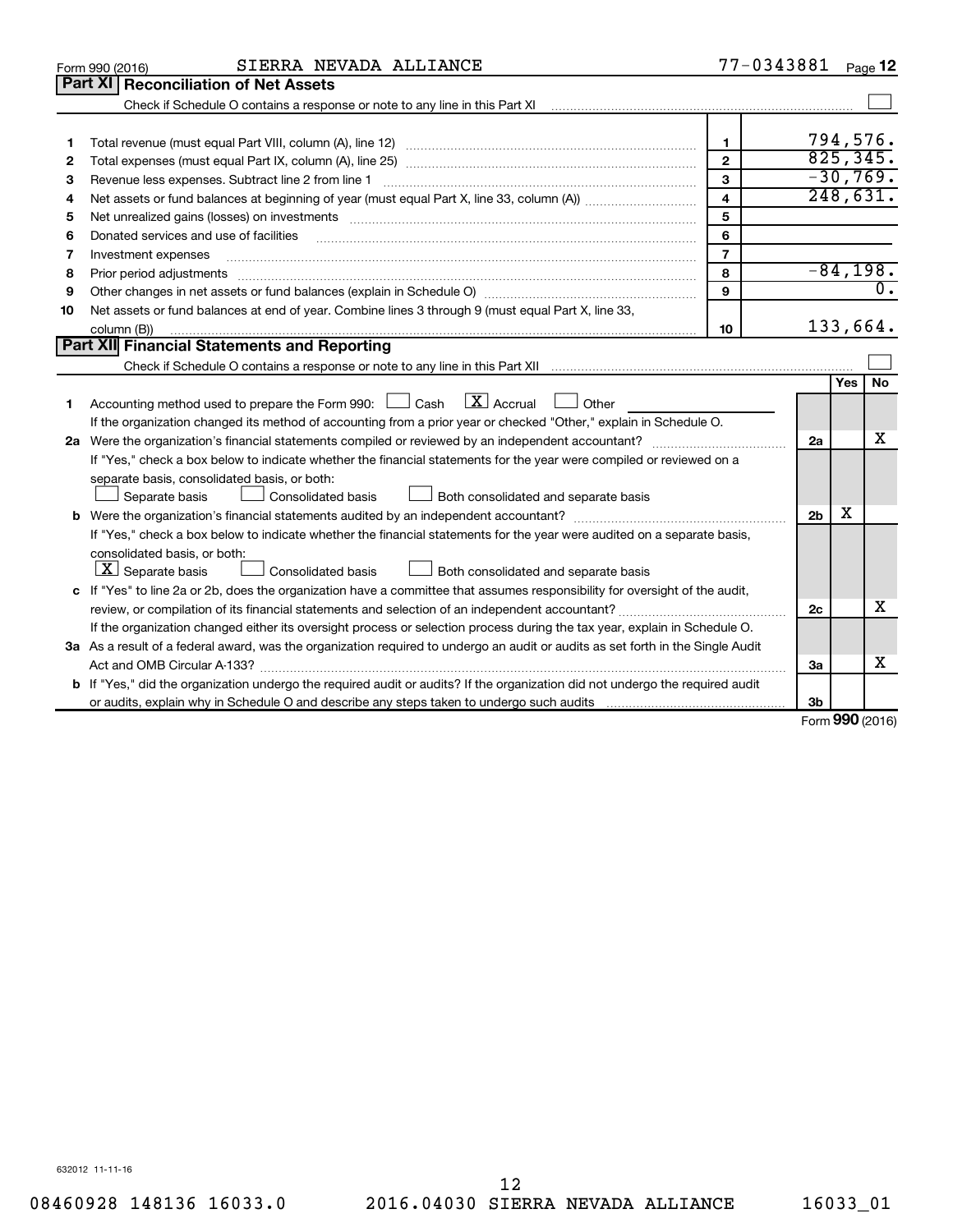| <b>SCHEDULE A</b> |  |
|-------------------|--|
|-------------------|--|

| (Form 990 or 990-EZ |  |  |  |  |
|---------------------|--|--|--|--|
|---------------------|--|--|--|--|

# Form 990 or 990-EZ) **Public Charity Status and Public Support**<br>
Complete if the organization is a section 501(c)(3) organization or a section<br> **2016**

**4947(a)(1) nonexempt charitable trust.**  $\blacktriangleright$  Attach to F

| ▶ Attach to Form 990 or Form 990-EZ.                                                              |
|---------------------------------------------------------------------------------------------------|
| Information about Schedule A (Form 990 or 990-EZ) and its instructions is at WWW.irs.gov/form990. |

|  |  | <b>Open to Public</b><br>Inspection |  |
|--|--|-------------------------------------|--|
|  |  |                                     |  |

OMB No. 1545-0047

Internal Revenue Service

Department of the Treasury

|       |        | Name of the organization                                                                                                                                                                                                                                                                   |                        |                                                        |                             |                                 |                            | <b>Employer identification number</b> |
|-------|--------|--------------------------------------------------------------------------------------------------------------------------------------------------------------------------------------------------------------------------------------------------------------------------------------------|------------------------|--------------------------------------------------------|-----------------------------|---------------------------------|----------------------------|---------------------------------------|
|       | Part I |                                                                                                                                                                                                                                                                                            | SIERRA NEVADA ALLIANCE |                                                        |                             |                                 |                            | 77-0343881                            |
|       |        | Reason for Public Charity Status (All organizations must complete this part.) See instructions.                                                                                                                                                                                            |                        |                                                        |                             |                                 |                            |                                       |
|       |        | The organization is not a private foundation because it is: (For lines 1 through 12, check only one box.)                                                                                                                                                                                  |                        |                                                        |                             |                                 |                            |                                       |
| 1.    |        | A church, convention of churches, or association of churches described in section 170(b)(1)(A)(i).                                                                                                                                                                                         |                        |                                                        |                             |                                 |                            |                                       |
| 2     |        | A school described in section 170(b)(1)(A)(ii). (Attach Schedule E (Form 990 or 990-EZ).)                                                                                                                                                                                                  |                        |                                                        |                             |                                 |                            |                                       |
| 3.    |        | A hospital or a cooperative hospital service organization described in section 170(b)(1)(A)(iii).                                                                                                                                                                                          |                        |                                                        |                             |                                 |                            |                                       |
| 4     |        | A medical research organization operated in conjunction with a hospital described in section 170(b)(1)(A)(iii). Enter the hospital's name,                                                                                                                                                 |                        |                                                        |                             |                                 |                            |                                       |
|       |        | city, and state:                                                                                                                                                                                                                                                                           |                        |                                                        |                             |                                 |                            |                                       |
| 5.    |        | An organization operated for the benefit of a college or university owned or operated by a governmental unit described in                                                                                                                                                                  |                        |                                                        |                             |                                 |                            |                                       |
|       |        | section 170(b)(1)(A)(iv). (Complete Part II.)                                                                                                                                                                                                                                              |                        |                                                        |                             |                                 |                            |                                       |
| 6.    |        | A federal, state, or local government or governmental unit described in section 170(b)(1)(A)(v).                                                                                                                                                                                           |                        |                                                        |                             |                                 |                            |                                       |
|       |        | 7 $ X $ An organization that normally receives a substantial part of its support from a governmental unit or from the general public described in                                                                                                                                          |                        |                                                        |                             |                                 |                            |                                       |
|       |        | section 170(b)(1)(A)(vi). (Complete Part II.)                                                                                                                                                                                                                                              |                        |                                                        |                             |                                 |                            |                                       |
| 8     |        | A community trust described in section 170(b)(1)(A)(vi). (Complete Part II.)                                                                                                                                                                                                               |                        |                                                        |                             |                                 |                            |                                       |
| 9     |        | An agricultural research organization described in section 170(b)(1)(A)(ix) operated in conjunction with a land-grant college                                                                                                                                                              |                        |                                                        |                             |                                 |                            |                                       |
|       |        | or university or a non-land-grant college of agriculture (see instructions). Enter the name, city, and state of the college or                                                                                                                                                             |                        |                                                        |                             |                                 |                            |                                       |
| 10    |        | university:                                                                                                                                                                                                                                                                                |                        |                                                        |                             |                                 |                            |                                       |
|       |        | An organization that normally receives: (1) more than 33 1/3% of its support from contributions, membership fees, and gross receipts from<br>activities related to its exempt functions - subject to certain exceptions, and (2) no more than 33 1/3% of its support from gross investment |                        |                                                        |                             |                                 |                            |                                       |
|       |        | income and unrelated business taxable income (less section 511 tax) from businesses acquired by the organization after June 30, 1975.                                                                                                                                                      |                        |                                                        |                             |                                 |                            |                                       |
|       |        | See section 509(a)(2). (Complete Part III.)                                                                                                                                                                                                                                                |                        |                                                        |                             |                                 |                            |                                       |
| 11    |        | An organization organized and operated exclusively to test for public safety. See section 509(a)(4).                                                                                                                                                                                       |                        |                                                        |                             |                                 |                            |                                       |
| 12    |        | An organization organized and operated exclusively for the benefit of, to perform the functions of, or to carry out the purposes of one or                                                                                                                                                 |                        |                                                        |                             |                                 |                            |                                       |
|       |        | more publicly supported organizations described in section 509(a)(1) or section 509(a)(2). See section 509(a)(3). Check the box in                                                                                                                                                         |                        |                                                        |                             |                                 |                            |                                       |
|       |        | lines 12a through 12d that describes the type of supporting organization and complete lines 12e, 12f, and 12g.                                                                                                                                                                             |                        |                                                        |                             |                                 |                            |                                       |
| а     |        | Type I. A supporting organization operated, supervised, or controlled by its supported organization(s), typically by giving                                                                                                                                                                |                        |                                                        |                             |                                 |                            |                                       |
|       |        | the supported organization(s) the power to regularly appoint or elect a majority of the directors or trustees of the supporting                                                                                                                                                            |                        |                                                        |                             |                                 |                            |                                       |
|       |        | organization. You must complete Part IV, Sections A and B.                                                                                                                                                                                                                                 |                        |                                                        |                             |                                 |                            |                                       |
| b     |        | Type II. A supporting organization supervised or controlled in connection with its supported organization(s), by having                                                                                                                                                                    |                        |                                                        |                             |                                 |                            |                                       |
|       |        | control or management of the supporting organization vested in the same persons that control or manage the supported                                                                                                                                                                       |                        |                                                        |                             |                                 |                            |                                       |
|       |        | organization(s). You must complete Part IV, Sections A and C.                                                                                                                                                                                                                              |                        |                                                        |                             |                                 |                            |                                       |
| с     |        | Type III functionally integrated. A supporting organization operated in connection with, and functionally integrated with,                                                                                                                                                                 |                        |                                                        |                             |                                 |                            |                                       |
|       |        | its supported organization(s) (see instructions). You must complete Part IV, Sections A, D, and E.                                                                                                                                                                                         |                        |                                                        |                             |                                 |                            |                                       |
| d     |        | Type III non-functionally integrated. A supporting organization operated in connection with its supported organization(s)                                                                                                                                                                  |                        |                                                        |                             |                                 |                            |                                       |
|       |        | that is not functionally integrated. The organization generally must satisfy a distribution requirement and an attentiveness                                                                                                                                                               |                        |                                                        |                             |                                 |                            |                                       |
|       |        | requirement (see instructions). You must complete Part IV, Sections A and D, and Part V.                                                                                                                                                                                                   |                        |                                                        |                             |                                 |                            |                                       |
|       |        | Check this box if the organization received a written determination from the IRS that it is a Type I, Type II, Type III                                                                                                                                                                    |                        |                                                        |                             |                                 |                            |                                       |
|       |        | functionally integrated, or Type III non-functionally integrated supporting organization.                                                                                                                                                                                                  |                        |                                                        |                             |                                 |                            |                                       |
|       |        | f Enter the number of supported organizations                                                                                                                                                                                                                                              |                        |                                                        |                             |                                 |                            |                                       |
|       |        | g Provide the following information about the supported organization(s).                                                                                                                                                                                                                   |                        |                                                        |                             |                                 |                            |                                       |
|       |        | (i) Name of supported                                                                                                                                                                                                                                                                      | (ii) EIN               | (iii) Type of organization<br>(described on lines 1-10 | in your governing document? | (iv) Is the organization listed | (v) Amount of monetary     | (vi) Amount of other                  |
|       |        | organization                                                                                                                                                                                                                                                                               |                        | above (see instructions))                              | Yes                         | No                              | support (see instructions) | support (see instructions)            |
|       |        |                                                                                                                                                                                                                                                                                            |                        |                                                        |                             |                                 |                            |                                       |
|       |        |                                                                                                                                                                                                                                                                                            |                        |                                                        |                             |                                 |                            |                                       |
|       |        |                                                                                                                                                                                                                                                                                            |                        |                                                        |                             |                                 |                            |                                       |
|       |        |                                                                                                                                                                                                                                                                                            |                        |                                                        |                             |                                 |                            |                                       |
|       |        |                                                                                                                                                                                                                                                                                            |                        |                                                        |                             |                                 |                            |                                       |
|       |        |                                                                                                                                                                                                                                                                                            |                        |                                                        |                             |                                 |                            |                                       |
|       |        |                                                                                                                                                                                                                                                                                            |                        |                                                        |                             |                                 |                            |                                       |
|       |        |                                                                                                                                                                                                                                                                                            |                        |                                                        |                             |                                 |                            |                                       |
|       |        |                                                                                                                                                                                                                                                                                            |                        |                                                        |                             |                                 |                            |                                       |
| Total |        |                                                                                                                                                                                                                                                                                            |                        |                                                        |                             |                                 |                            |                                       |
|       |        | LHA For Paperwork Reduction Act Notice, see the Instructions for Form 990 or 990-EZ. 632021 09-21-16 Schedule A (Form 990 or 990-EZ) 2016                                                                                                                                                  |                        |                                                        |                             |                                 |                            |                                       |

08460928 148136 16033.0 2016.04030 SIERRA NEVADA ALLIANCE 16033\_01

13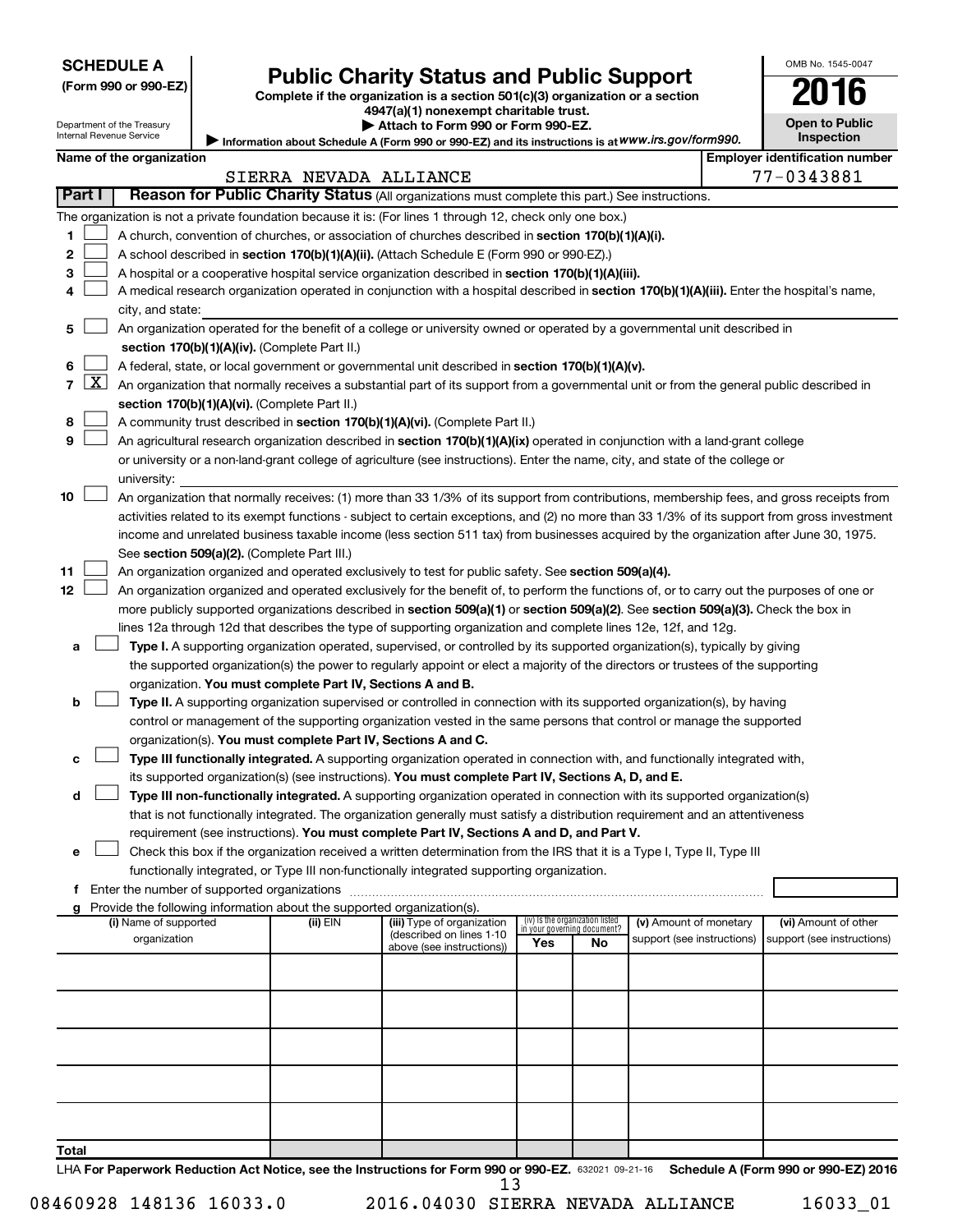#### Schedule A (Form 990 or 990-EZ) 2016  $SIERRA$  NEVADA ALLIANCE  $77-0343881$  Page

77-0343881 Page 2

(Complete only if you checked the box on line 5, 7, or 8 of Part I or if the organization failed to qualify under Part III. If the organization fails to qualify under the tests listed below, please complete Part III.) **Part II Support Schedule for Organizations Described in Sections 170(b)(1)(A)(iv) and 170(b)(1)(A)(vi)**

| Calendar year (or fiscal year beginning in)<br>(a) 2012<br>(f) Total<br>(b) 2013<br>$(c)$ 2014<br>$(d)$ 2015<br>(e) 2016<br>1 Gifts, grants, contributions, and<br>membership fees received. (Do not<br>939,283.<br>1356218.<br>835,503.<br>769,222.<br>5235776.<br>1335550.<br>include any "unusual grants.")<br>2 Tax revenues levied for the organ-<br>ization's benefit and either paid to<br>or expended on its behalf<br>3 The value of services or facilities<br>furnished by a governmental unit to<br>the organization without charge<br>939, 283.<br>1335550.<br>1356218.<br>835,503.<br>769, 222.<br>5235776.<br>Total. Add lines 1 through 3<br>The portion of total contributions<br>5<br>by each person (other than a<br>governmental unit or publicly<br>supported organization) included<br>on line 1 that exceeds 2% of the<br>amount shown on line 11,<br>column (f)<br>5235776.<br>6 Public support. Subtract line 5 from line 4.<br><b>Section B. Total Support</b><br>Calendar year (or fiscal year beginning in)<br>(a) 2012<br>(b) 2013<br>$(d)$ 2015<br>(f) Total<br>$(c)$ 2014<br>(e) 2016<br>1335550.<br>1356218.<br>5235776.<br>939,283.<br>835,503.<br>769,222.<br>7 Amounts from line 4<br>Gross income from interest,<br>8<br>dividends, payments received on<br>securities loans, rents, royalties<br>223.<br>223.<br>28.<br>772.<br>258.<br>40.<br>and income from similar sources<br>Net income from unrelated business<br>9<br>activities, whether or not the<br>business is regularly carried on<br>10 Other income. Do not include gain<br>or loss from the sale of capital<br>assets (Explain in Part VI.)<br>5236548.<br>11 Total support. Add lines 7 through 10<br>148,682.<br>12<br>Gross receipts from related activities, etc. (see instructions)<br>12<br>First five years. If the Form 990 is for the organization's first, second, third, fourth, or fifth tax year as a section 501(c)(3)<br>13.<br>organization, check this box and stop here<br>Section C. Computation of Public Support Percentage<br>99.99<br>14<br>%<br>99.98<br>15<br>%<br>16a 33 1/3% support test - 2016. If the organization did not check the box on line 13, and line 14 is 33 1/3% or more, check this box and<br>$\vert$ X $\vert$<br>stop here. The organization qualifies as a publicly supported organization<br>b 33 1/3% support test - 2015. If the organization did not check a box on line 13 or 16a, and line 15 is 33 1/3% or more, check this box<br>17a 10% -facts-and-circumstances test - 2016. If the organization did not check a box on line 13, 16a, or 16b, and line 14 is 10% or more,<br>and if the organization meets the "facts-and-circumstances" test, check this box and stop here. Explain in Part VI how the organization<br>meets the "facts-and-circumstances" test. The organization qualifies as a publicly supported organization<br><b>b 10%</b> -facts-and-circumstances test - 2015. If the organization did not check a box on line 13, 16a, 16b, or 17a, and line 15 is 10% or<br>more, and if the organization meets the "facts-and-circumstances" test, check this box and stop here. Explain in Part VI how the<br>organization meets the "facts-and-circumstances" test. The organization qualifies as a publicly supported organization<br>Private foundation. If the organization did not check a box on line 13, 16a, 16b, 17a, or 17b, check this box and see instructions<br>18<br>Schodule A (Form 000 or 000 EZ) 2016 | <b>Section A. Public Support</b> |  |  |  |
|----------------------------------------------------------------------------------------------------------------------------------------------------------------------------------------------------------------------------------------------------------------------------------------------------------------------------------------------------------------------------------------------------------------------------------------------------------------------------------------------------------------------------------------------------------------------------------------------------------------------------------------------------------------------------------------------------------------------------------------------------------------------------------------------------------------------------------------------------------------------------------------------------------------------------------------------------------------------------------------------------------------------------------------------------------------------------------------------------------------------------------------------------------------------------------------------------------------------------------------------------------------------------------------------------------------------------------------------------------------------------------------------------------------------------------------------------------------------------------------------------------------------------------------------------------------------------------------------------------------------------------------------------------------------------------------------------------------------------------------------------------------------------------------------------------------------------------------------------------------------------------------------------------------------------------------------------------------------------------------------------------------------------------------------------------------------------------------------------------------------------------------------------------------------------------------------------------------------------------------------------------------------------------------------------------------------------------------------------------------------------------------------------------------------------------------------------------------------------------------------------------------------------------------------------------------------------------------------------------------------------------------------------------------------------------------------------------------------------------------------------------------------------------------------------------------------------------------------------------------------------------------------------------------------------------------------------------------------------------------------------------------------------------------------------------------------------------------------------------------------------------------------------------------------------------------------------------------------------------------------------------------------------------------------------------------------------------------------------------------------------------------------------------------------------------------------------------------------------------------------------|----------------------------------|--|--|--|
|                                                                                                                                                                                                                                                                                                                                                                                                                                                                                                                                                                                                                                                                                                                                                                                                                                                                                                                                                                                                                                                                                                                                                                                                                                                                                                                                                                                                                                                                                                                                                                                                                                                                                                                                                                                                                                                                                                                                                                                                                                                                                                                                                                                                                                                                                                                                                                                                                                                                                                                                                                                                                                                                                                                                                                                                                                                                                                                                                                                                                                                                                                                                                                                                                                                                                                                                                                                                                                                                                                    |                                  |  |  |  |
|                                                                                                                                                                                                                                                                                                                                                                                                                                                                                                                                                                                                                                                                                                                                                                                                                                                                                                                                                                                                                                                                                                                                                                                                                                                                                                                                                                                                                                                                                                                                                                                                                                                                                                                                                                                                                                                                                                                                                                                                                                                                                                                                                                                                                                                                                                                                                                                                                                                                                                                                                                                                                                                                                                                                                                                                                                                                                                                                                                                                                                                                                                                                                                                                                                                                                                                                                                                                                                                                                                    |                                  |  |  |  |
|                                                                                                                                                                                                                                                                                                                                                                                                                                                                                                                                                                                                                                                                                                                                                                                                                                                                                                                                                                                                                                                                                                                                                                                                                                                                                                                                                                                                                                                                                                                                                                                                                                                                                                                                                                                                                                                                                                                                                                                                                                                                                                                                                                                                                                                                                                                                                                                                                                                                                                                                                                                                                                                                                                                                                                                                                                                                                                                                                                                                                                                                                                                                                                                                                                                                                                                                                                                                                                                                                                    |                                  |  |  |  |
|                                                                                                                                                                                                                                                                                                                                                                                                                                                                                                                                                                                                                                                                                                                                                                                                                                                                                                                                                                                                                                                                                                                                                                                                                                                                                                                                                                                                                                                                                                                                                                                                                                                                                                                                                                                                                                                                                                                                                                                                                                                                                                                                                                                                                                                                                                                                                                                                                                                                                                                                                                                                                                                                                                                                                                                                                                                                                                                                                                                                                                                                                                                                                                                                                                                                                                                                                                                                                                                                                                    |                                  |  |  |  |
|                                                                                                                                                                                                                                                                                                                                                                                                                                                                                                                                                                                                                                                                                                                                                                                                                                                                                                                                                                                                                                                                                                                                                                                                                                                                                                                                                                                                                                                                                                                                                                                                                                                                                                                                                                                                                                                                                                                                                                                                                                                                                                                                                                                                                                                                                                                                                                                                                                                                                                                                                                                                                                                                                                                                                                                                                                                                                                                                                                                                                                                                                                                                                                                                                                                                                                                                                                                                                                                                                                    |                                  |  |  |  |
|                                                                                                                                                                                                                                                                                                                                                                                                                                                                                                                                                                                                                                                                                                                                                                                                                                                                                                                                                                                                                                                                                                                                                                                                                                                                                                                                                                                                                                                                                                                                                                                                                                                                                                                                                                                                                                                                                                                                                                                                                                                                                                                                                                                                                                                                                                                                                                                                                                                                                                                                                                                                                                                                                                                                                                                                                                                                                                                                                                                                                                                                                                                                                                                                                                                                                                                                                                                                                                                                                                    |                                  |  |  |  |
|                                                                                                                                                                                                                                                                                                                                                                                                                                                                                                                                                                                                                                                                                                                                                                                                                                                                                                                                                                                                                                                                                                                                                                                                                                                                                                                                                                                                                                                                                                                                                                                                                                                                                                                                                                                                                                                                                                                                                                                                                                                                                                                                                                                                                                                                                                                                                                                                                                                                                                                                                                                                                                                                                                                                                                                                                                                                                                                                                                                                                                                                                                                                                                                                                                                                                                                                                                                                                                                                                                    |                                  |  |  |  |
|                                                                                                                                                                                                                                                                                                                                                                                                                                                                                                                                                                                                                                                                                                                                                                                                                                                                                                                                                                                                                                                                                                                                                                                                                                                                                                                                                                                                                                                                                                                                                                                                                                                                                                                                                                                                                                                                                                                                                                                                                                                                                                                                                                                                                                                                                                                                                                                                                                                                                                                                                                                                                                                                                                                                                                                                                                                                                                                                                                                                                                                                                                                                                                                                                                                                                                                                                                                                                                                                                                    |                                  |  |  |  |
|                                                                                                                                                                                                                                                                                                                                                                                                                                                                                                                                                                                                                                                                                                                                                                                                                                                                                                                                                                                                                                                                                                                                                                                                                                                                                                                                                                                                                                                                                                                                                                                                                                                                                                                                                                                                                                                                                                                                                                                                                                                                                                                                                                                                                                                                                                                                                                                                                                                                                                                                                                                                                                                                                                                                                                                                                                                                                                                                                                                                                                                                                                                                                                                                                                                                                                                                                                                                                                                                                                    |                                  |  |  |  |
|                                                                                                                                                                                                                                                                                                                                                                                                                                                                                                                                                                                                                                                                                                                                                                                                                                                                                                                                                                                                                                                                                                                                                                                                                                                                                                                                                                                                                                                                                                                                                                                                                                                                                                                                                                                                                                                                                                                                                                                                                                                                                                                                                                                                                                                                                                                                                                                                                                                                                                                                                                                                                                                                                                                                                                                                                                                                                                                                                                                                                                                                                                                                                                                                                                                                                                                                                                                                                                                                                                    |                                  |  |  |  |
|                                                                                                                                                                                                                                                                                                                                                                                                                                                                                                                                                                                                                                                                                                                                                                                                                                                                                                                                                                                                                                                                                                                                                                                                                                                                                                                                                                                                                                                                                                                                                                                                                                                                                                                                                                                                                                                                                                                                                                                                                                                                                                                                                                                                                                                                                                                                                                                                                                                                                                                                                                                                                                                                                                                                                                                                                                                                                                                                                                                                                                                                                                                                                                                                                                                                                                                                                                                                                                                                                                    |                                  |  |  |  |
|                                                                                                                                                                                                                                                                                                                                                                                                                                                                                                                                                                                                                                                                                                                                                                                                                                                                                                                                                                                                                                                                                                                                                                                                                                                                                                                                                                                                                                                                                                                                                                                                                                                                                                                                                                                                                                                                                                                                                                                                                                                                                                                                                                                                                                                                                                                                                                                                                                                                                                                                                                                                                                                                                                                                                                                                                                                                                                                                                                                                                                                                                                                                                                                                                                                                                                                                                                                                                                                                                                    |                                  |  |  |  |
|                                                                                                                                                                                                                                                                                                                                                                                                                                                                                                                                                                                                                                                                                                                                                                                                                                                                                                                                                                                                                                                                                                                                                                                                                                                                                                                                                                                                                                                                                                                                                                                                                                                                                                                                                                                                                                                                                                                                                                                                                                                                                                                                                                                                                                                                                                                                                                                                                                                                                                                                                                                                                                                                                                                                                                                                                                                                                                                                                                                                                                                                                                                                                                                                                                                                                                                                                                                                                                                                                                    |                                  |  |  |  |
|                                                                                                                                                                                                                                                                                                                                                                                                                                                                                                                                                                                                                                                                                                                                                                                                                                                                                                                                                                                                                                                                                                                                                                                                                                                                                                                                                                                                                                                                                                                                                                                                                                                                                                                                                                                                                                                                                                                                                                                                                                                                                                                                                                                                                                                                                                                                                                                                                                                                                                                                                                                                                                                                                                                                                                                                                                                                                                                                                                                                                                                                                                                                                                                                                                                                                                                                                                                                                                                                                                    |                                  |  |  |  |
|                                                                                                                                                                                                                                                                                                                                                                                                                                                                                                                                                                                                                                                                                                                                                                                                                                                                                                                                                                                                                                                                                                                                                                                                                                                                                                                                                                                                                                                                                                                                                                                                                                                                                                                                                                                                                                                                                                                                                                                                                                                                                                                                                                                                                                                                                                                                                                                                                                                                                                                                                                                                                                                                                                                                                                                                                                                                                                                                                                                                                                                                                                                                                                                                                                                                                                                                                                                                                                                                                                    |                                  |  |  |  |
|                                                                                                                                                                                                                                                                                                                                                                                                                                                                                                                                                                                                                                                                                                                                                                                                                                                                                                                                                                                                                                                                                                                                                                                                                                                                                                                                                                                                                                                                                                                                                                                                                                                                                                                                                                                                                                                                                                                                                                                                                                                                                                                                                                                                                                                                                                                                                                                                                                                                                                                                                                                                                                                                                                                                                                                                                                                                                                                                                                                                                                                                                                                                                                                                                                                                                                                                                                                                                                                                                                    |                                  |  |  |  |
|                                                                                                                                                                                                                                                                                                                                                                                                                                                                                                                                                                                                                                                                                                                                                                                                                                                                                                                                                                                                                                                                                                                                                                                                                                                                                                                                                                                                                                                                                                                                                                                                                                                                                                                                                                                                                                                                                                                                                                                                                                                                                                                                                                                                                                                                                                                                                                                                                                                                                                                                                                                                                                                                                                                                                                                                                                                                                                                                                                                                                                                                                                                                                                                                                                                                                                                                                                                                                                                                                                    |                                  |  |  |  |
|                                                                                                                                                                                                                                                                                                                                                                                                                                                                                                                                                                                                                                                                                                                                                                                                                                                                                                                                                                                                                                                                                                                                                                                                                                                                                                                                                                                                                                                                                                                                                                                                                                                                                                                                                                                                                                                                                                                                                                                                                                                                                                                                                                                                                                                                                                                                                                                                                                                                                                                                                                                                                                                                                                                                                                                                                                                                                                                                                                                                                                                                                                                                                                                                                                                                                                                                                                                                                                                                                                    |                                  |  |  |  |
|                                                                                                                                                                                                                                                                                                                                                                                                                                                                                                                                                                                                                                                                                                                                                                                                                                                                                                                                                                                                                                                                                                                                                                                                                                                                                                                                                                                                                                                                                                                                                                                                                                                                                                                                                                                                                                                                                                                                                                                                                                                                                                                                                                                                                                                                                                                                                                                                                                                                                                                                                                                                                                                                                                                                                                                                                                                                                                                                                                                                                                                                                                                                                                                                                                                                                                                                                                                                                                                                                                    |                                  |  |  |  |
|                                                                                                                                                                                                                                                                                                                                                                                                                                                                                                                                                                                                                                                                                                                                                                                                                                                                                                                                                                                                                                                                                                                                                                                                                                                                                                                                                                                                                                                                                                                                                                                                                                                                                                                                                                                                                                                                                                                                                                                                                                                                                                                                                                                                                                                                                                                                                                                                                                                                                                                                                                                                                                                                                                                                                                                                                                                                                                                                                                                                                                                                                                                                                                                                                                                                                                                                                                                                                                                                                                    |                                  |  |  |  |
|                                                                                                                                                                                                                                                                                                                                                                                                                                                                                                                                                                                                                                                                                                                                                                                                                                                                                                                                                                                                                                                                                                                                                                                                                                                                                                                                                                                                                                                                                                                                                                                                                                                                                                                                                                                                                                                                                                                                                                                                                                                                                                                                                                                                                                                                                                                                                                                                                                                                                                                                                                                                                                                                                                                                                                                                                                                                                                                                                                                                                                                                                                                                                                                                                                                                                                                                                                                                                                                                                                    |                                  |  |  |  |
|                                                                                                                                                                                                                                                                                                                                                                                                                                                                                                                                                                                                                                                                                                                                                                                                                                                                                                                                                                                                                                                                                                                                                                                                                                                                                                                                                                                                                                                                                                                                                                                                                                                                                                                                                                                                                                                                                                                                                                                                                                                                                                                                                                                                                                                                                                                                                                                                                                                                                                                                                                                                                                                                                                                                                                                                                                                                                                                                                                                                                                                                                                                                                                                                                                                                                                                                                                                                                                                                                                    |                                  |  |  |  |
|                                                                                                                                                                                                                                                                                                                                                                                                                                                                                                                                                                                                                                                                                                                                                                                                                                                                                                                                                                                                                                                                                                                                                                                                                                                                                                                                                                                                                                                                                                                                                                                                                                                                                                                                                                                                                                                                                                                                                                                                                                                                                                                                                                                                                                                                                                                                                                                                                                                                                                                                                                                                                                                                                                                                                                                                                                                                                                                                                                                                                                                                                                                                                                                                                                                                                                                                                                                                                                                                                                    |                                  |  |  |  |
|                                                                                                                                                                                                                                                                                                                                                                                                                                                                                                                                                                                                                                                                                                                                                                                                                                                                                                                                                                                                                                                                                                                                                                                                                                                                                                                                                                                                                                                                                                                                                                                                                                                                                                                                                                                                                                                                                                                                                                                                                                                                                                                                                                                                                                                                                                                                                                                                                                                                                                                                                                                                                                                                                                                                                                                                                                                                                                                                                                                                                                                                                                                                                                                                                                                                                                                                                                                                                                                                                                    |                                  |  |  |  |
|                                                                                                                                                                                                                                                                                                                                                                                                                                                                                                                                                                                                                                                                                                                                                                                                                                                                                                                                                                                                                                                                                                                                                                                                                                                                                                                                                                                                                                                                                                                                                                                                                                                                                                                                                                                                                                                                                                                                                                                                                                                                                                                                                                                                                                                                                                                                                                                                                                                                                                                                                                                                                                                                                                                                                                                                                                                                                                                                                                                                                                                                                                                                                                                                                                                                                                                                                                                                                                                                                                    |                                  |  |  |  |
|                                                                                                                                                                                                                                                                                                                                                                                                                                                                                                                                                                                                                                                                                                                                                                                                                                                                                                                                                                                                                                                                                                                                                                                                                                                                                                                                                                                                                                                                                                                                                                                                                                                                                                                                                                                                                                                                                                                                                                                                                                                                                                                                                                                                                                                                                                                                                                                                                                                                                                                                                                                                                                                                                                                                                                                                                                                                                                                                                                                                                                                                                                                                                                                                                                                                                                                                                                                                                                                                                                    |                                  |  |  |  |
|                                                                                                                                                                                                                                                                                                                                                                                                                                                                                                                                                                                                                                                                                                                                                                                                                                                                                                                                                                                                                                                                                                                                                                                                                                                                                                                                                                                                                                                                                                                                                                                                                                                                                                                                                                                                                                                                                                                                                                                                                                                                                                                                                                                                                                                                                                                                                                                                                                                                                                                                                                                                                                                                                                                                                                                                                                                                                                                                                                                                                                                                                                                                                                                                                                                                                                                                                                                                                                                                                                    |                                  |  |  |  |
|                                                                                                                                                                                                                                                                                                                                                                                                                                                                                                                                                                                                                                                                                                                                                                                                                                                                                                                                                                                                                                                                                                                                                                                                                                                                                                                                                                                                                                                                                                                                                                                                                                                                                                                                                                                                                                                                                                                                                                                                                                                                                                                                                                                                                                                                                                                                                                                                                                                                                                                                                                                                                                                                                                                                                                                                                                                                                                                                                                                                                                                                                                                                                                                                                                                                                                                                                                                                                                                                                                    |                                  |  |  |  |
|                                                                                                                                                                                                                                                                                                                                                                                                                                                                                                                                                                                                                                                                                                                                                                                                                                                                                                                                                                                                                                                                                                                                                                                                                                                                                                                                                                                                                                                                                                                                                                                                                                                                                                                                                                                                                                                                                                                                                                                                                                                                                                                                                                                                                                                                                                                                                                                                                                                                                                                                                                                                                                                                                                                                                                                                                                                                                                                                                                                                                                                                                                                                                                                                                                                                                                                                                                                                                                                                                                    |                                  |  |  |  |
|                                                                                                                                                                                                                                                                                                                                                                                                                                                                                                                                                                                                                                                                                                                                                                                                                                                                                                                                                                                                                                                                                                                                                                                                                                                                                                                                                                                                                                                                                                                                                                                                                                                                                                                                                                                                                                                                                                                                                                                                                                                                                                                                                                                                                                                                                                                                                                                                                                                                                                                                                                                                                                                                                                                                                                                                                                                                                                                                                                                                                                                                                                                                                                                                                                                                                                                                                                                                                                                                                                    |                                  |  |  |  |
|                                                                                                                                                                                                                                                                                                                                                                                                                                                                                                                                                                                                                                                                                                                                                                                                                                                                                                                                                                                                                                                                                                                                                                                                                                                                                                                                                                                                                                                                                                                                                                                                                                                                                                                                                                                                                                                                                                                                                                                                                                                                                                                                                                                                                                                                                                                                                                                                                                                                                                                                                                                                                                                                                                                                                                                                                                                                                                                                                                                                                                                                                                                                                                                                                                                                                                                                                                                                                                                                                                    |                                  |  |  |  |
|                                                                                                                                                                                                                                                                                                                                                                                                                                                                                                                                                                                                                                                                                                                                                                                                                                                                                                                                                                                                                                                                                                                                                                                                                                                                                                                                                                                                                                                                                                                                                                                                                                                                                                                                                                                                                                                                                                                                                                                                                                                                                                                                                                                                                                                                                                                                                                                                                                                                                                                                                                                                                                                                                                                                                                                                                                                                                                                                                                                                                                                                                                                                                                                                                                                                                                                                                                                                                                                                                                    |                                  |  |  |  |
|                                                                                                                                                                                                                                                                                                                                                                                                                                                                                                                                                                                                                                                                                                                                                                                                                                                                                                                                                                                                                                                                                                                                                                                                                                                                                                                                                                                                                                                                                                                                                                                                                                                                                                                                                                                                                                                                                                                                                                                                                                                                                                                                                                                                                                                                                                                                                                                                                                                                                                                                                                                                                                                                                                                                                                                                                                                                                                                                                                                                                                                                                                                                                                                                                                                                                                                                                                                                                                                                                                    |                                  |  |  |  |
|                                                                                                                                                                                                                                                                                                                                                                                                                                                                                                                                                                                                                                                                                                                                                                                                                                                                                                                                                                                                                                                                                                                                                                                                                                                                                                                                                                                                                                                                                                                                                                                                                                                                                                                                                                                                                                                                                                                                                                                                                                                                                                                                                                                                                                                                                                                                                                                                                                                                                                                                                                                                                                                                                                                                                                                                                                                                                                                                                                                                                                                                                                                                                                                                                                                                                                                                                                                                                                                                                                    |                                  |  |  |  |
|                                                                                                                                                                                                                                                                                                                                                                                                                                                                                                                                                                                                                                                                                                                                                                                                                                                                                                                                                                                                                                                                                                                                                                                                                                                                                                                                                                                                                                                                                                                                                                                                                                                                                                                                                                                                                                                                                                                                                                                                                                                                                                                                                                                                                                                                                                                                                                                                                                                                                                                                                                                                                                                                                                                                                                                                                                                                                                                                                                                                                                                                                                                                                                                                                                                                                                                                                                                                                                                                                                    |                                  |  |  |  |
|                                                                                                                                                                                                                                                                                                                                                                                                                                                                                                                                                                                                                                                                                                                                                                                                                                                                                                                                                                                                                                                                                                                                                                                                                                                                                                                                                                                                                                                                                                                                                                                                                                                                                                                                                                                                                                                                                                                                                                                                                                                                                                                                                                                                                                                                                                                                                                                                                                                                                                                                                                                                                                                                                                                                                                                                                                                                                                                                                                                                                                                                                                                                                                                                                                                                                                                                                                                                                                                                                                    |                                  |  |  |  |
|                                                                                                                                                                                                                                                                                                                                                                                                                                                                                                                                                                                                                                                                                                                                                                                                                                                                                                                                                                                                                                                                                                                                                                                                                                                                                                                                                                                                                                                                                                                                                                                                                                                                                                                                                                                                                                                                                                                                                                                                                                                                                                                                                                                                                                                                                                                                                                                                                                                                                                                                                                                                                                                                                                                                                                                                                                                                                                                                                                                                                                                                                                                                                                                                                                                                                                                                                                                                                                                                                                    |                                  |  |  |  |
|                                                                                                                                                                                                                                                                                                                                                                                                                                                                                                                                                                                                                                                                                                                                                                                                                                                                                                                                                                                                                                                                                                                                                                                                                                                                                                                                                                                                                                                                                                                                                                                                                                                                                                                                                                                                                                                                                                                                                                                                                                                                                                                                                                                                                                                                                                                                                                                                                                                                                                                                                                                                                                                                                                                                                                                                                                                                                                                                                                                                                                                                                                                                                                                                                                                                                                                                                                                                                                                                                                    |                                  |  |  |  |
|                                                                                                                                                                                                                                                                                                                                                                                                                                                                                                                                                                                                                                                                                                                                                                                                                                                                                                                                                                                                                                                                                                                                                                                                                                                                                                                                                                                                                                                                                                                                                                                                                                                                                                                                                                                                                                                                                                                                                                                                                                                                                                                                                                                                                                                                                                                                                                                                                                                                                                                                                                                                                                                                                                                                                                                                                                                                                                                                                                                                                                                                                                                                                                                                                                                                                                                                                                                                                                                                                                    |                                  |  |  |  |
|                                                                                                                                                                                                                                                                                                                                                                                                                                                                                                                                                                                                                                                                                                                                                                                                                                                                                                                                                                                                                                                                                                                                                                                                                                                                                                                                                                                                                                                                                                                                                                                                                                                                                                                                                                                                                                                                                                                                                                                                                                                                                                                                                                                                                                                                                                                                                                                                                                                                                                                                                                                                                                                                                                                                                                                                                                                                                                                                                                                                                                                                                                                                                                                                                                                                                                                                                                                                                                                                                                    |                                  |  |  |  |
|                                                                                                                                                                                                                                                                                                                                                                                                                                                                                                                                                                                                                                                                                                                                                                                                                                                                                                                                                                                                                                                                                                                                                                                                                                                                                                                                                                                                                                                                                                                                                                                                                                                                                                                                                                                                                                                                                                                                                                                                                                                                                                                                                                                                                                                                                                                                                                                                                                                                                                                                                                                                                                                                                                                                                                                                                                                                                                                                                                                                                                                                                                                                                                                                                                                                                                                                                                                                                                                                                                    |                                  |  |  |  |
|                                                                                                                                                                                                                                                                                                                                                                                                                                                                                                                                                                                                                                                                                                                                                                                                                                                                                                                                                                                                                                                                                                                                                                                                                                                                                                                                                                                                                                                                                                                                                                                                                                                                                                                                                                                                                                                                                                                                                                                                                                                                                                                                                                                                                                                                                                                                                                                                                                                                                                                                                                                                                                                                                                                                                                                                                                                                                                                                                                                                                                                                                                                                                                                                                                                                                                                                                                                                                                                                                                    |                                  |  |  |  |
|                                                                                                                                                                                                                                                                                                                                                                                                                                                                                                                                                                                                                                                                                                                                                                                                                                                                                                                                                                                                                                                                                                                                                                                                                                                                                                                                                                                                                                                                                                                                                                                                                                                                                                                                                                                                                                                                                                                                                                                                                                                                                                                                                                                                                                                                                                                                                                                                                                                                                                                                                                                                                                                                                                                                                                                                                                                                                                                                                                                                                                                                                                                                                                                                                                                                                                                                                                                                                                                                                                    |                                  |  |  |  |
|                                                                                                                                                                                                                                                                                                                                                                                                                                                                                                                                                                                                                                                                                                                                                                                                                                                                                                                                                                                                                                                                                                                                                                                                                                                                                                                                                                                                                                                                                                                                                                                                                                                                                                                                                                                                                                                                                                                                                                                                                                                                                                                                                                                                                                                                                                                                                                                                                                                                                                                                                                                                                                                                                                                                                                                                                                                                                                                                                                                                                                                                                                                                                                                                                                                                                                                                                                                                                                                                                                    |                                  |  |  |  |
|                                                                                                                                                                                                                                                                                                                                                                                                                                                                                                                                                                                                                                                                                                                                                                                                                                                                                                                                                                                                                                                                                                                                                                                                                                                                                                                                                                                                                                                                                                                                                                                                                                                                                                                                                                                                                                                                                                                                                                                                                                                                                                                                                                                                                                                                                                                                                                                                                                                                                                                                                                                                                                                                                                                                                                                                                                                                                                                                                                                                                                                                                                                                                                                                                                                                                                                                                                                                                                                                                                    |                                  |  |  |  |
|                                                                                                                                                                                                                                                                                                                                                                                                                                                                                                                                                                                                                                                                                                                                                                                                                                                                                                                                                                                                                                                                                                                                                                                                                                                                                                                                                                                                                                                                                                                                                                                                                                                                                                                                                                                                                                                                                                                                                                                                                                                                                                                                                                                                                                                                                                                                                                                                                                                                                                                                                                                                                                                                                                                                                                                                                                                                                                                                                                                                                                                                                                                                                                                                                                                                                                                                                                                                                                                                                                    |                                  |  |  |  |
|                                                                                                                                                                                                                                                                                                                                                                                                                                                                                                                                                                                                                                                                                                                                                                                                                                                                                                                                                                                                                                                                                                                                                                                                                                                                                                                                                                                                                                                                                                                                                                                                                                                                                                                                                                                                                                                                                                                                                                                                                                                                                                                                                                                                                                                                                                                                                                                                                                                                                                                                                                                                                                                                                                                                                                                                                                                                                                                                                                                                                                                                                                                                                                                                                                                                                                                                                                                                                                                                                                    |                                  |  |  |  |
|                                                                                                                                                                                                                                                                                                                                                                                                                                                                                                                                                                                                                                                                                                                                                                                                                                                                                                                                                                                                                                                                                                                                                                                                                                                                                                                                                                                                                                                                                                                                                                                                                                                                                                                                                                                                                                                                                                                                                                                                                                                                                                                                                                                                                                                                                                                                                                                                                                                                                                                                                                                                                                                                                                                                                                                                                                                                                                                                                                                                                                                                                                                                                                                                                                                                                                                                                                                                                                                                                                    |                                  |  |  |  |
|                                                                                                                                                                                                                                                                                                                                                                                                                                                                                                                                                                                                                                                                                                                                                                                                                                                                                                                                                                                                                                                                                                                                                                                                                                                                                                                                                                                                                                                                                                                                                                                                                                                                                                                                                                                                                                                                                                                                                                                                                                                                                                                                                                                                                                                                                                                                                                                                                                                                                                                                                                                                                                                                                                                                                                                                                                                                                                                                                                                                                                                                                                                                                                                                                                                                                                                                                                                                                                                                                                    |                                  |  |  |  |
|                                                                                                                                                                                                                                                                                                                                                                                                                                                                                                                                                                                                                                                                                                                                                                                                                                                                                                                                                                                                                                                                                                                                                                                                                                                                                                                                                                                                                                                                                                                                                                                                                                                                                                                                                                                                                                                                                                                                                                                                                                                                                                                                                                                                                                                                                                                                                                                                                                                                                                                                                                                                                                                                                                                                                                                                                                                                                                                                                                                                                                                                                                                                                                                                                                                                                                                                                                                                                                                                                                    |                                  |  |  |  |

**Schedule A (Form 990 or 990-EZ) 2016**

632022 09-21-16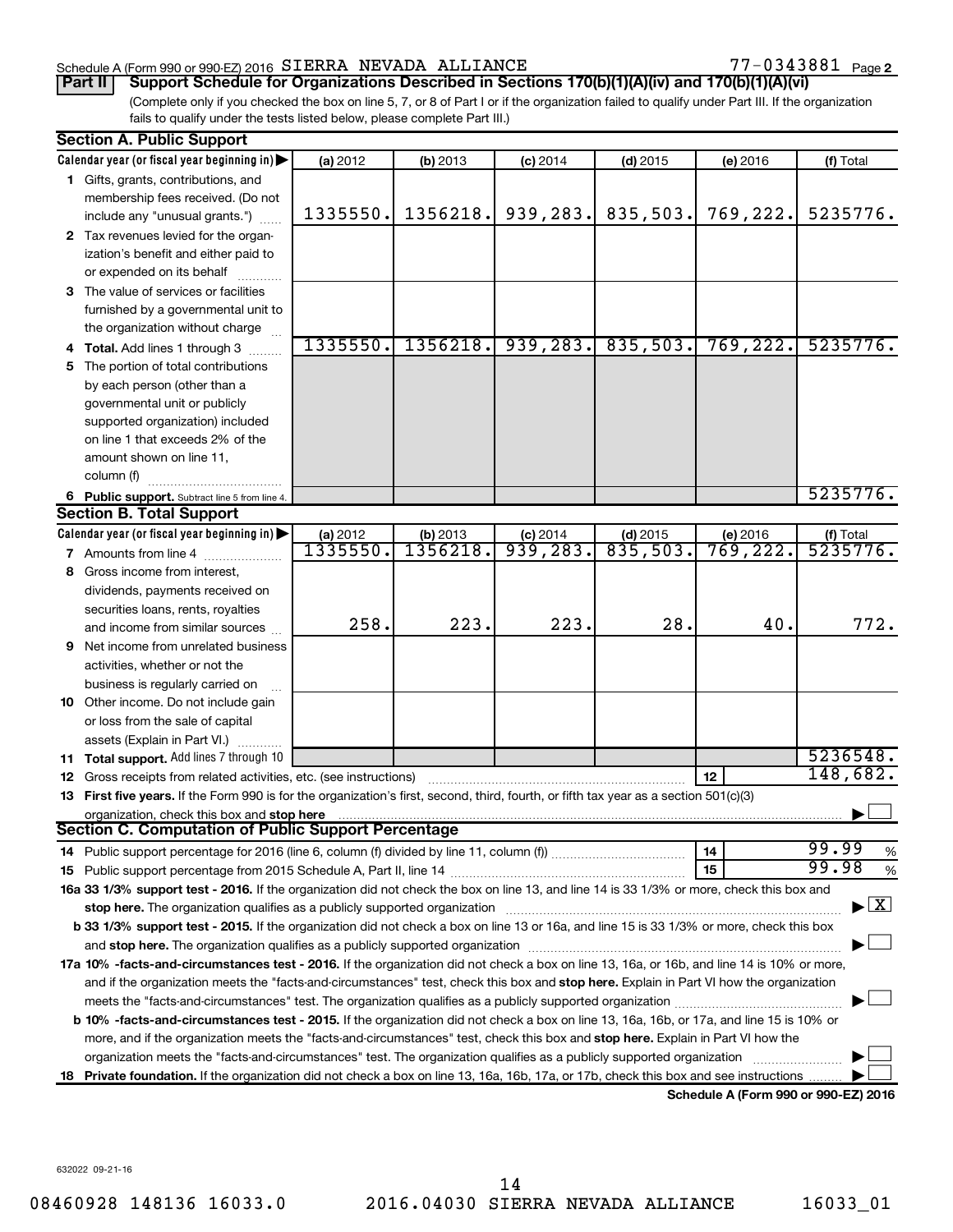#### Schedule A (Form 990 or 990-EZ) 2016  $SIERRA$  NEVADA ALLIANCE  $77-0343881$  Page

**Part III Support Schedule for Organizations Described in Section 509(a)(2)** 

(Complete only if you checked the box on line 10 of Part I or if the organization failed to qualify under Part II. If the organization fails to qualify under the tests listed below, please complete Part II.)

| Calendar year (or fiscal year beginning in)                                                                                                                       | (a) 2012 | (b) 2013 | $(c)$ 2014 | $(d)$ 2015 | (e) 2016 | (f) Total                            |
|-------------------------------------------------------------------------------------------------------------------------------------------------------------------|----------|----------|------------|------------|----------|--------------------------------------|
| 1 Gifts, grants, contributions, and                                                                                                                               |          |          |            |            |          |                                      |
| membership fees received. (Do not                                                                                                                                 |          |          |            |            |          |                                      |
| include any "unusual grants.")                                                                                                                                    |          |          |            |            |          |                                      |
| Gross receipts from admissions,<br>$\mathbf{2}$<br>merchandise sold or services per-<br>formed, or facilities furnished in<br>any activity that is related to the |          |          |            |            |          |                                      |
| organization's tax-exempt purpose                                                                                                                                 |          |          |            |            |          |                                      |
| Gross receipts from activities that<br>3                                                                                                                          |          |          |            |            |          |                                      |
| are not an unrelated trade or bus-<br>iness under section 513                                                                                                     |          |          |            |            |          |                                      |
| Tax revenues levied for the organ-<br>4                                                                                                                           |          |          |            |            |          |                                      |
| ization's benefit and either paid to<br>or expended on its behalf<br>.                                                                                            |          |          |            |            |          |                                      |
| The value of services or facilities<br>5                                                                                                                          |          |          |            |            |          |                                      |
| furnished by a governmental unit to<br>the organization without charge                                                                                            |          |          |            |            |          |                                      |
| Total. Add lines 1 through 5<br>6                                                                                                                                 |          |          |            |            |          |                                      |
| 7a Amounts included on lines 1, 2, and                                                                                                                            |          |          |            |            |          |                                      |
| 3 received from disqualified persons                                                                                                                              |          |          |            |            |          |                                      |
| <b>b</b> Amounts included on lines 2 and 3 received                                                                                                               |          |          |            |            |          |                                      |
| from other than disqualified persons that<br>exceed the greater of \$5,000 or 1% of the<br>amount on line 13 for the year                                         |          |          |            |            |          |                                      |
| c Add lines 7a and 7b                                                                                                                                             |          |          |            |            |          |                                      |
| 8 Public support. (Subtract line 7c from line 6.)                                                                                                                 |          |          |            |            |          |                                      |
| <b>Section B. Total Support</b>                                                                                                                                   |          |          |            |            |          |                                      |
| Calendar year (or fiscal year beginning in)                                                                                                                       | (a) 2012 | (b) 2013 | $(c)$ 2014 | $(d)$ 2015 | (e) 2016 | (f) Total                            |
| 9 Amounts from line 6                                                                                                                                             |          |          |            |            |          |                                      |
| <b>10a</b> Gross income from interest,<br>dividends, payments received on<br>securities loans, rents, royalties<br>and income from similar sources                |          |          |            |            |          |                                      |
| <b>b</b> Unrelated business taxable income                                                                                                                        |          |          |            |            |          |                                      |
| (less section 511 taxes) from businesses<br>acquired after June 30, 1975                                                                                          |          |          |            |            |          |                                      |
| c Add lines 10a and 10b                                                                                                                                           |          |          |            |            |          |                                      |
| Net income from unrelated business<br>11<br>activities not included in line 10b.<br>whether or not the business is<br>regularly carried on                        |          |          |            |            |          |                                      |
| <b>12</b> Other income. Do not include gain<br>or loss from the sale of capital<br>assets (Explain in Part VI.)                                                   |          |          |            |            |          |                                      |
| 13 Total support. (Add lines 9, 10c, 11, and 12.)                                                                                                                 |          |          |            |            |          |                                      |
| 14 First five years. If the Form 990 is for the organization's first, second, third, fourth, or fifth tax year as a section 501(c)(3) organization,               |          |          |            |            |          |                                      |
|                                                                                                                                                                   |          |          |            |            |          |                                      |
| Section C. Computation of Public Support Percentage                                                                                                               |          |          |            |            |          |                                      |
|                                                                                                                                                                   |          |          |            |            | 15       | %                                    |
|                                                                                                                                                                   |          |          |            |            | 16       | %                                    |
| Section D. Computation of Investment Income Percentage                                                                                                            |          |          |            |            |          |                                      |
|                                                                                                                                                                   |          |          |            |            | 17       | %                                    |
|                                                                                                                                                                   |          |          |            |            | 18       | %                                    |
| 19a 33 1/3% support tests - 2016. If the organization did not check the box on line 14, and line 15 is more than 33 1/3%, and line 17 is not                      |          |          |            |            |          |                                      |
| more than 33 1/3%, check this box and stop here. The organization qualifies as a publicly supported organization                                                  |          |          |            |            |          |                                      |
| b 33 1/3% support tests - 2015. If the organization did not check a box on line 14 or line 19a, and line 16 is more than 33 1/3%, and                             |          |          |            |            |          |                                      |
| line 18 is not more than 33 1/3%, check this box and stop here. The organization qualifies as a publicly supported organization                                   |          |          |            |            |          |                                      |
|                                                                                                                                                                   |          |          |            |            |          |                                      |
| 632023 09-21-16                                                                                                                                                   |          |          | 15         |            |          | Schedule A (Form 990 or 990-EZ) 2016 |
|                                                                                                                                                                   |          |          |            |            |          |                                      |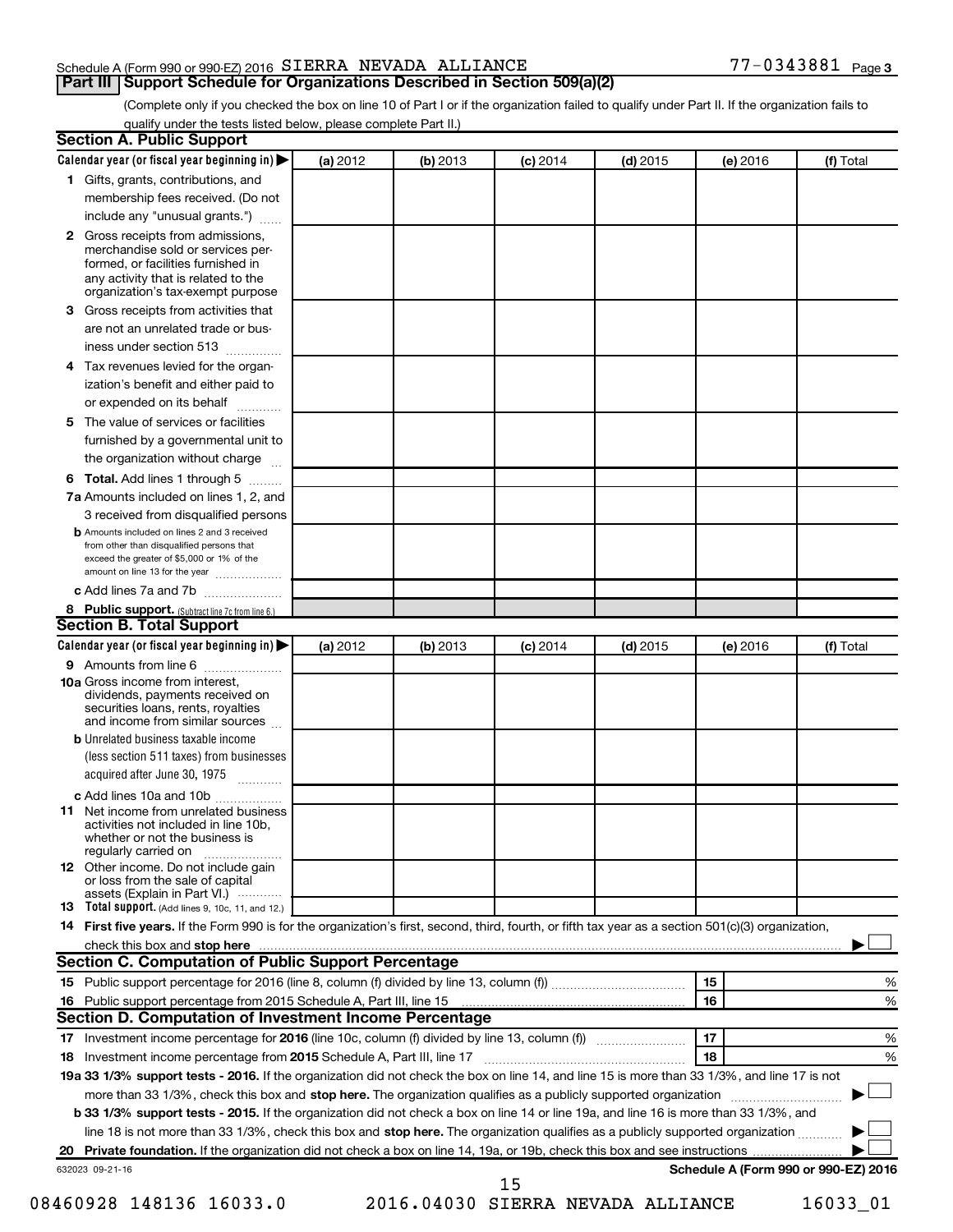#### Schedule A (Form 990 or 990-EZ) 2016  $SIERRA$  NEVADA ALLIANCE  $77-0343881$  Page

**1**

**2**

**3a**

**3b**

**3c**

**4a**

**4b**

**4c**

**5a**

**5b 5c**

**6**

**7**

**8**

**9a**

**9b**

**9c**

**10a**

**10b**

**Yes No**

#### **Part IV Supporting Organizations**

(Complete only if you checked a box in line 12 on Part I. If you checked 12a of Part I, complete Sections A and B. If you checked 12b of Part I, complete Sections A and C. If you checked 12c of Part I, complete Sections A, D, and E. If you checked 12d of Part I, complete Sections A and D, and complete Part V.)

#### **Section A. All Supporting Organizations**

- **1** Are all of the organization's supported organizations listed by name in the organization's governing documents? If "No," describe in Part VI how the supported organizations are designated. If designated by *class or purpose, describe the designation. If historic and continuing relationship, explain.*
- **2** Did the organization have any supported organization that does not have an IRS determination of status under section 509(a)(1) or (2)? If "Yes," explain in Part VI how the organization determined that the supported *organization was described in section 509(a)(1) or (2).*
- **3a** Did the organization have a supported organization described in section 501(c)(4), (5), or (6)? If "Yes," answer *(b) and (c) below.*
- **b** Did the organization confirm that each supported organization qualified under section 501(c)(4), (5), or (6) and satisfied the public support tests under section 509(a)(2)? If "Yes," describe in Part VI when and how the *organization made the determination.*
- **c** Did the organization ensure that all support to such organizations was used exclusively for section 170(c)(2)(B) purposes? If "Yes," explain in Part VI what controls the organization put in place to ensure such use.
- **4 a** *If* Was any supported organization not organized in the United States ("foreign supported organization")? *"Yes," and if you checked 12a or 12b in Part I, answer (b) and (c) below.*
- **b** Did the organization have ultimate control and discretion in deciding whether to make grants to the foreign supported organization? If "Yes," describe in Part VI how the organization had such control and discretion *despite being controlled or supervised by or in connection with its supported organizations.*
- **c** Did the organization support any foreign supported organization that does not have an IRS determination under sections 501(c)(3) and 509(a)(1) or (2)? If "Yes," explain in Part VI what controls the organization used *to ensure that all support to the foreign supported organization was used exclusively for section 170(c)(2)(B) purposes.*
- **5a** Did the organization add, substitute, or remove any supported organizations during the tax year? If "Yes," answer (b) and (c) below (if applicable). Also, provide detail in Part VI, including (i) the names and EIN *numbers of the supported organizations added, substituted, or removed; (ii) the reasons for each such action; (iii) the authority under the organization's organizing document authorizing such action; and (iv) how the action was accomplished (such as by amendment to the organizing document).*
- **b Type I or Type II only.** Was any added or substituted supported organization part of a class already designated in the organization's organizing document?
- **c Substitutions only.**  Was the substitution the result of an event beyond the organization's control?
- **6** Did the organization provide support (whether in the form of grants or the provision of services or facilities) to support or benefit one or more of the filing organization's supported organizations? If "Yes," provide detail in anyone other than (i) its supported organizations, (ii) individuals that are part of the charitable class benefited by one or more of its supported organizations, or (iii) other supporting organizations that also *Part VI.*
- **7** Did the organization provide a grant, loan, compensation, or other similar payment to a substantial contributor regard to a substantial contributor? If "Yes," complete Part I of Schedule L (Form 990 or 990-EZ). (defined in section 4958(c)(3)(C)), a family member of a substantial contributor, or a 35% controlled entity with
- **8** Did the organization make a loan to a disqualified person (as defined in section 4958) not described in line 7? *If "Yes," complete Part I of Schedule L (Form 990 or 990-EZ).*
- **9 a** Was the organization controlled directly or indirectly at any time during the tax year by one or more in section 509(a)(1) or (2))? If "Yes," provide detail in Part VI. disqualified persons as defined in section 4946 (other than foundation managers and organizations described
- **b** Did one or more disqualified persons (as defined in line 9a) hold a controlling interest in any entity in which the supporting organization had an interest? If "Yes," provide detail in Part VI.
- **c** Did a disqualified person (as defined in line 9a) have an ownership interest in, or derive any personal benefit from, assets in which the supporting organization also had an interest? If "Yes," provide detail in Part VI.
- **10 a** Was the organization subject to the excess business holdings rules of section 4943 because of section supporting organizations)? If "Yes," answer 10b below. 4943(f) (regarding certain Type II supporting organizations, and all Type III non-functionally integrated
	- **b** Did the organization have any excess business holdings in the tax year? (Use Schedule C, Form 4720, to *determine whether the organization had excess business holdings.)*

632024 09-21-16

**Schedule A (Form 990 or 990-EZ) 2016**

08460928 148136 16033.0 2016.04030 SIERRA NEVADA ALLIANCE 16033 01 16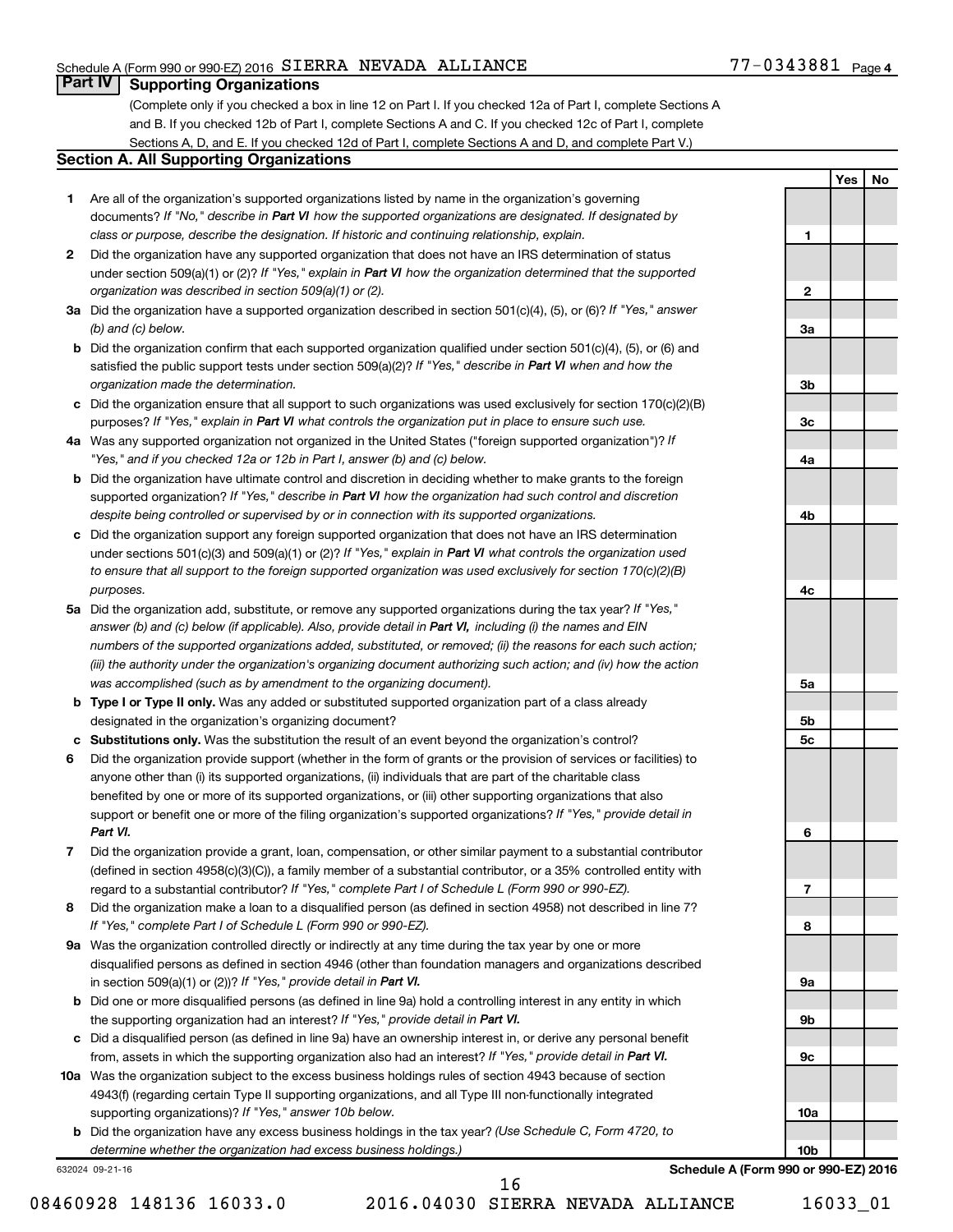#### Schedule A (Form 990 or 990-EZ) 2016 SIERRA NEVADA ALLIANCE NAMES AND RESERVED ASSESSED Page SIERRA NEVADA ALLIANCE 77-0343881

|    | Part IV<br><b>Supporting Organizations (continued)</b>                                                                                                 |                 |     |    |
|----|--------------------------------------------------------------------------------------------------------------------------------------------------------|-----------------|-----|----|
|    |                                                                                                                                                        |                 | Yes | No |
| 11 | Has the organization accepted a gift or contribution from any of the following persons?                                                                |                 |     |    |
|    | a A person who directly or indirectly controls, either alone or together with persons described in (b) and (c)                                         |                 |     |    |
|    | below, the governing body of a supported organization?                                                                                                 | 11a             |     |    |
|    | <b>b</b> A family member of a person described in (a) above?                                                                                           | 11 <sub>b</sub> |     |    |
|    | c A 35% controlled entity of a person described in (a) or (b) above? If "Yes" to a, b, or c, provide detail in Part VI.                                | 11c             |     |    |
|    | <b>Section B. Type I Supporting Organizations</b>                                                                                                      |                 |     |    |
|    |                                                                                                                                                        |                 | Yes | No |
| 1  | Did the directors, trustees, or membership of one or more supported organizations have the power to                                                    |                 |     |    |
|    | regularly appoint or elect at least a majority of the organization's directors or trustees at all times during the                                     |                 |     |    |
|    |                                                                                                                                                        |                 |     |    |
|    | tax year? If "No," describe in Part VI how the supported organization(s) effectively operated, supervised, or                                          |                 |     |    |
|    | controlled the organization's activities. If the organization had more than one supported organization,                                                |                 |     |    |
|    | describe how the powers to appoint and/or remove directors or trustees were allocated among the supported                                              |                 |     |    |
|    | organizations and what conditions or restrictions, if any, applied to such powers during the tax year.                                                 | 1               |     |    |
| 2  | Did the organization operate for the benefit of any supported organization other than the supported                                                    |                 |     |    |
|    | organization(s) that operated, supervised, or controlled the supporting organization? If "Yes," explain in                                             |                 |     |    |
|    | Part VI how providing such benefit carried out the purposes of the supported organization(s) that operated,                                            |                 |     |    |
|    | supervised, or controlled the supporting organization.                                                                                                 | 2               |     |    |
|    | <b>Section C. Type II Supporting Organizations</b>                                                                                                     |                 |     |    |
|    |                                                                                                                                                        |                 | Yes | No |
| 1. | Were a majority of the organization's directors or trustees during the tax year also a majority of the directors                                       |                 |     |    |
|    | or trustees of each of the organization's supported organization(s)? If "No," describe in Part VI how control                                          |                 |     |    |
|    | or management of the supporting organization was vested in the same persons that controlled or managed                                                 |                 |     |    |
|    | the supported organization(s).                                                                                                                         | 1               |     |    |
|    | <b>Section D. All Type III Supporting Organizations</b>                                                                                                |                 |     |    |
|    |                                                                                                                                                        |                 | Yes | No |
| 1  | Did the organization provide to each of its supported organizations, by the last day of the fifth month of the                                         |                 |     |    |
|    | organization's tax year, (i) a written notice describing the type and amount of support provided during the prior tax                                  |                 |     |    |
|    | year, (ii) a copy of the Form 990 that was most recently filed as of the date of notification, and (iii) copies of the                                 |                 |     |    |
|    | organization's governing documents in effect on the date of notification, to the extent not previously provided?                                       | 1               |     |    |
| 2  | Were any of the organization's officers, directors, or trustees either (i) appointed or elected by the supported                                       |                 |     |    |
|    | organization(s) or (ii) serving on the governing body of a supported organization? If "No," explain in Part VI how                                     |                 |     |    |
|    | the organization maintained a close and continuous working relationship with the supported organization(s).                                            | 2               |     |    |
| 3  | By reason of the relationship described in (2), did the organization's supported organizations have a                                                  |                 |     |    |
|    | significant voice in the organization's investment policies and in directing the use of the organization's                                             |                 |     |    |
|    | income or assets at all times during the tax year? If "Yes," describe in Part VI the role the organization's                                           |                 |     |    |
|    | supported organizations played in this regard.                                                                                                         | з               |     |    |
|    | Section E. Type III Functionally Integrated Supporting Organizations                                                                                   |                 |     |    |
| 1  | Check the box next to the method that the organization used to satisfy the Integral Part Test during the yeafsee instructions).                        |                 |     |    |
| a  | The organization satisfied the Activities Test. Complete line 2 below.                                                                                 |                 |     |    |
| b  | The organization is the parent of each of its supported organizations. Complete line 3 below.                                                          |                 |     |    |
| с  | The organization supported a governmental entity. Describe in Part VI how you supported a government entity (see instructions).                        |                 |     |    |
| 2  | Activities Test. Answer (a) and (b) below.                                                                                                             |                 | Yes | No |
|    | Did substantially all of the organization's activities during the tax year directly further the exempt purposes of                                     |                 |     |    |
| а  | the supported organization(s) to which the organization was responsive? If "Yes," then in Part VI identify                                             |                 |     |    |
|    | how these activities directly furthered their exempt purposes,                                                                                         |                 |     |    |
|    | those supported organizations and explain<br>how the organization was responsive to those supported organizations, and how the organization determined |                 |     |    |
|    |                                                                                                                                                        |                 |     |    |
|    | that these activities constituted substantially all of its activities.                                                                                 | 2a              |     |    |
|    | b Did the activities described in (a) constitute activities that, but for the organization's involvement, one or more                                  |                 |     |    |
|    | of the organization's supported organization(s) would have been engaged in? If "Yes," explain in Part VI the                                           |                 |     |    |
|    | reasons for the organization's position that its supported organization(s) would have engaged in these                                                 |                 |     |    |
|    | activities but for the organization's involvement.                                                                                                     | 2b              |     |    |
| з  | Parent of Supported Organizations. Answer (a) and (b) below.                                                                                           |                 |     |    |
| а  | Did the organization have the power to regularly appoint or elect a majority of the officers, directors, or                                            |                 |     |    |
|    | trustees of each of the supported organizations? Provide details in Part VI.                                                                           | За              |     |    |
|    | <b>b</b> Did the organization exercise a substantial degree of direction over the policies, programs, and activities of each                           |                 |     |    |
|    | of its supported organizations? If "Yes," describe in Part VI the role played by the organization in this regard.                                      | 3b              |     |    |
|    | Schedule A (Form 990 or 990-EZ) 2016<br>632025 09-21-16                                                                                                |                 |     |    |
|    | 17                                                                                                                                                     |                 |     |    |

08460928 148136 16033.0 2016.04030 SIERRA NEVADA ALLIANCE 16033\_01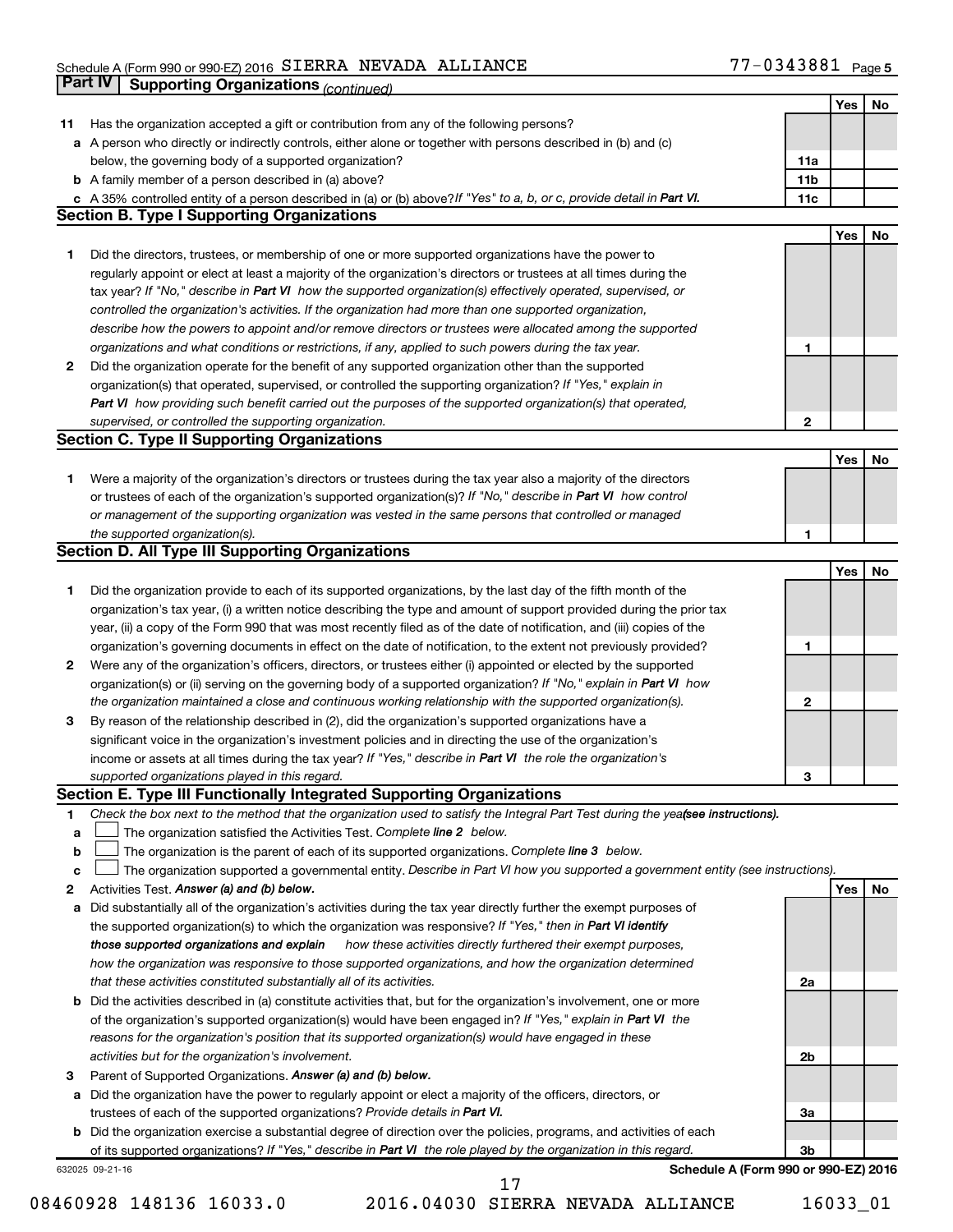#### Schedule A (Form 990 or 990-EZ) 2016  $SIERRA$  NEVADA ALLIANCE  $77-0343881$  Page **Part V Type III Non-Functionally Integrated 509(a)(3) Supporting Organizations**

1 **Letter See instructions.** All Check here if the organization satisfied the Integral Part Test as a qualifying trust on Nov. 20, 1970 (explain in Part VI.) See instructions. All other Type III non-functionally integrated supporting organizations must complete Sections A through E.

|              | Section A - Adjusted Net Income                                              |                          | (A) Prior Year | (B) Current Year<br>(optional) |
|--------------|------------------------------------------------------------------------------|--------------------------|----------------|--------------------------------|
| 1            | Net short-term capital gain                                                  | 1                        |                |                                |
| 2            | Recoveries of prior-year distributions                                       | $\mathbf{2}$             |                |                                |
| З            | Other gross income (see instructions)                                        | 3                        |                |                                |
| 4            | Add lines 1 through 3                                                        | 4                        |                |                                |
| 5            | Depreciation and depletion                                                   | 5                        |                |                                |
| 6            | Portion of operating expenses paid or incurred for production or             |                          |                |                                |
|              | collection of gross income or for management, conservation, or               |                          |                |                                |
|              | maintenance of property held for production of income (see instructions)     | 6                        |                |                                |
| 7            | Other expenses (see instructions)                                            | $\overline{\phantom{a}}$ |                |                                |
| 8            | Adjusted Net Income (subtract lines 5, 6, and 7 from line 4)                 | 8                        |                |                                |
|              | <b>Section B - Minimum Asset Amount</b>                                      |                          | (A) Prior Year | (B) Current Year<br>(optional) |
| 1            | Aggregate fair market value of all non-exempt-use assets (see                |                          |                |                                |
|              | instructions for short tax year or assets held for part of year):            |                          |                |                                |
|              | <b>a</b> Average monthly value of securities                                 | 1a                       |                |                                |
|              | <b>b</b> Average monthly cash balances                                       | 1 <sub>b</sub>           |                |                                |
|              | c Fair market value of other non-exempt-use assets                           | 1c                       |                |                                |
|              | d Total (add lines 1a, 1b, and 1c)                                           | 1d                       |                |                                |
|              | e Discount claimed for blockage or other                                     |                          |                |                                |
|              | factors (explain in detail in <b>Part VI</b> ):                              |                          |                |                                |
| 2            | Acquisition indebtedness applicable to non-exempt-use assets                 | $\mathbf{2}$             |                |                                |
| З            | Subtract line 2 from line 1d                                                 | 3                        |                |                                |
| 4            | Cash deemed held for exempt use. Enter 1-1/2% of line 3 (for greater amount, |                          |                |                                |
|              | see instructions)                                                            | 4                        |                |                                |
| 5            | Net value of non-exempt-use assets (subtract line 4 from line 3)             | 5                        |                |                                |
| 6            | Multiply line 5 by .035                                                      | 6                        |                |                                |
| 7            | Recoveries of prior-year distributions                                       | $\overline{7}$           |                |                                |
| 8            | Minimum Asset Amount (add line 7 to line 6)                                  | 8                        |                |                                |
|              | <b>Section C - Distributable Amount</b>                                      |                          |                | <b>Current Year</b>            |
| 1            | Adjusted net income for prior year (from Section A, line 8, Column A)        | 1                        |                |                                |
| $\mathbf{2}$ | Enter 85% of line 1                                                          | $\mathbf{2}$             |                |                                |
| 3            | Minimum asset amount for prior year (from Section B, line 8, Column A)       | 3                        |                |                                |
| 4            | Enter greater of line 2 or line 3                                            | 4                        |                |                                |
| 5            | Income tax imposed in prior year                                             | 5                        |                |                                |
| 6            | <b>Distributable Amount.</b> Subtract line 5 from line 4, unless subject to  |                          |                |                                |
|              | emergency temporary reduction (see instructions)                             | 6                        |                |                                |
|              |                                                                              |                          |                |                                |

**7** Check here if the current year is the organization's first as a non-functionally integrated Type III supporting organization (see † instructions).

**Schedule A (Form 990 or 990-EZ) 2016**

632026 09-21-16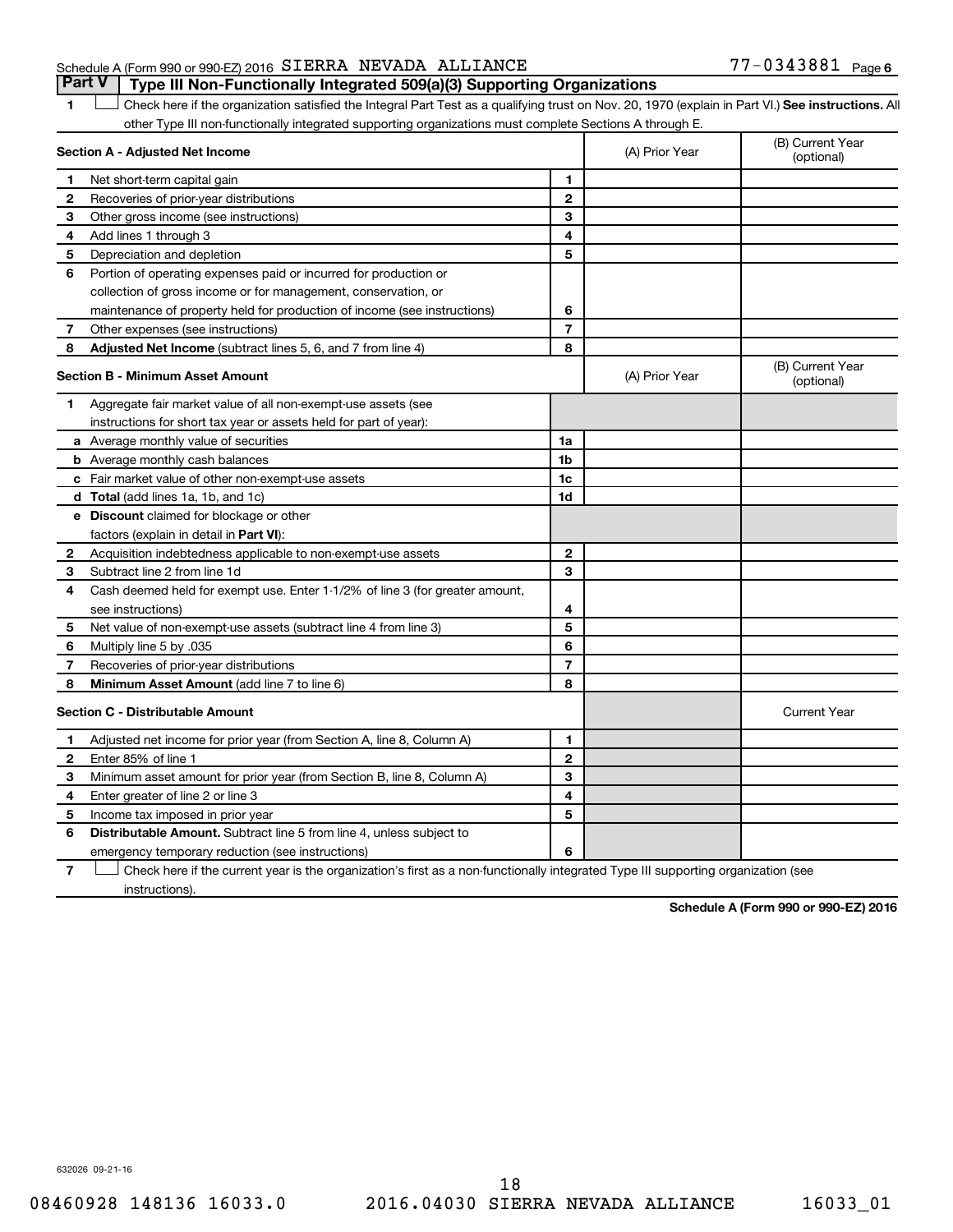#### Schedule A (Form 990 or 990-EZ) 2016 SIERRA NEVADA ALLIANCE NAMES AND RESERVED ASSESSED Page SIERRA NEVADA ALLIANCE 77-0343881

| <b>Part V</b>  | Type III Non-Functionally Integrated 509(a)(3) Supporting Organizations (continued)         |                             |                                       |                                         |
|----------------|---------------------------------------------------------------------------------------------|-----------------------------|---------------------------------------|-----------------------------------------|
|                | <b>Section D - Distributions</b>                                                            |                             |                                       | <b>Current Year</b>                     |
| 1              | Amounts paid to supported organizations to accomplish exempt purposes                       |                             |                                       |                                         |
| $\mathbf{2}$   | Amounts paid to perform activity that directly furthers exempt purposes of supported        |                             |                                       |                                         |
|                | organizations, in excess of income from activity                                            |                             |                                       |                                         |
| 3              | Administrative expenses paid to accomplish exempt purposes of supported organizations       |                             |                                       |                                         |
| 4              | Amounts paid to acquire exempt-use assets                                                   |                             |                                       |                                         |
| 5              | Qualified set-aside amounts (prior IRS approval required)                                   |                             |                                       |                                         |
| 6              | Other distributions (describe in Part VI). See instructions                                 |                             |                                       |                                         |
| 7              | <b>Total annual distributions.</b> Add lines 1 through 6                                    |                             |                                       |                                         |
| 8              | Distributions to attentive supported organizations to which the organization is responsive  |                             |                                       |                                         |
|                | (provide details in Part VI). See instructions                                              |                             |                                       |                                         |
| 9              | Distributable amount for 2016 from Section C, line 6                                        |                             |                                       |                                         |
| 10             | Line 8 amount divided by Line 9 amount                                                      |                             |                                       |                                         |
|                |                                                                                             | (i)                         | (ii)                                  | (iii)                                   |
|                | Section E - Distribution Allocations (see instructions)                                     | <b>Excess Distributions</b> | <b>Underdistributions</b><br>Pre-2016 | <b>Distributable</b><br>Amount for 2016 |
|                |                                                                                             |                             |                                       |                                         |
| 1              | Distributable amount for 2016 from Section C, line 6                                        |                             |                                       |                                         |
| $\mathbf{2}$   | Underdistributions, if any, for years prior to 2016 (reason-                                |                             |                                       |                                         |
|                | able cause required- explain in Part VI). See instructions                                  |                             |                                       |                                         |
| 3              | Excess distributions carryover, if any, to 2016:                                            |                             |                                       |                                         |
| а              |                                                                                             |                             |                                       |                                         |
| b              |                                                                                             |                             |                                       |                                         |
|                | c From 2013                                                                                 |                             |                                       |                                         |
|                | <b>d</b> From 2014                                                                          |                             |                                       |                                         |
|                | e From 2015                                                                                 |                             |                                       |                                         |
|                | f Total of lines 3a through e                                                               |                             |                                       |                                         |
|                | <b>g</b> Applied to underdistributions of prior years                                       |                             |                                       |                                         |
|                | h Applied to 2016 distributable amount                                                      |                             |                                       |                                         |
| Ť.             | Carryover from 2011 not applied (see instructions)                                          |                             |                                       |                                         |
|                | Remainder. Subtract lines 3g, 3h, and 3i from 3f.<br>Distributions for 2016 from Section D, |                             |                                       |                                         |
| 4              | line $7:$                                                                                   |                             |                                       |                                         |
|                | a Applied to underdistributions of prior years                                              |                             |                                       |                                         |
|                | <b>b</b> Applied to 2016 distributable amount                                               |                             |                                       |                                         |
| с              | Remainder. Subtract lines 4a and 4b from 4                                                  |                             |                                       |                                         |
| 5              | Remaining underdistributions for years prior to 2016, if                                    |                             |                                       |                                         |
|                | any. Subtract lines 3g and 4a from line 2. For result greater                               |                             |                                       |                                         |
|                | than zero, explain in Part VI. See instructions                                             |                             |                                       |                                         |
| 6              | Remaining underdistributions for 2016. Subtract lines 3h                                    |                             |                                       |                                         |
|                | and 4b from line 1. For result greater than zero, explain in                                |                             |                                       |                                         |
|                | Part VI. See instructions                                                                   |                             |                                       |                                         |
| $\overline{7}$ | Excess distributions carryover to 2017. Add lines 3j                                        |                             |                                       |                                         |
|                | and 4c                                                                                      |                             |                                       |                                         |
| 8              | Breakdown of line 7:                                                                        |                             |                                       |                                         |
| а              |                                                                                             |                             |                                       |                                         |
|                | <b>b</b> Excess from 2013                                                                   |                             |                                       |                                         |
|                | c Excess from 2014                                                                          |                             |                                       |                                         |
|                | d Excess from 2015                                                                          |                             |                                       |                                         |
|                | e Excess from 2016                                                                          |                             |                                       |                                         |

**Schedule A (Form 990 or 990-EZ) 2016**

632027 09-21-16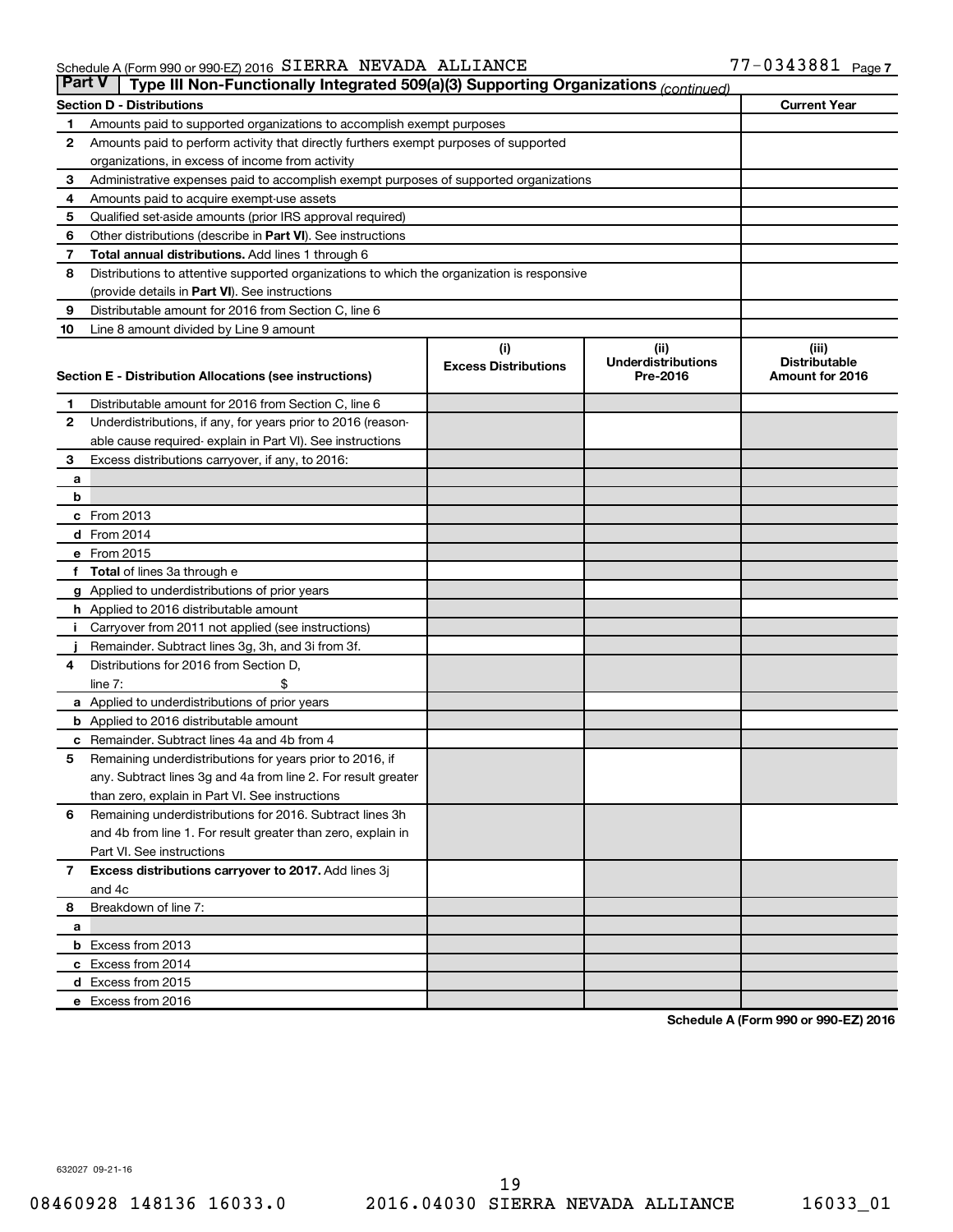| Schedule A (Form 990 or 990-EZ) 2016 SIERRA NEVADA ALLIANCE |                                                                                                                                                                                                                                                                                                                                                                                                                                                                                                                                                                      | 77-0343881 Page 8                    |
|-------------------------------------------------------------|----------------------------------------------------------------------------------------------------------------------------------------------------------------------------------------------------------------------------------------------------------------------------------------------------------------------------------------------------------------------------------------------------------------------------------------------------------------------------------------------------------------------------------------------------------------------|--------------------------------------|
| <b>Part VI</b><br>(See instructions.)                       | Supplemental Information. Provide the explanations required by Part II, line 10; Part II, line 17a or 17b; Part III, line 12;<br>Part IV, Section A, lines 1, 2, 3b, 3c, 4b, 4c, 5a, 6, 9a, 9b, 9c, 11a, 11b, and 11c; Part IV, Section B, lines 1 and 2; Part IV, Section C,<br>line 1; Part IV, Section D, lines 2 and 3; Part IV, Section E, lines 1c, 2a, 2b, 3a, and 3b; Part V, line 1; Part V, Section B, line 1e; Part V,<br>Section D, lines 5, 6, and 8; and Part V, Section E, lines 2, 5, and 6. Also complete this part for any additional information. |                                      |
|                                                             |                                                                                                                                                                                                                                                                                                                                                                                                                                                                                                                                                                      |                                      |
|                                                             |                                                                                                                                                                                                                                                                                                                                                                                                                                                                                                                                                                      |                                      |
|                                                             |                                                                                                                                                                                                                                                                                                                                                                                                                                                                                                                                                                      |                                      |
|                                                             |                                                                                                                                                                                                                                                                                                                                                                                                                                                                                                                                                                      |                                      |
|                                                             |                                                                                                                                                                                                                                                                                                                                                                                                                                                                                                                                                                      |                                      |
|                                                             |                                                                                                                                                                                                                                                                                                                                                                                                                                                                                                                                                                      |                                      |
|                                                             |                                                                                                                                                                                                                                                                                                                                                                                                                                                                                                                                                                      |                                      |
|                                                             |                                                                                                                                                                                                                                                                                                                                                                                                                                                                                                                                                                      |                                      |
|                                                             |                                                                                                                                                                                                                                                                                                                                                                                                                                                                                                                                                                      |                                      |
|                                                             |                                                                                                                                                                                                                                                                                                                                                                                                                                                                                                                                                                      |                                      |
|                                                             |                                                                                                                                                                                                                                                                                                                                                                                                                                                                                                                                                                      |                                      |
|                                                             |                                                                                                                                                                                                                                                                                                                                                                                                                                                                                                                                                                      |                                      |
|                                                             |                                                                                                                                                                                                                                                                                                                                                                                                                                                                                                                                                                      |                                      |
|                                                             |                                                                                                                                                                                                                                                                                                                                                                                                                                                                                                                                                                      |                                      |
|                                                             |                                                                                                                                                                                                                                                                                                                                                                                                                                                                                                                                                                      |                                      |
|                                                             |                                                                                                                                                                                                                                                                                                                                                                                                                                                                                                                                                                      |                                      |
|                                                             |                                                                                                                                                                                                                                                                                                                                                                                                                                                                                                                                                                      |                                      |
|                                                             |                                                                                                                                                                                                                                                                                                                                                                                                                                                                                                                                                                      |                                      |
|                                                             |                                                                                                                                                                                                                                                                                                                                                                                                                                                                                                                                                                      |                                      |
|                                                             |                                                                                                                                                                                                                                                                                                                                                                                                                                                                                                                                                                      |                                      |
|                                                             |                                                                                                                                                                                                                                                                                                                                                                                                                                                                                                                                                                      |                                      |
|                                                             |                                                                                                                                                                                                                                                                                                                                                                                                                                                                                                                                                                      |                                      |
|                                                             |                                                                                                                                                                                                                                                                                                                                                                                                                                                                                                                                                                      |                                      |
|                                                             |                                                                                                                                                                                                                                                                                                                                                                                                                                                                                                                                                                      |                                      |
|                                                             |                                                                                                                                                                                                                                                                                                                                                                                                                                                                                                                                                                      |                                      |
|                                                             |                                                                                                                                                                                                                                                                                                                                                                                                                                                                                                                                                                      |                                      |
|                                                             |                                                                                                                                                                                                                                                                                                                                                                                                                                                                                                                                                                      |                                      |
|                                                             |                                                                                                                                                                                                                                                                                                                                                                                                                                                                                                                                                                      |                                      |
|                                                             |                                                                                                                                                                                                                                                                                                                                                                                                                                                                                                                                                                      |                                      |
|                                                             |                                                                                                                                                                                                                                                                                                                                                                                                                                                                                                                                                                      |                                      |
| 632028 09-21-16                                             | 20                                                                                                                                                                                                                                                                                                                                                                                                                                                                                                                                                                   | Schedule A (Form 990 or 990-EZ) 2016 |
| 08460928 148136 16033.0                                     | 2016.04030 SIERRA NEVADA ALLIANCE                                                                                                                                                                                                                                                                                                                                                                                                                                                                                                                                    | 16033_01                             |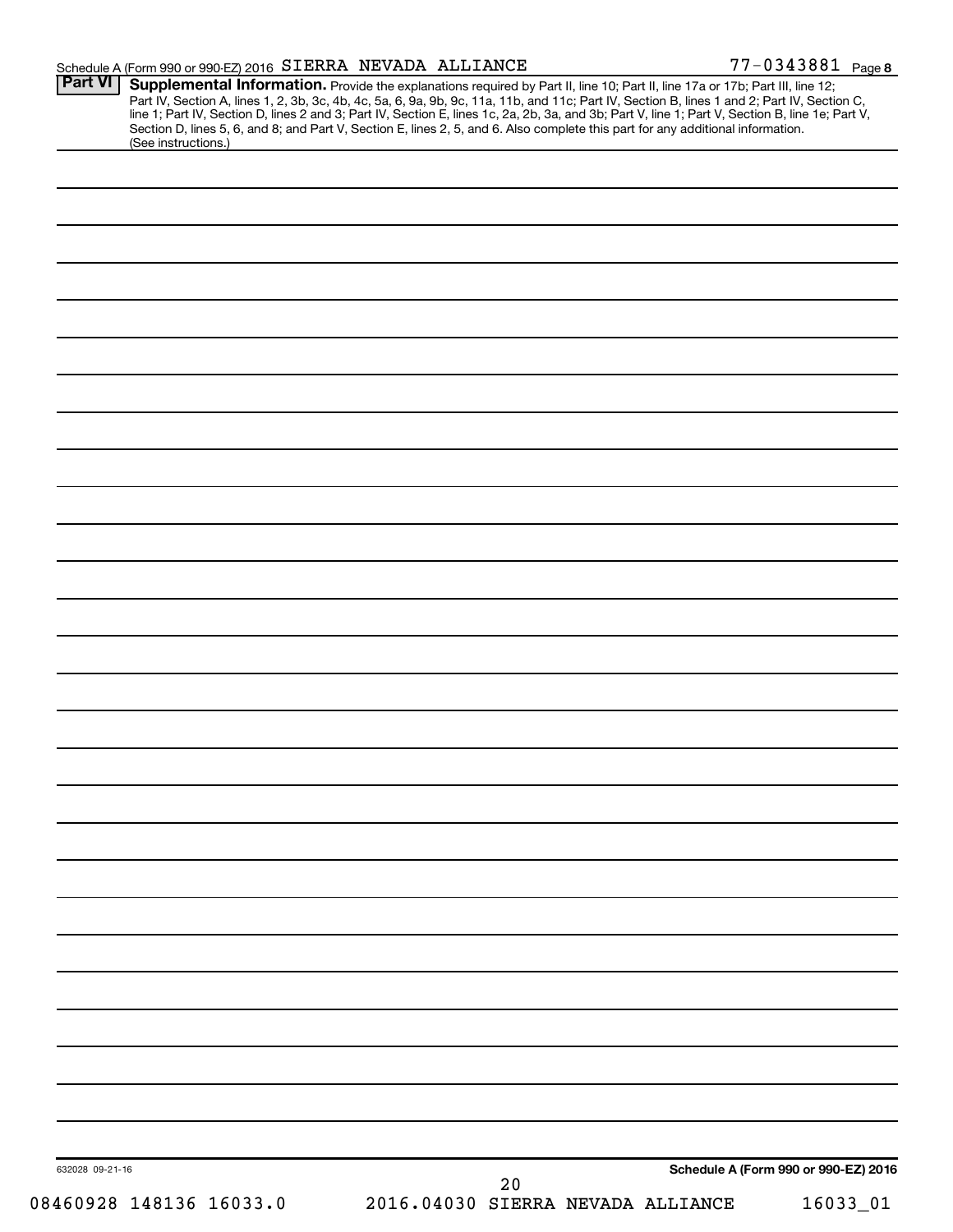## **Schedule B Schedule of Contributors**

**or 990-PF) | Attach to Form 990, Form 990-EZ, or Form 990-PF. | Information about Schedule B (Form 990, 990-EZ, or 990-PF) and** its instructions is at www.irs.gov/form990.

OMB No. 1545-0047

**2016**

**Name of the organization Employer identification number**

| ime or the organization |  |  |  |  |
|-------------------------|--|--|--|--|
|                         |  |  |  |  |

**Organization type** (check one):

#### SIERRA NEVADA ALLIANCE **1990 | 77-0343881**

| Filers of:         | Section:                                                                           |
|--------------------|------------------------------------------------------------------------------------|
| Form 990 or 990-EZ | $\lfloor \underline{X} \rfloor$ 501(c)( 3) (enter number) organization             |
|                    | $4947(a)(1)$ nonexempt charitable trust <b>not</b> treated as a private foundation |
|                    | 527 political organization                                                         |
| Form 990-PF        | 501(c)(3) exempt private foundation                                                |
|                    | 4947(a)(1) nonexempt charitable trust treated as a private foundation              |
|                    | 501(c)(3) taxable private foundation                                               |

Check if your organization is covered by the General Rule or a Special Rule.

**Note:**  Only a section 501(c)(7), (8), or (10) organization can check boxes for both the General Rule and a Special Rule. See instructions.

#### **General Rule**

 $\Box$ 

For an organization filing Form 990, 990-EZ, or 990-PF that received, during the year, contributions totaling \$5,000 or more (in money or property) from any one contributor. Complete Parts I and II. See instructions for determining a contributor's total contributions.

#### **Special Rules**

any one contributor, during the year, total contributions of the greater of **(1)** \$5,000 or **(2)** 2% of the amount on (i) Form 990, Part VIII, line 1h,  $\boxed{\text{X}}$  For an organization described in section 501(c)(3) filing Form 990 or 990-EZ that met the 33 1/3% support test of the regulations under sections 509(a)(1) and 170(b)(1)(A)(vi), that checked Schedule A (Form 990 or 990-EZ), Part II, line 13, 16a, or 16b, and that received from or (ii) Form 990-EZ, line 1. Complete Parts I and II.

year, total contributions of more than \$1,000 *exclusively* for religious, charitable, scientific, literary, or educational purposes, or for For an organization described in section 501(c)(7), (8), or (10) filing Form 990 or 990-EZ that received from any one contributor, during the the prevention of cruelty to children or animals. Complete Parts I, II, and III.  $\Box$ 

purpose. Don't complete any of the parts unless the General Rule applies to this organization because it received nonexclusively year, contributions exclusively for religious, charitable, etc., purposes, but no such contributions totaled more than \$1,000. If this box is checked, enter here the total contributions that were received during the year for an exclusively religious, charitable, etc., For an organization described in section 501(c)(7), (8), or (10) filing Form 990 or 990-EZ that received from any one contributor, during the religious, charitable, etc., contributions totaling \$5,000 or more during the year  $\ldots$  $\ldots$  $\ldots$  $\ldots$  $\ldots$  $\ldots$  $\Box$ 

**Caution:**  An organization that isn't covered by the General Rule and/or the Special Rules doesn't file Schedule B (Form 990, 990-EZ, or 990-PF),  **must** but it answer "No" on Part IV, line 2, of its Form 990; or check the box on line H of its Form 990-EZ or on its Form 990-PF, Part I, line 2, to certify that it doesn't meet the filing requirements of Schedule B (Form 990, 990-EZ, or 990-PF).

LHA For Paperwork Reduction Act Notice, see the Instructions for Form 990, 990-EZ, or 990-PF. Schedule B (Form 990, 990-EZ, or 990-PF) (2016)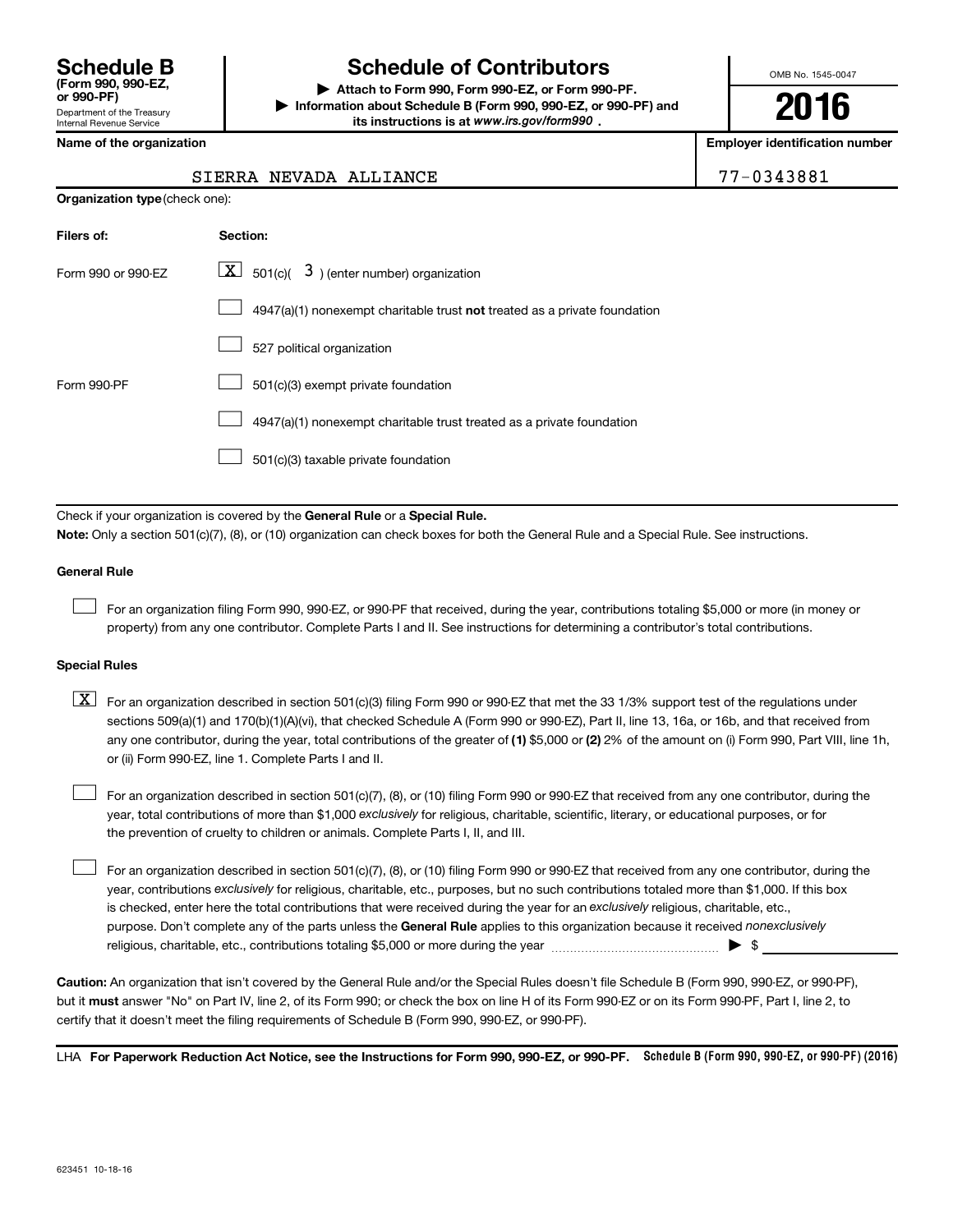#### Schedule B (Form 990, 990-EZ, or 990-PF) (2016)

| Name of organization |  |  |
|----------------------|--|--|
|----------------------|--|--|

### SIERRA NEVADA ALLIANCE 77-0343881

| Part I                  | <b>Contributors</b> (See instructions). Use duplicate copies of Part I if additional space is needed. |                                   |                                                                                                             |
|-------------------------|-------------------------------------------------------------------------------------------------------|-----------------------------------|-------------------------------------------------------------------------------------------------------------|
| (a)<br>No.              | (b)<br>Name, address, and ZIP + 4                                                                     | (c)<br><b>Total contributions</b> | (d)<br>Type of contribution                                                                                 |
| 1                       | CALIFORNIA VOLUNTEERS<br>1400 10TH STREET<br>SACRAMENTO, CA 95814                                     | 649,630.<br>\$                    | $\overline{\mathbf{X}}$<br>Person<br>Payroll<br>Noncash<br>(Complete Part II for<br>noncash contributions.) |
| (a)<br>No.              | (b)<br>Name, address, and ZIP + 4                                                                     | (c)<br><b>Total contributions</b> | (d)<br>Type of contribution                                                                                 |
| $\overline{\mathbf{c}}$ | CALIFORNIA VOLUNTEERS<br>1400 10TH STREET<br>SACRAMENTO, CA 95814                                     | 47,392.<br>\$                     | Person<br>Payroll<br>$\overline{\textbf{x}}$<br>Noncash<br>(Complete Part II for<br>noncash contributions.) |
| (a)<br>No.              | (b)<br>Name, address, and ZIP + 4                                                                     | (c)<br><b>Total contributions</b> | (d)<br>Type of contribution                                                                                 |
|                         |                                                                                                       | \$                                | Person<br>Payroll<br>Noncash<br>(Complete Part II for<br>noncash contributions.)                            |
| (a)<br>No.              | (b)<br>Name, address, and ZIP + 4                                                                     | (c)<br><b>Total contributions</b> | (d)<br>Type of contribution                                                                                 |
|                         |                                                                                                       | \$                                | Person<br>Payroll<br>Noncash<br>(Complete Part II for<br>noncash contributions.)                            |
| (a)<br>No.              | (b)<br>Name, address, and ZIP + 4                                                                     | (c)<br><b>Total contributions</b> | (d)<br>Type of contribution                                                                                 |
|                         |                                                                                                       | \$                                | Person<br>Payroll<br>Noncash<br>(Complete Part II for<br>noncash contributions.)                            |
| (a)<br>No.              | (b)<br>Name, address, and ZIP + 4                                                                     | (c)<br><b>Total contributions</b> | (d)<br>Type of contribution                                                                                 |
|                         |                                                                                                       | \$                                | Person<br>Payroll<br>Noncash<br>(Complete Part II for<br>noncash contributions.)                            |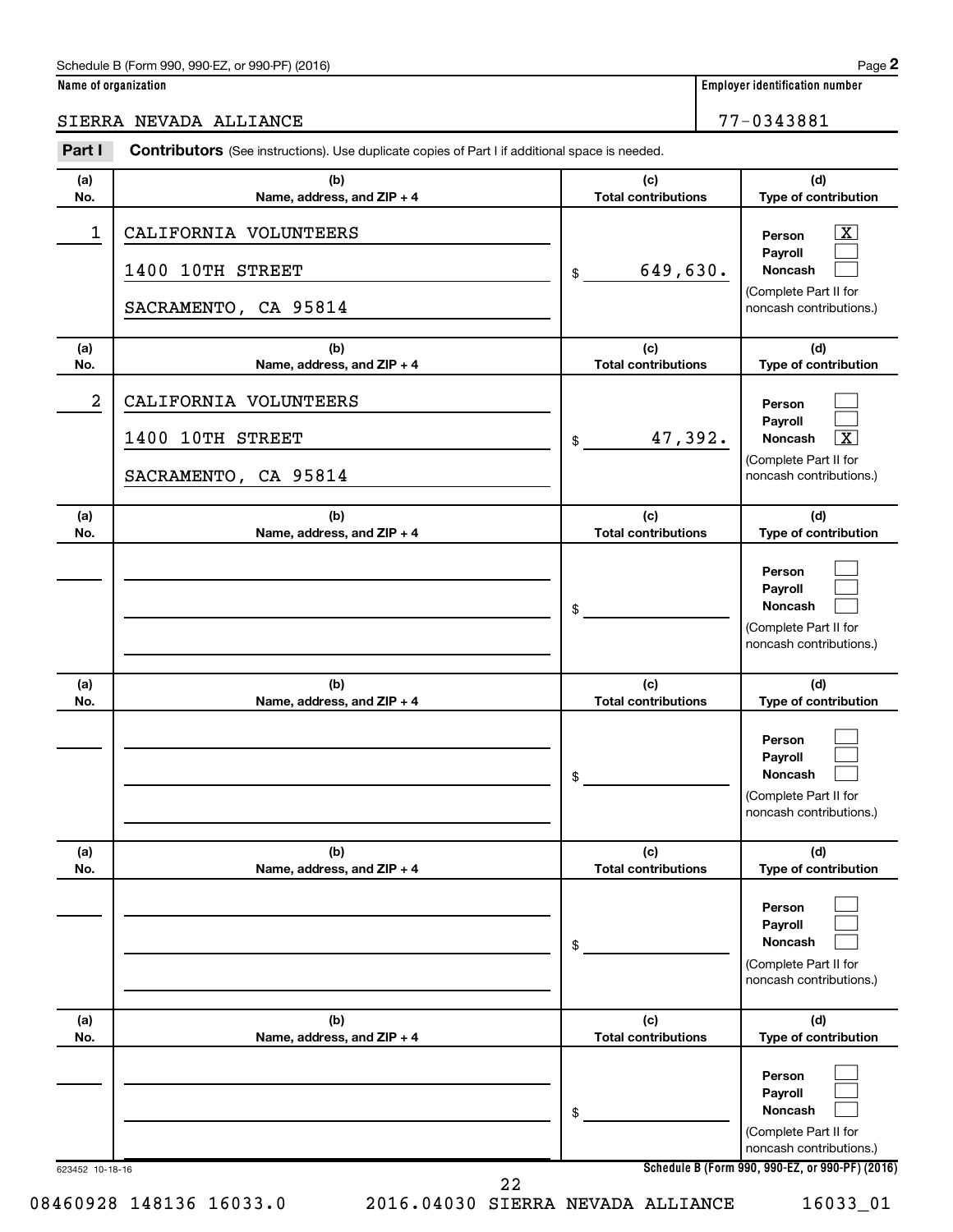### SIERRA NEVADA ALLIANCE 77-0343881

Part II Noncash Property (See instructions). Use duplicate copies of Part II if additional space is needed.

| (a)<br>No.<br>from<br>Part I | (b)<br>Description of noncash property given | (c)<br>FMV (or estimate)<br>(See instructions) | (d)<br>Date received                            |
|------------------------------|----------------------------------------------|------------------------------------------------|-------------------------------------------------|
| $\overline{\mathbf{c}}$      | IN KIND SERVICES PROVIDED                    |                                                |                                                 |
|                              |                                              | 47,392.<br>\$                                  | 05/31/17                                        |
| (a)<br>No.<br>from<br>Part I | (b)<br>Description of noncash property given | (c)<br>FMV (or estimate)<br>(See instructions) | (d)<br>Date received                            |
|                              |                                              | \$                                             |                                                 |
| (a)<br>No.<br>from<br>Part I | (b)<br>Description of noncash property given | (c)<br>FMV (or estimate)<br>(See instructions) | (d)<br>Date received                            |
|                              |                                              | \$                                             |                                                 |
| (a)<br>No.<br>from<br>Part I | (b)<br>Description of noncash property given | (c)<br>FMV (or estimate)<br>(See instructions) | (d)<br>Date received                            |
|                              |                                              | \$                                             |                                                 |
| (a)<br>No.<br>from<br>Part I | (b)<br>Description of noncash property given | (c)<br>FMV (or estimate)<br>(See instructions) | (d)<br>Date received                            |
|                              |                                              | \$                                             |                                                 |
| (a)<br>No.<br>from<br>Part I | (b)<br>Description of noncash property given | (c)<br>FMV (or estimate)<br>(See instructions) | (d)<br>Date received                            |
|                              |                                              | \$                                             |                                                 |
| 623453 10-18-16              | 23                                           |                                                | Schedule B (Form 990, 990-EZ, or 990-PF) (2016) |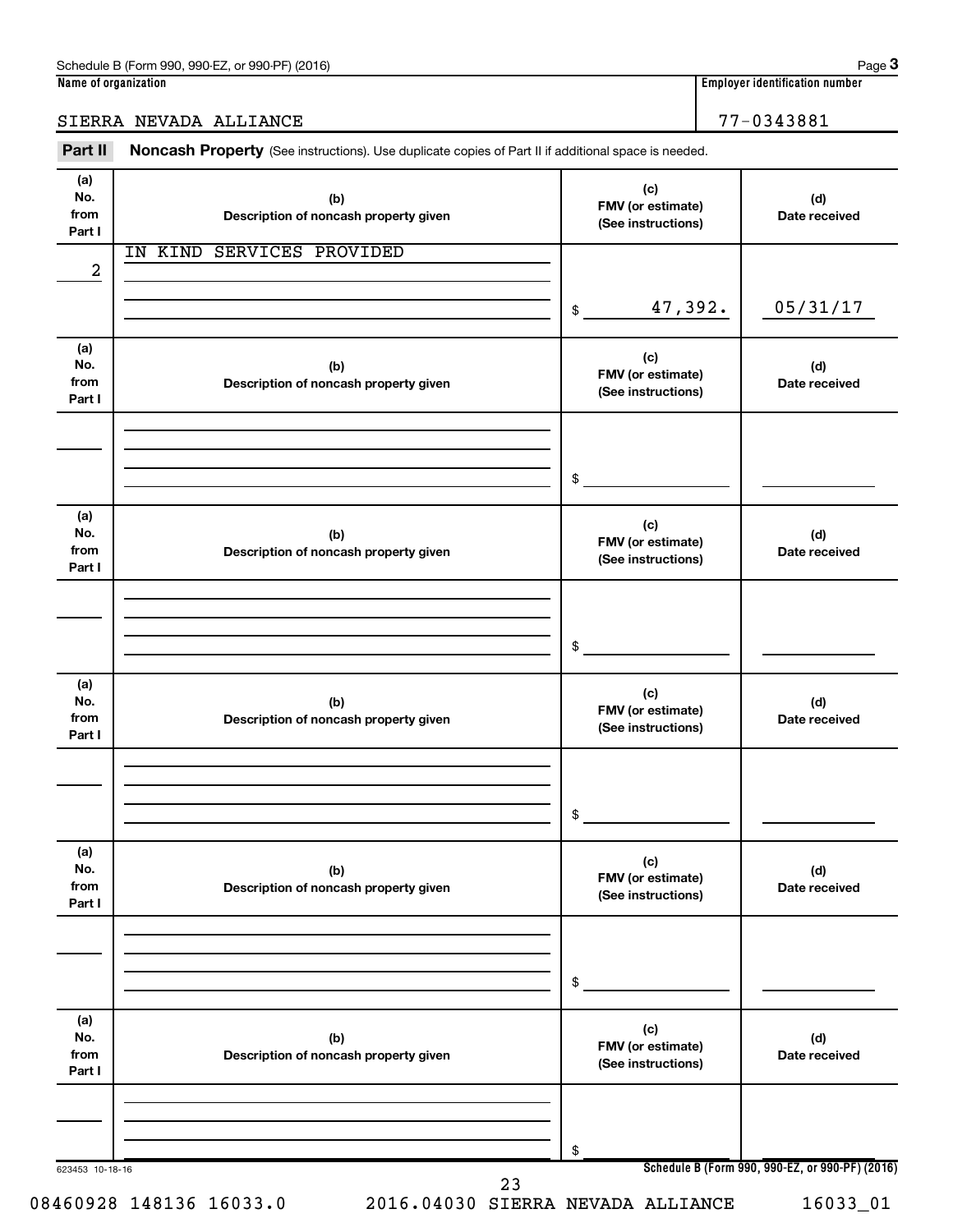| Name of organization      |                                                                                                                                                                                                                                                                                 |                      | <b>Employer identification number</b>                                                                                                                               |
|---------------------------|---------------------------------------------------------------------------------------------------------------------------------------------------------------------------------------------------------------------------------------------------------------------------------|----------------------|---------------------------------------------------------------------------------------------------------------------------------------------------------------------|
| Part III                  | SIERRA NEVADA ALLIANCE                                                                                                                                                                                                                                                          |                      | 77-0343881<br>Exclusively religious, charitable, etc., contributions to organizations described in section 501(c)(7), (8), or (10) that total more than \$1,000 for |
|                           | the year from any one contributor. Complete columns (a) through (e) and the following line entry. For organizations<br>completing Part III, enter the total of exclusively religious, charitable, etc., contributions of \$1,000 or less for the year. (Enter this info. once.) |                      |                                                                                                                                                                     |
|                           | Use duplicate copies of Part III if additional space is needed.                                                                                                                                                                                                                 |                      |                                                                                                                                                                     |
| (a) No.<br>from<br>Part I | (b) Purpose of gift                                                                                                                                                                                                                                                             | (c) Use of gift      | (d) Description of how gift is held                                                                                                                                 |
|                           |                                                                                                                                                                                                                                                                                 |                      |                                                                                                                                                                     |
|                           |                                                                                                                                                                                                                                                                                 | (e) Transfer of gift |                                                                                                                                                                     |
|                           | Transferee's name, address, and ZIP + 4                                                                                                                                                                                                                                         |                      | Relationship of transferor to transferee                                                                                                                            |
|                           |                                                                                                                                                                                                                                                                                 |                      |                                                                                                                                                                     |
| (a) No.<br>from<br>Part I | (b) Purpose of gift                                                                                                                                                                                                                                                             | (c) Use of gift      | (d) Description of how gift is held                                                                                                                                 |
|                           |                                                                                                                                                                                                                                                                                 |                      |                                                                                                                                                                     |
|                           |                                                                                                                                                                                                                                                                                 | (e) Transfer of gift |                                                                                                                                                                     |
|                           | Transferee's name, address, and ZIP + 4                                                                                                                                                                                                                                         |                      | Relationship of transferor to transferee                                                                                                                            |
|                           |                                                                                                                                                                                                                                                                                 |                      |                                                                                                                                                                     |
| (a) No.<br>from<br>Part I | (b) Purpose of gift                                                                                                                                                                                                                                                             | (c) Use of gift      | (d) Description of how gift is held                                                                                                                                 |
|                           |                                                                                                                                                                                                                                                                                 |                      |                                                                                                                                                                     |
|                           |                                                                                                                                                                                                                                                                                 | (e) Transfer of gift |                                                                                                                                                                     |
|                           | Transferee's name, address, and ZIP + 4                                                                                                                                                                                                                                         |                      | Relationship of transferor to transferee                                                                                                                            |
|                           |                                                                                                                                                                                                                                                                                 |                      |                                                                                                                                                                     |
| (a) No.<br>from<br>Part I | (b) Purpose of gift                                                                                                                                                                                                                                                             | (c) Use of gift      | (d) Description of how gift is held                                                                                                                                 |
|                           |                                                                                                                                                                                                                                                                                 |                      |                                                                                                                                                                     |
|                           |                                                                                                                                                                                                                                                                                 | (e) Transfer of gift |                                                                                                                                                                     |
|                           | Transferee's name, address, and ZIP + 4                                                                                                                                                                                                                                         |                      | Relationship of transferor to transferee                                                                                                                            |
|                           |                                                                                                                                                                                                                                                                                 |                      |                                                                                                                                                                     |
| 623454 10-18-16           |                                                                                                                                                                                                                                                                                 |                      | Schedule B (Form 990, 990-EZ, or 990-PF) (2016)                                                                                                                     |

08460928 148136 16033.0 2016.04030 SIERRA NEVADA ALLIANCE 16033\_01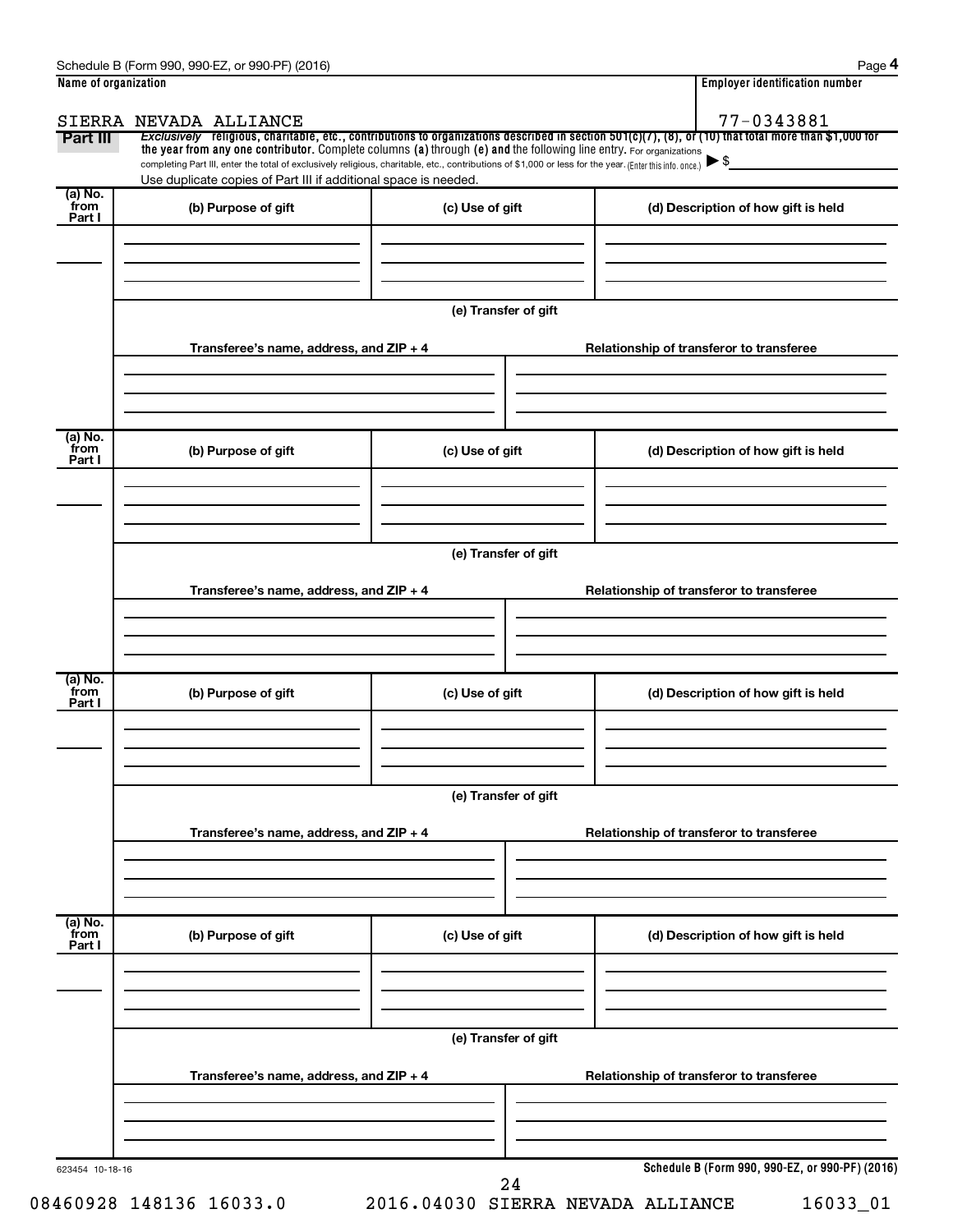|         |                                     |                                                                                                        |                                                                                                                                                                                                                               |    | OMB No. 1545-0047                                   |
|---------|-------------------------------------|--------------------------------------------------------------------------------------------------------|-------------------------------------------------------------------------------------------------------------------------------------------------------------------------------------------------------------------------------|----|-----------------------------------------------------|
|         | <b>SCHEDULE D</b><br>(Form 990)     |                                                                                                        | <b>Supplemental Financial Statements</b><br>Complete if the organization answered "Yes" on Form 990,                                                                                                                          |    |                                                     |
|         | Department of the Treasury          |                                                                                                        | Part IV, line 6, 7, 8, 9, 10, 11a, 11b, 11c, 11d, 11e, 11f, 12a, or 12b.<br>Attach to Form 990.                                                                                                                               |    | <b>Open to Public</b>                               |
|         | Internal Revenue Service            |                                                                                                        | Information about Schedule D (Form 990) and its instructions is at www.irs.gov/form990.                                                                                                                                       |    | <b>Inspection</b>                                   |
|         | Name of the organization            | SIERRA NEVADA ALLIANCE                                                                                 |                                                                                                                                                                                                                               |    | <b>Employer identification number</b><br>77-0343881 |
| Part I  |                                     |                                                                                                        | Organizations Maintaining Donor Advised Funds or Other Similar Funds or Accounts. Complete if the                                                                                                                             |    |                                                     |
|         |                                     | organization answered "Yes" on Form 990, Part IV, line 6.                                              |                                                                                                                                                                                                                               |    |                                                     |
|         |                                     |                                                                                                        | (a) Donor advised funds                                                                                                                                                                                                       |    | (b) Funds and other accounts                        |
| 1       |                                     |                                                                                                        |                                                                                                                                                                                                                               |    |                                                     |
| 2       |                                     | Aggregate value of contributions to (during year)                                                      |                                                                                                                                                                                                                               |    |                                                     |
| З       |                                     | Aggregate value of grants from (during year)                                                           |                                                                                                                                                                                                                               |    |                                                     |
| 4       |                                     |                                                                                                        |                                                                                                                                                                                                                               |    |                                                     |
| 5       |                                     |                                                                                                        | Did the organization inform all donors and donor advisors in writing that the assets held in donor advised funds                                                                                                              |    | Yes<br>No                                           |
| 6       |                                     |                                                                                                        | Did the organization inform all grantees, donors, and donor advisors in writing that grant funds can be used only                                                                                                             |    |                                                     |
|         |                                     |                                                                                                        | for charitable purposes and not for the benefit of the donor or donor advisor, or for any other purpose conferring                                                                                                            |    |                                                     |
|         | impermissible private benefit?      |                                                                                                        |                                                                                                                                                                                                                               |    | Yes<br>No                                           |
| Part II |                                     |                                                                                                        | Conservation Easements. Complete if the organization answered "Yes" on Form 990, Part IV, line 7.                                                                                                                             |    |                                                     |
| 1.      |                                     | Purpose(s) of conservation easements held by the organization (check all that apply).                  |                                                                                                                                                                                                                               |    |                                                     |
|         |                                     | Preservation of land for public use (e.g., recreation or education)                                    | Preservation of a historically important land area                                                                                                                                                                            |    |                                                     |
|         |                                     | Protection of natural habitat                                                                          | Preservation of a certified historic structure                                                                                                                                                                                |    |                                                     |
|         |                                     | Preservation of open space                                                                             |                                                                                                                                                                                                                               |    |                                                     |
| 2       |                                     |                                                                                                        | Complete lines 2a through 2d if the organization held a qualified conservation contribution in the form of a conservation easement on the last                                                                                |    |                                                     |
|         | day of the tax year.                |                                                                                                        |                                                                                                                                                                                                                               |    | Held at the End of the Tax Year                     |
|         |                                     |                                                                                                        |                                                                                                                                                                                                                               | 2a |                                                     |
| b       |                                     | Total acreage restricted by conservation easements                                                     |                                                                                                                                                                                                                               | 2b |                                                     |
| с       |                                     |                                                                                                        |                                                                                                                                                                                                                               | 2c |                                                     |
| d       |                                     |                                                                                                        | Number of conservation easements included in (c) acquired after 8/17/06, and not on a historic structure                                                                                                                      |    |                                                     |
|         |                                     |                                                                                                        | listed in the National Register [111] Marshall Register [11] Marshall Register [11] Marshall Register [11] Marshall Register [11] Marshall Register [11] Marshall Register [11] Marshall Register [11] Marshall Register [11] | 2d |                                                     |
| З       | $\vee$ ear $\blacktriangleright$    |                                                                                                        | Number of conservation easements modified, transferred, released, extinguished, or terminated by the organization during the tax                                                                                              |    |                                                     |
| 4       |                                     | Number of states where property subject to conservation easement is located >                          |                                                                                                                                                                                                                               |    |                                                     |
| 5       |                                     | Does the organization have a written policy regarding the periodic monitoring, inspection, handling of |                                                                                                                                                                                                                               |    |                                                     |
|         |                                     | violations, and enforcement of the conservation easements it holds?                                    |                                                                                                                                                                                                                               |    | Yes<br><b>No</b>                                    |
| 6       |                                     |                                                                                                        | Staff and volunteer hours devoted to monitoring, inspecting, handling of violations, and enforcing conservation easements during the year                                                                                     |    |                                                     |
|         |                                     |                                                                                                        |                                                                                                                                                                                                                               |    |                                                     |
| 7       |                                     |                                                                                                        | Amount of expenses incurred in monitoring, inspecting, handling of violations, and enforcing conservation easements during the year                                                                                           |    |                                                     |
|         | $\blacktriangleright$ \$            |                                                                                                        |                                                                                                                                                                                                                               |    |                                                     |
| 8       |                                     |                                                                                                        | Does each conservation easement reported on line 2(d) above satisfy the requirements of section 170(h)(4)(B)(i)                                                                                                               |    |                                                     |
|         |                                     |                                                                                                        |                                                                                                                                                                                                                               |    | Yes<br>No                                           |
| 9       |                                     |                                                                                                        | In Part XIII, describe how the organization reports conservation easements in its revenue and expense statement, and balance sheet, and                                                                                       |    |                                                     |
|         |                                     |                                                                                                        | include, if applicable, the text of the footnote to the organization's financial statements that describes the organization's accounting for                                                                                  |    |                                                     |
|         | conservation easements.<br>Part III |                                                                                                        | Organizations Maintaining Collections of Art, Historical Treasures, or Other Similar Assets.                                                                                                                                  |    |                                                     |
|         |                                     | Complete if the organization answered "Yes" on Form 990, Part IV, line 8.                              |                                                                                                                                                                                                                               |    |                                                     |
|         |                                     |                                                                                                        | 1a If the organization elected, as permitted under SFAS 116 (ASC 958), not to report in its revenue statement and balance sheet works of art,                                                                                 |    |                                                     |
|         |                                     |                                                                                                        | historical treasures, or other similar assets held for public exhibition, education, or research in furtherance of public service, provide, in Part XIII,                                                                     |    |                                                     |
|         |                                     | the text of the footnote to its financial statements that describes these items.                       |                                                                                                                                                                                                                               |    |                                                     |
|         |                                     |                                                                                                        | <b>b</b> If the organization elected, as permitted under SFAS 116 (ASC 958), to report in its revenue statement and balance sheet works of art, historical                                                                    |    |                                                     |
|         |                                     |                                                                                                        | treasures, or other similar assets held for public exhibition, education, or research in furtherance of public service, provide the following amounts                                                                         |    |                                                     |
|         | relating to these items:            |                                                                                                        |                                                                                                                                                                                                                               |    |                                                     |
|         |                                     |                                                                                                        |                                                                                                                                                                                                                               |    |                                                     |
|         |                                     |                                                                                                        | (ii) Assets included in Form 990, Part X [11] Marson Marson Marson Marson Marson Marson Marson Marson Marson M                                                                                                                |    | $\triangleright$ \$                                 |
| 2       |                                     |                                                                                                        | If the organization received or held works of art, historical treasures, or other similar assets for financial gain, provide                                                                                                  |    |                                                     |
|         |                                     | the following amounts required to be reported under SFAS 116 (ASC 958) relating to these items:        |                                                                                                                                                                                                                               |    |                                                     |
|         |                                     |                                                                                                        |                                                                                                                                                                                                                               |    |                                                     |
|         |                                     | LHA For Paperwork Reduction Act Notice, see the Instructions for Form 990.                             |                                                                                                                                                                                                                               |    | \$<br>Schedule D (Form 990) 2016                    |
|         | 632051 08-29-16                     |                                                                                                        |                                                                                                                                                                                                                               |    |                                                     |

25

08460928 148136 16033.0 2016.04030 SIERRA NEVADA ALLIANCE 16033\_01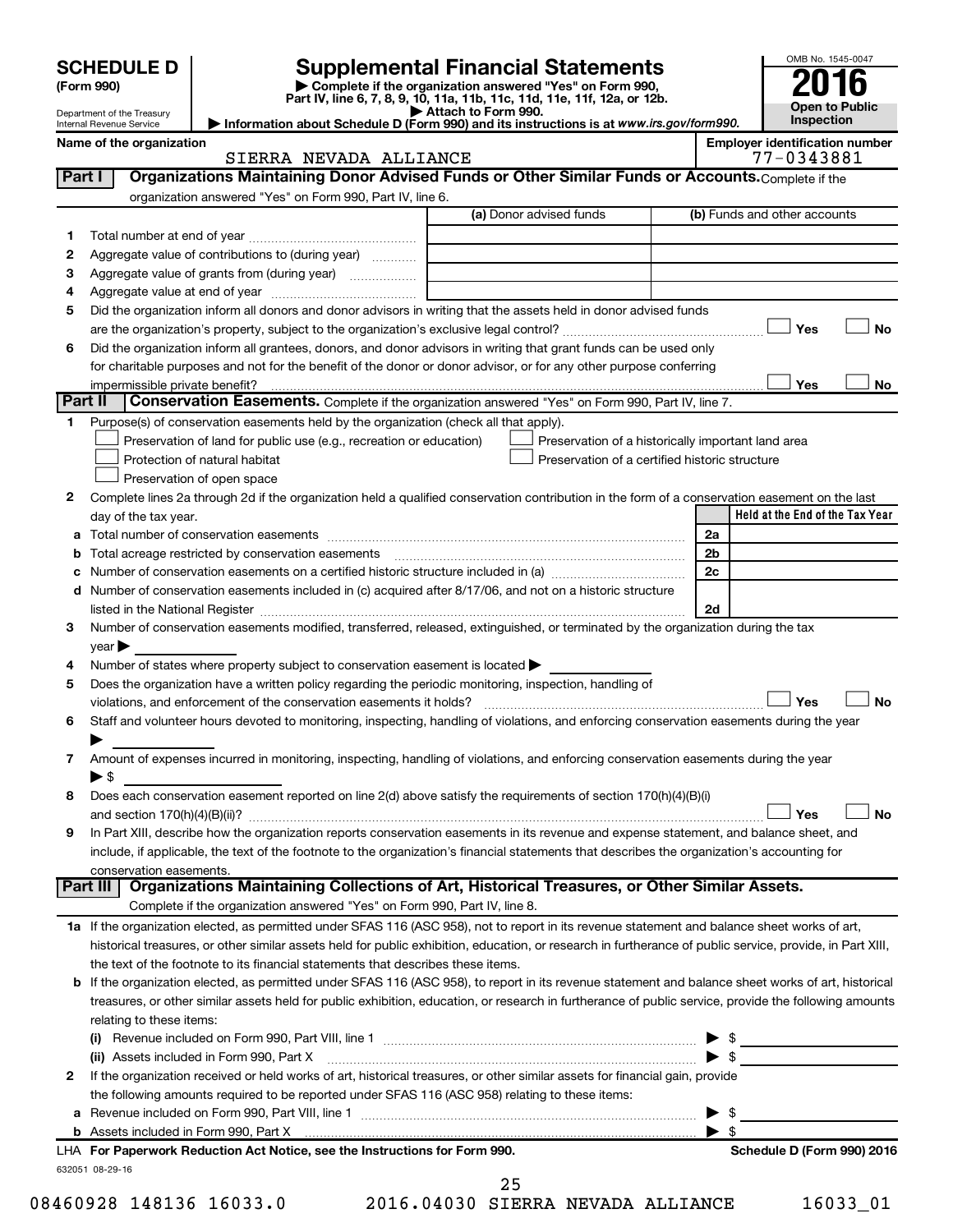|               | Schedule D (Form 990) 2016                                                                                                                                                                                                     | SIERRA NEVADA ALLIANCE                  |   |                |                                                                                                                                                                                                                               |                                 |                | 77-0343881 Page 2                                 |
|---------------|--------------------------------------------------------------------------------------------------------------------------------------------------------------------------------------------------------------------------------|-----------------------------------------|---|----------------|-------------------------------------------------------------------------------------------------------------------------------------------------------------------------------------------------------------------------------|---------------------------------|----------------|---------------------------------------------------|
|               | Part III<br>Organizations Maintaining Collections of Art, Historical Treasures, or Other Similar Assets (continued)                                                                                                            |                                         |   |                |                                                                                                                                                                                                                               |                                 |                |                                                   |
| 3             | Using the organization's acquisition, accession, and other records, check any of the following that are a significant use of its collection items<br>(check all that apply):                                                   |                                         |   |                |                                                                                                                                                                                                                               |                                 |                |                                                   |
| a             | Public exhibition                                                                                                                                                                                                              | d                                       |   |                | Loan or exchange programs                                                                                                                                                                                                     |                                 |                |                                                   |
| b             | Scholarly research                                                                                                                                                                                                             | е                                       |   |                | Other and the contract of the contract of the contract of the contract of the contract of the contract of the contract of the contract of the contract of the contract of the contract of the contract of the contract of the |                                 |                |                                                   |
| c             | Preservation for future generations                                                                                                                                                                                            |                                         |   |                |                                                                                                                                                                                                                               |                                 |                |                                                   |
| 4             | Provide a description of the organization's collections and explain how they further the organization's exempt purpose in Part XIII.                                                                                           |                                         |   |                |                                                                                                                                                                                                                               |                                 |                |                                                   |
| 5             | During the year, did the organization solicit or receive donations of art, historical treasures, or other similar assets                                                                                                       |                                         |   |                |                                                                                                                                                                                                                               |                                 |                |                                                   |
|               |                                                                                                                                                                                                                                |                                         |   |                |                                                                                                                                                                                                                               |                                 | Yes            | No                                                |
|               | Part IV<br><b>Escrow and Custodial Arrangements.</b> Complete if the organization answered "Yes" on Form 990, Part IV, line 9, or                                                                                              |                                         |   |                |                                                                                                                                                                                                                               |                                 |                |                                                   |
|               | reported an amount on Form 990, Part X, line 21.                                                                                                                                                                               |                                         |   |                |                                                                                                                                                                                                                               |                                 |                |                                                   |
|               | 1a Is the organization an agent, trustee, custodian or other intermediary for contributions or other assets not included                                                                                                       |                                         |   |                |                                                                                                                                                                                                                               |                                 |                |                                                   |
|               |                                                                                                                                                                                                                                |                                         |   |                |                                                                                                                                                                                                                               |                                 | Yes            | No                                                |
|               | b If "Yes," explain the arrangement in Part XIII and complete the following table:                                                                                                                                             |                                         |   |                |                                                                                                                                                                                                                               |                                 |                |                                                   |
|               |                                                                                                                                                                                                                                |                                         |   |                |                                                                                                                                                                                                                               |                                 | Amount         |                                                   |
|               | c Beginning balance measurements and the contract of Beginning balance measurements are all the contract of the contract of the contract of the contract of the contract of the contract of the contract of the contract of th |                                         |   |                |                                                                                                                                                                                                                               | 1c                              |                |                                                   |
|               | d Additions during the year manufactured and an according to the year of Additions during the year manufactured and according to Additions during the year manufactured and according to the state of Additions of Additions a |                                         |   |                |                                                                                                                                                                                                                               | 1d                              |                |                                                   |
|               | e Distributions during the year manufactured and continuum control of the control of the control of the state of the control of the control of the control of the control of the control of the control of the control of the  |                                         |   |                |                                                                                                                                                                                                                               | 1e                              |                |                                                   |
| Ť.            | Ending balance measurements are all the contract of the contract of the contract of the contract of the contract of the contract of the contract of the contract of the contract of the contract of the contract of the contra |                                         |   |                |                                                                                                                                                                                                                               | 1f                              |                |                                                   |
|               | 2a Did the organization include an amount on Form 990, Part X, line 21, for escrow or custodial account liability?                                                                                                             |                                         |   |                |                                                                                                                                                                                                                               |                                 | Yes            | No                                                |
|               | <b>b</b> If "Yes," explain the arrangement in Part XIII. Check here if the explanation has been provided on Part XIII                                                                                                          |                                         |   |                |                                                                                                                                                                                                                               |                                 |                |                                                   |
| <b>Part V</b> | <b>Endowment Funds.</b> Complete if the organization answered "Yes" on Form 990, Part IV, line 10.                                                                                                                             |                                         |   |                |                                                                                                                                                                                                                               |                                 |                |                                                   |
|               |                                                                                                                                                                                                                                | (a) Current year                        |   | (b) Prior year | (c) Two years back                                                                                                                                                                                                            |                                 |                | $(d)$ Three years back $\mid$ (e) Four years back |
|               | 1a Beginning of year balance                                                                                                                                                                                                   |                                         |   |                |                                                                                                                                                                                                                               |                                 |                |                                                   |
| b             |                                                                                                                                                                                                                                |                                         |   |                |                                                                                                                                                                                                                               |                                 |                |                                                   |
| с             | Net investment earnings, gains, and losses                                                                                                                                                                                     |                                         |   |                |                                                                                                                                                                                                                               |                                 |                |                                                   |
|               |                                                                                                                                                                                                                                |                                         |   |                |                                                                                                                                                                                                                               |                                 |                |                                                   |
|               | e Other expenditures for facilities                                                                                                                                                                                            |                                         |   |                |                                                                                                                                                                                                                               |                                 |                |                                                   |
|               | and programs                                                                                                                                                                                                                   |                                         |   |                |                                                                                                                                                                                                                               |                                 |                |                                                   |
|               |                                                                                                                                                                                                                                |                                         |   |                |                                                                                                                                                                                                                               |                                 |                |                                                   |
| g             |                                                                                                                                                                                                                                |                                         |   |                |                                                                                                                                                                                                                               |                                 |                |                                                   |
| 2             | Provide the estimated percentage of the current year end balance (line 1g, column (a)) held as:                                                                                                                                |                                         |   |                |                                                                                                                                                                                                                               |                                 |                |                                                   |
| а             | Board designated or quasi-endowment                                                                                                                                                                                            |                                         | % |                |                                                                                                                                                                                                                               |                                 |                |                                                   |
| b             | Permanent endowment                                                                                                                                                                                                            | %                                       |   |                |                                                                                                                                                                                                                               |                                 |                |                                                   |
| С             | Temporarily restricted endowment                                                                                                                                                                                               | %                                       |   |                |                                                                                                                                                                                                                               |                                 |                |                                                   |
|               | The percentages on lines 2a, 2b, and 2c should equal 100%.                                                                                                                                                                     |                                         |   |                |                                                                                                                                                                                                                               |                                 |                |                                                   |
|               | 3a Are there endowment funds not in the possession of the organization that are held and administered for the organization                                                                                                     |                                         |   |                |                                                                                                                                                                                                                               |                                 |                |                                                   |
|               | by:                                                                                                                                                                                                                            |                                         |   |                |                                                                                                                                                                                                                               |                                 |                | Yes<br>No                                         |
|               | (i)                                                                                                                                                                                                                            |                                         |   |                |                                                                                                                                                                                                                               |                                 | 3a(i)          |                                                   |
|               |                                                                                                                                                                                                                                |                                         |   |                |                                                                                                                                                                                                                               |                                 | 3a(ii)         |                                                   |
|               |                                                                                                                                                                                                                                |                                         |   |                |                                                                                                                                                                                                                               |                                 | 3b             |                                                   |
| 4             | Describe in Part XIII the intended uses of the organization's endowment funds.                                                                                                                                                 |                                         |   |                |                                                                                                                                                                                                                               |                                 |                |                                                   |
|               | <b>Land, Buildings, and Equipment.</b><br><b>Part VI</b>                                                                                                                                                                       |                                         |   |                |                                                                                                                                                                                                                               |                                 |                |                                                   |
|               | Complete if the organization answered "Yes" on Form 990, Part IV, line 11a. See Form 990, Part X, line 10.                                                                                                                     |                                         |   |                |                                                                                                                                                                                                                               |                                 |                |                                                   |
|               | Description of property                                                                                                                                                                                                        | (a) Cost or other<br>basis (investment) |   |                | (b) Cost or other<br>basis (other)                                                                                                                                                                                            | (c) Accumulated<br>depreciation | (d) Book value |                                                   |
|               |                                                                                                                                                                                                                                |                                         |   |                |                                                                                                                                                                                                                               |                                 |                |                                                   |
|               |                                                                                                                                                                                                                                |                                         |   |                |                                                                                                                                                                                                                               |                                 |                |                                                   |
|               |                                                                                                                                                                                                                                |                                         |   |                |                                                                                                                                                                                                                               |                                 |                |                                                   |
|               |                                                                                                                                                                                                                                |                                         |   |                | 30,005.                                                                                                                                                                                                                       | 30,005.                         |                | $0$ .                                             |
|               |                                                                                                                                                                                                                                |                                         |   |                | 9,198.                                                                                                                                                                                                                        | 9,198.                          |                | $\overline{0}$ .                                  |
|               | Total. Add lines 1a through 1e. (Column (d) must equal Form 990, Part X, column (B), line 10c.)                                                                                                                                |                                         |   |                |                                                                                                                                                                                                                               |                                 |                | $\overline{0}$ .                                  |
|               |                                                                                                                                                                                                                                |                                         |   |                |                                                                                                                                                                                                                               |                                 |                |                                                   |

**Schedule D (Form 990) 2016**

632052 08-29-16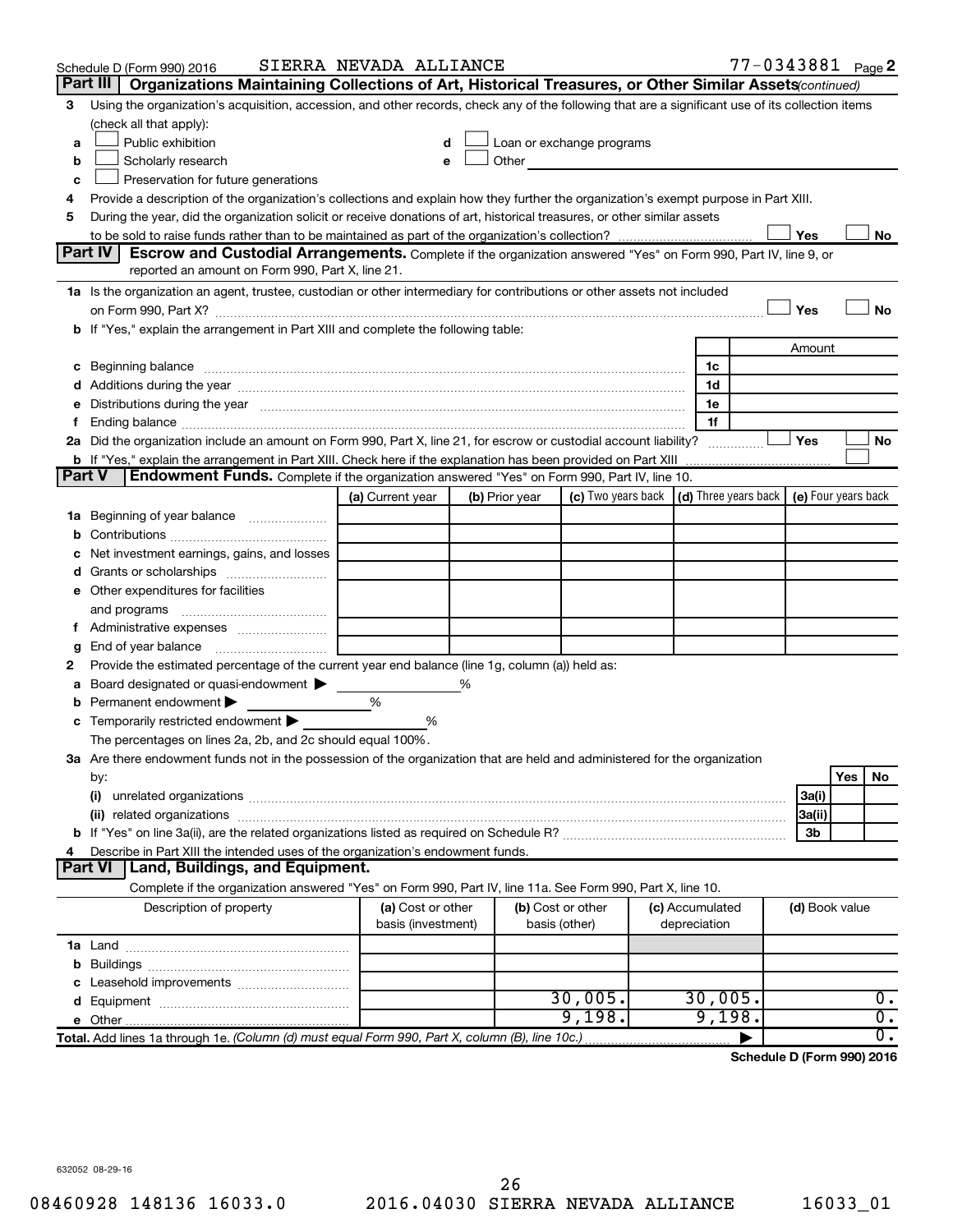| (a) Description of security or category (including name of security)                                              | (b) Book value  | (c) Method of valuation: Cost or end-of-year market value |                |
|-------------------------------------------------------------------------------------------------------------------|-----------------|-----------------------------------------------------------|----------------|
|                                                                                                                   |                 |                                                           |                |
|                                                                                                                   |                 |                                                           |                |
| $(3)$ Other                                                                                                       |                 |                                                           |                |
| (A)                                                                                                               |                 |                                                           |                |
| (B)                                                                                                               |                 |                                                           |                |
| (C)                                                                                                               |                 |                                                           |                |
| (D)                                                                                                               |                 |                                                           |                |
| (E)                                                                                                               |                 |                                                           |                |
| (F)                                                                                                               |                 |                                                           |                |
| (G)                                                                                                               |                 |                                                           |                |
| (H)                                                                                                               |                 |                                                           |                |
| Total. (Col. (b) must equal Form 990, Part X, col. (B) line 12.)                                                  |                 |                                                           |                |
| Part VIII Investments - Program Related.                                                                          |                 |                                                           |                |
| Complete if the organization answered "Yes" on Form 990, Part IV, line 11c. See Form 990, Part X, line 13.        |                 |                                                           |                |
| (a) Description of investment                                                                                     | (b) Book value  | (c) Method of valuation: Cost or end-of-year market value |                |
|                                                                                                                   |                 |                                                           |                |
| (1)                                                                                                               |                 |                                                           |                |
| (2)                                                                                                               |                 |                                                           |                |
| (3)                                                                                                               |                 |                                                           |                |
| (4)                                                                                                               |                 |                                                           |                |
| (5)                                                                                                               |                 |                                                           |                |
| (6)                                                                                                               |                 |                                                           |                |
| (7)                                                                                                               |                 |                                                           |                |
| (8)                                                                                                               |                 |                                                           |                |
| (9)<br>Total. (Col. (b) must equal Form 990, Part X, col. (B) line 13.) $\blacktriangleright$                     |                 |                                                           |                |
| Complete if the organization answered "Yes" on Form 990, Part IV, line 11d. See Form 990, Part X, line 15.        |                 |                                                           |                |
|                                                                                                                   | (a) Description |                                                           |                |
| (1)                                                                                                               |                 |                                                           |                |
| (2)                                                                                                               |                 |                                                           |                |
| (3)                                                                                                               |                 |                                                           |                |
| (4)                                                                                                               |                 |                                                           |                |
| (5)                                                                                                               |                 |                                                           |                |
| (6)                                                                                                               |                 |                                                           |                |
| (7)                                                                                                               |                 |                                                           |                |
| (8)                                                                                                               |                 |                                                           |                |
| (9)                                                                                                               |                 |                                                           |                |
|                                                                                                                   |                 |                                                           |                |
| <b>Other Liabilities.</b>                                                                                         |                 |                                                           |                |
| Complete if the organization answered "Yes" on Form 990, Part IV, line 11e or 11f. See Form 990, Part X, line 25. |                 |                                                           |                |
| (a) Description of liability                                                                                      |                 | (b) Book value                                            |                |
| Federal income taxes<br>(1)                                                                                       |                 |                                                           |                |
| (2)                                                                                                               |                 |                                                           |                |
| (3)                                                                                                               |                 |                                                           |                |
| (4)                                                                                                               |                 |                                                           | (b) Book value |
| (5)                                                                                                               |                 |                                                           |                |
| (6)                                                                                                               |                 |                                                           |                |
| (7)                                                                                                               |                 |                                                           |                |
| Total. (Column (b) must equal Form 990, Part X, col. (B) line 15.)<br>Part X<br>1.<br>(8)                         |                 |                                                           |                |
| (9)                                                                                                               |                 |                                                           |                |

632053 08-29-16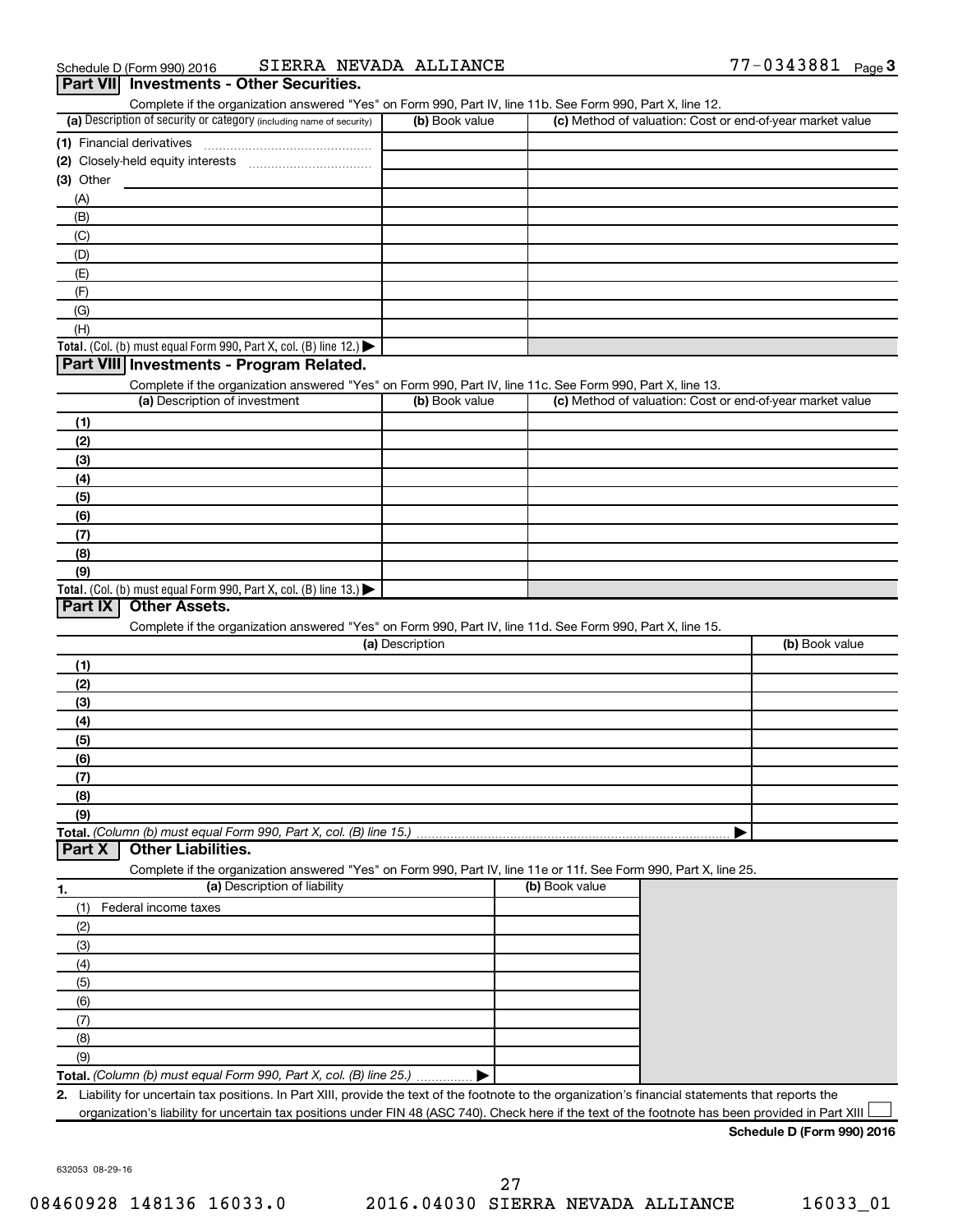|    | SIERRA NEVADA ALLIANCE<br>Schedule D (Form 990) 2016                                                                                                                                                                                |                |        |                | 77-0343881 Page 4 |    |
|----|-------------------------------------------------------------------------------------------------------------------------------------------------------------------------------------------------------------------------------------|----------------|--------|----------------|-------------------|----|
|    | Reconciliation of Revenue per Audited Financial Statements With Revenue per Return.<br><b>Part XI</b>                                                                                                                               |                |        |                |                   |    |
|    | Complete if the organization answered "Yes" on Form 990, Part IV, line 12a.                                                                                                                                                         |                |        |                |                   |    |
| 1  | Total revenue, gains, and other support per audited financial statements [[[[[[[[[[[[[[[[[[[[[[]]]]]]]]]]]]]]                                                                                                                       |                |        | $\blacksquare$ | 800, 337.         |    |
| 2  | Amounts included on line 1 but not on Form 990, Part VIII, line 12:                                                                                                                                                                 |                |        |                |                   |    |
| a  |                                                                                                                                                                                                                                     | 2a             |        |                |                   |    |
| b  |                                                                                                                                                                                                                                     | 2 <sub>b</sub> |        |                |                   |    |
| c  |                                                                                                                                                                                                                                     | 2 <sub>c</sub> |        |                |                   |    |
| d  |                                                                                                                                                                                                                                     | 2d             | 5,761. |                |                   |    |
| е  |                                                                                                                                                                                                                                     |                |        | 2e             | 5,761.            |    |
| З  |                                                                                                                                                                                                                                     |                |        | $\mathbf{a}$   | 794,576.          |    |
| 4  | Amounts included on Form 990. Part VIII. line 12, but not on line 1:                                                                                                                                                                |                |        |                |                   |    |
|    |                                                                                                                                                                                                                                     | - 4a           |        |                |                   |    |
| b  |                                                                                                                                                                                                                                     | 4 <sub>h</sub> |        |                |                   |    |
| c. | Add lines 4a and 4b                                                                                                                                                                                                                 |                |        | 4c             |                   |    |
|    |                                                                                                                                                                                                                                     |                |        | $5^{\circ}$    | 794,576.          |    |
|    | Part XII   Reconciliation of Expenses per Audited Financial Statements With Expenses per Return.                                                                                                                                    |                |        |                |                   |    |
|    | Complete if the organization answered "Yes" on Form 990, Part IV, line 12a.                                                                                                                                                         |                |        |                |                   |    |
| 1  |                                                                                                                                                                                                                                     |                |        |                | 831,105.          |    |
| 2  | Amounts included on line 1 but not on Form 990, Part IX, line 25:                                                                                                                                                                   |                |        |                |                   |    |
| a  |                                                                                                                                                                                                                                     | 2a             |        |                |                   |    |
| b  |                                                                                                                                                                                                                                     | 2 <sub>b</sub> |        |                |                   |    |
| c  | Other losses                                                                                                                                                                                                                        | 2c             |        |                |                   |    |
| d  |                                                                                                                                                                                                                                     | 2d             | 5,761. |                |                   |    |
| e  | Add lines 2a through 2d <b>contained a contained a contained a contained a</b> contained a contact the contact of the contact of the contact of the contact of the contact of the contact of the contact of the contact of the cont |                |        | 2е             | 5,761.            |    |
| З  | Subtract line 2e from line 1 <b>manufacture in the contract of the 2e</b> from line 1                                                                                                                                               |                |        | 3              | 825, 344.         |    |
|    | Amounts included on Form 990, Part IX, line 25, but not on line 1:                                                                                                                                                                  |                |        |                |                   |    |
| a  | Investment expenses not included on Form 990, Part VIII, line 7b                                                                                                                                                                    | 4a             |        |                |                   |    |
| b  |                                                                                                                                                                                                                                     | 4 <sub>b</sub> |        |                |                   |    |
| c. | Add lines 4a and 4b                                                                                                                                                                                                                 |                |        | 4c             |                   | υ. |
| 5  |                                                                                                                                                                                                                                     |                |        | 5              | 825, 344.         |    |
|    | Part XIII Supplemental Information.                                                                                                                                                                                                 |                |        |                |                   |    |
|    | . Also be also control of the Dealth Reserved Departies and Associated and Associated and Obs Dealth Reserved Dealth Reserved Dealth                                                                                                |                |        |                |                   |    |

Provide the descriptions required for Part II, lines 3, 5, and 9; Part III, lines 1a and 4; Part IV, lines 1b and 2b; Part V, line 4; Part X, line 2; Part XI, lines 2d and 4b; and Part XII, lines 2d and 4b. Also complete this part to provide any additional information.

#### PART XI, LINE 2D - OTHER ADJUSTMENTS:

FUNDRAISING EXPENSES 5,761.

PART XII, LINE 2D - OTHER ADJUSTMENTS:

#### FUNDRASING EXPENSES 5,761.

632054 08-29-16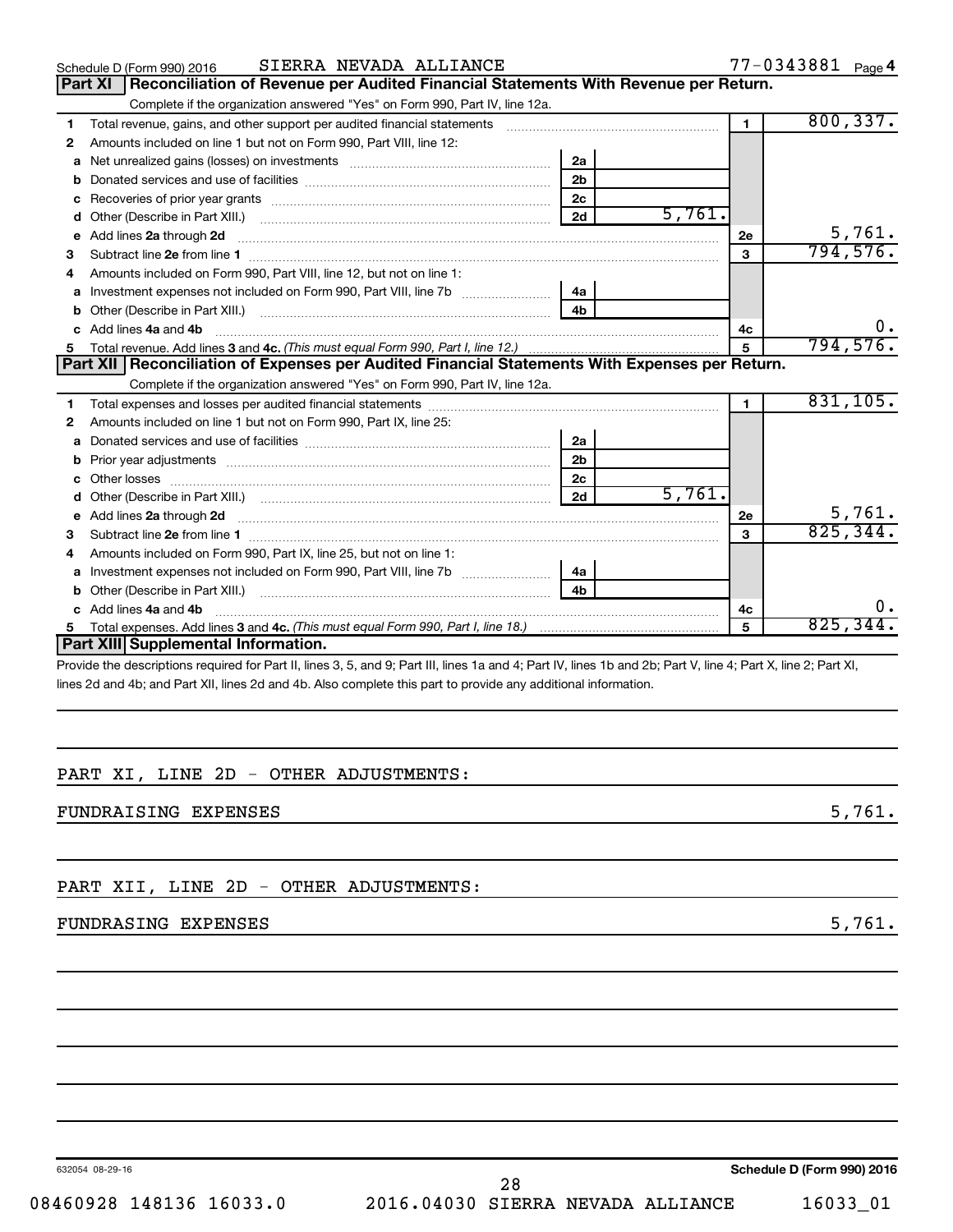#### **SCHEDULE M (Form 990)**

## **Noncash Contributions**

OMB No. 1545-0047

| Department of the Treasury |
|----------------------------|
| Internal Revenue Service   |

◆ Complete if the organizations answered "Yes" on Form 990, Part IV, lines 29 or 30.<br>● **2016 Attach to Form 990.** J

**Open To Public Inspection**

| Name of the organization |
|--------------------------|
|                          |

**Information about Schedule M (Form 990) and its instructions is at www.irs.gov/form990.** 

|  |  | ,,,,,,,,,, |  |  |  |  |  |
|--|--|------------|--|--|--|--|--|

| <b>Employer identification number</b> |              |  |
|---------------------------------------|--------------|--|
|                                       | 10001.001 דד |  |

|  | ame or the organization |  |
|--|-------------------------|--|
|  |                         |  |

| 77-0343881<br>SIERRA NEVADA ALLIANCE |
|--------------------------------------|
|--------------------------------------|

| Part I | <b>Types of Property</b>                                                                                                                                                                                                                                                                                                                                                                                                                                                                                                                                                                                          |                               |                                      |                                                    |                                                              |     |     |    |
|--------|-------------------------------------------------------------------------------------------------------------------------------------------------------------------------------------------------------------------------------------------------------------------------------------------------------------------------------------------------------------------------------------------------------------------------------------------------------------------------------------------------------------------------------------------------------------------------------------------------------------------|-------------------------------|--------------------------------------|----------------------------------------------------|--------------------------------------------------------------|-----|-----|----|
|        |                                                                                                                                                                                                                                                                                                                                                                                                                                                                                                                                                                                                                   | (a)<br>Check if<br>applicable | (b)<br>Number of<br>contributions or | (c)<br>Noncash contribution<br>amounts reported on | (d)<br>Method of determining<br>noncash contribution amounts |     |     |    |
|        |                                                                                                                                                                                                                                                                                                                                                                                                                                                                                                                                                                                                                   |                               |                                      | items contributed Form 990, Part VIII, line 1g     |                                                              |     |     |    |
| 1      |                                                                                                                                                                                                                                                                                                                                                                                                                                                                                                                                                                                                                   |                               |                                      |                                                    |                                                              |     |     |    |
| 2      |                                                                                                                                                                                                                                                                                                                                                                                                                                                                                                                                                                                                                   |                               |                                      |                                                    |                                                              |     |     |    |
| З      |                                                                                                                                                                                                                                                                                                                                                                                                                                                                                                                                                                                                                   |                               |                                      |                                                    |                                                              |     |     |    |
| 4      |                                                                                                                                                                                                                                                                                                                                                                                                                                                                                                                                                                                                                   |                               |                                      |                                                    |                                                              |     |     |    |
| 5      | Clothing and household goods                                                                                                                                                                                                                                                                                                                                                                                                                                                                                                                                                                                      |                               |                                      |                                                    |                                                              |     |     |    |
| 6      |                                                                                                                                                                                                                                                                                                                                                                                                                                                                                                                                                                                                                   |                               |                                      |                                                    |                                                              |     |     |    |
| 7      |                                                                                                                                                                                                                                                                                                                                                                                                                                                                                                                                                                                                                   |                               |                                      |                                                    |                                                              |     |     |    |
| 8      |                                                                                                                                                                                                                                                                                                                                                                                                                                                                                                                                                                                                                   |                               |                                      |                                                    |                                                              |     |     |    |
| 9      | Securities - Publicly traded                                                                                                                                                                                                                                                                                                                                                                                                                                                                                                                                                                                      |                               |                                      |                                                    |                                                              |     |     |    |
| 10     | Securities - Closely held stock                                                                                                                                                                                                                                                                                                                                                                                                                                                                                                                                                                                   |                               |                                      |                                                    |                                                              |     |     |    |
| 11     | Securities - Partnership, LLC, or<br>trust interests                                                                                                                                                                                                                                                                                                                                                                                                                                                                                                                                                              |                               |                                      |                                                    |                                                              |     |     |    |
| 12     |                                                                                                                                                                                                                                                                                                                                                                                                                                                                                                                                                                                                                   |                               |                                      |                                                    |                                                              |     |     |    |
| 13     | Qualified conservation contribution -                                                                                                                                                                                                                                                                                                                                                                                                                                                                                                                                                                             |                               |                                      |                                                    |                                                              |     |     |    |
|        |                                                                                                                                                                                                                                                                                                                                                                                                                                                                                                                                                                                                                   |                               |                                      |                                                    |                                                              |     |     |    |
| 14     | Qualified conservation contribution - Other                                                                                                                                                                                                                                                                                                                                                                                                                                                                                                                                                                       |                               |                                      |                                                    |                                                              |     |     |    |
| 15     | Real estate - Residential                                                                                                                                                                                                                                                                                                                                                                                                                                                                                                                                                                                         |                               |                                      |                                                    |                                                              |     |     |    |
| 16     | Real estate - Commercial                                                                                                                                                                                                                                                                                                                                                                                                                                                                                                                                                                                          |                               |                                      |                                                    |                                                              |     |     |    |
| 17     |                                                                                                                                                                                                                                                                                                                                                                                                                                                                                                                                                                                                                   |                               |                                      |                                                    |                                                              |     |     |    |
| 18     |                                                                                                                                                                                                                                                                                                                                                                                                                                                                                                                                                                                                                   |                               |                                      |                                                    |                                                              |     |     |    |
| 19     |                                                                                                                                                                                                                                                                                                                                                                                                                                                                                                                                                                                                                   |                               |                                      |                                                    |                                                              |     |     |    |
| 20     | Drugs and medical supplies                                                                                                                                                                                                                                                                                                                                                                                                                                                                                                                                                                                        |                               |                                      |                                                    |                                                              |     |     |    |
| 21     |                                                                                                                                                                                                                                                                                                                                                                                                                                                                                                                                                                                                                   |                               |                                      |                                                    |                                                              |     |     |    |
| 22     |                                                                                                                                                                                                                                                                                                                                                                                                                                                                                                                                                                                                                   |                               |                                      |                                                    |                                                              |     |     |    |
| 23     |                                                                                                                                                                                                                                                                                                                                                                                                                                                                                                                                                                                                                   |                               |                                      |                                                    |                                                              |     |     |    |
| 24     |                                                                                                                                                                                                                                                                                                                                                                                                                                                                                                                                                                                                                   |                               |                                      |                                                    |                                                              |     |     |    |
| 25     | (SERVICES & MA)<br>Other $\blacktriangleright$                                                                                                                                                                                                                                                                                                                                                                                                                                                                                                                                                                    | х                             | 40                                   |                                                    | 47,392. BOOK VALUE                                           |     |     |    |
| 26     | Other $\blacktriangleright$<br>$\left(\begin{array}{ccc} \begin{array}{ccc} \end{array} & \begin{array}{ccc} \end{array} & \begin{array}{ccc} \end{array} & \begin{array}{ccc} \end{array} & \begin{array}{ccc} \end{array} & \begin{array}{ccc} \end{array} & \begin{array}{ccc} \end{array} & \begin{array}{ccc} \end{array} & \begin{array}{ccc} \end{array} & \begin{array}{ccc} \end{array} & \begin{array}{ccc} \end{array} & \begin{array}{ccc} \end{array} & \begin{array}{ccc} \end{array} & \begin{array}{ccc} \end{array} & \begin{array}{ccc} \end{array} & \begin{array}{ccc} \end{array} & \begin{$ |                               |                                      |                                                    |                                                              |     |     |    |
| 27     | Other $\blacktriangleright$                                                                                                                                                                                                                                                                                                                                                                                                                                                                                                                                                                                       |                               |                                      |                                                    |                                                              |     |     |    |
| 28     | Other $\blacktriangleright$                                                                                                                                                                                                                                                                                                                                                                                                                                                                                                                                                                                       |                               |                                      |                                                    |                                                              |     |     |    |
| 29     | Number of Forms 8283 received by the organization during the tax year for contributions                                                                                                                                                                                                                                                                                                                                                                                                                                                                                                                           |                               |                                      |                                                    |                                                              |     |     |    |
|        | for which the organization completed Form 8283, Part IV, Donee Acknowledgement                                                                                                                                                                                                                                                                                                                                                                                                                                                                                                                                    |                               |                                      | 29                                                 |                                                              |     |     |    |
|        |                                                                                                                                                                                                                                                                                                                                                                                                                                                                                                                                                                                                                   |                               |                                      |                                                    |                                                              |     | Yes | No |
|        | 30a During the year, did the organization receive by contribution any property reported in Part I, lines 1 through 28, that it                                                                                                                                                                                                                                                                                                                                                                                                                                                                                    |                               |                                      |                                                    |                                                              |     |     |    |
|        | must hold for at least three years from the date of the initial contribution, and which isn't required to be used for                                                                                                                                                                                                                                                                                                                                                                                                                                                                                             |                               |                                      |                                                    |                                                              |     |     |    |
|        |                                                                                                                                                                                                                                                                                                                                                                                                                                                                                                                                                                                                                   |                               |                                      |                                                    |                                                              | 30a |     | x  |
|        | <b>b</b> If "Yes," describe the arrangement in Part II.                                                                                                                                                                                                                                                                                                                                                                                                                                                                                                                                                           |                               |                                      |                                                    |                                                              |     |     |    |
| 31     | Does the organization have a gift acceptance policy that requires the review of any nonstandard contributions?                                                                                                                                                                                                                                                                                                                                                                                                                                                                                                    |                               |                                      |                                                    |                                                              | 31  |     | x  |
|        | 32a Does the organization hire or use third parties or related organizations to solicit, process, or sell noncash                                                                                                                                                                                                                                                                                                                                                                                                                                                                                                 |                               |                                      |                                                    |                                                              |     |     |    |
|        | contributions?                                                                                                                                                                                                                                                                                                                                                                                                                                                                                                                                                                                                    |                               |                                      |                                                    |                                                              | 32a |     | x  |
|        | <b>b</b> If "Yes," describe in Part II.                                                                                                                                                                                                                                                                                                                                                                                                                                                                                                                                                                           |                               |                                      |                                                    |                                                              |     |     |    |
| 33     | If the organization didn't report an amount in column (c) for a type of property for which column (a) is checked,                                                                                                                                                                                                                                                                                                                                                                                                                                                                                                 |                               |                                      |                                                    |                                                              |     |     |    |
|        | describe in Part II.                                                                                                                                                                                                                                                                                                                                                                                                                                                                                                                                                                                              |                               |                                      |                                                    |                                                              |     |     |    |
| LHA    | For Paperwork Reduction Act Notice, see the Instructions for Form 990.                                                                                                                                                                                                                                                                                                                                                                                                                                                                                                                                            |                               |                                      |                                                    | Schedule M (Form 990) (2016)                                 |     |     |    |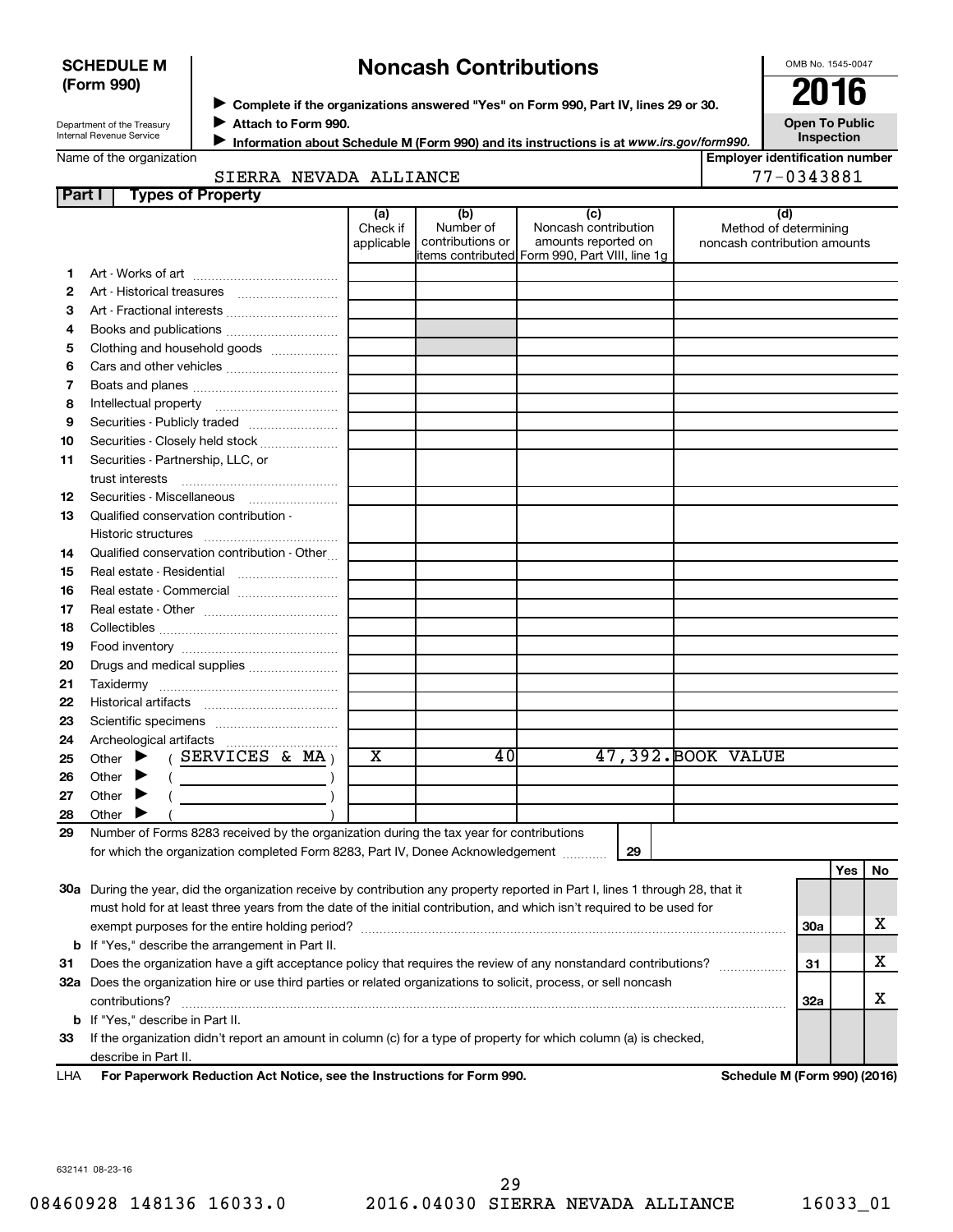Provide the information required by Part I, lines 30b, 32b, and 33, and whether the organization is reporting in Part I, column (b), the number of contributions, the number of items received, or a combination of both. Also complete this part for any additional information. **Part II Supplemental Information.** 

|                         |                                           | Schedule M (Form 990) (2016) |
|-------------------------|-------------------------------------------|------------------------------|
| 632142 08-23-16         |                                           |                              |
| 08460928 148136 16033.0 | $30$<br>2016.04030 SIERRA NEVADA ALLIANCE | 16033_01                     |
|                         |                                           |                              |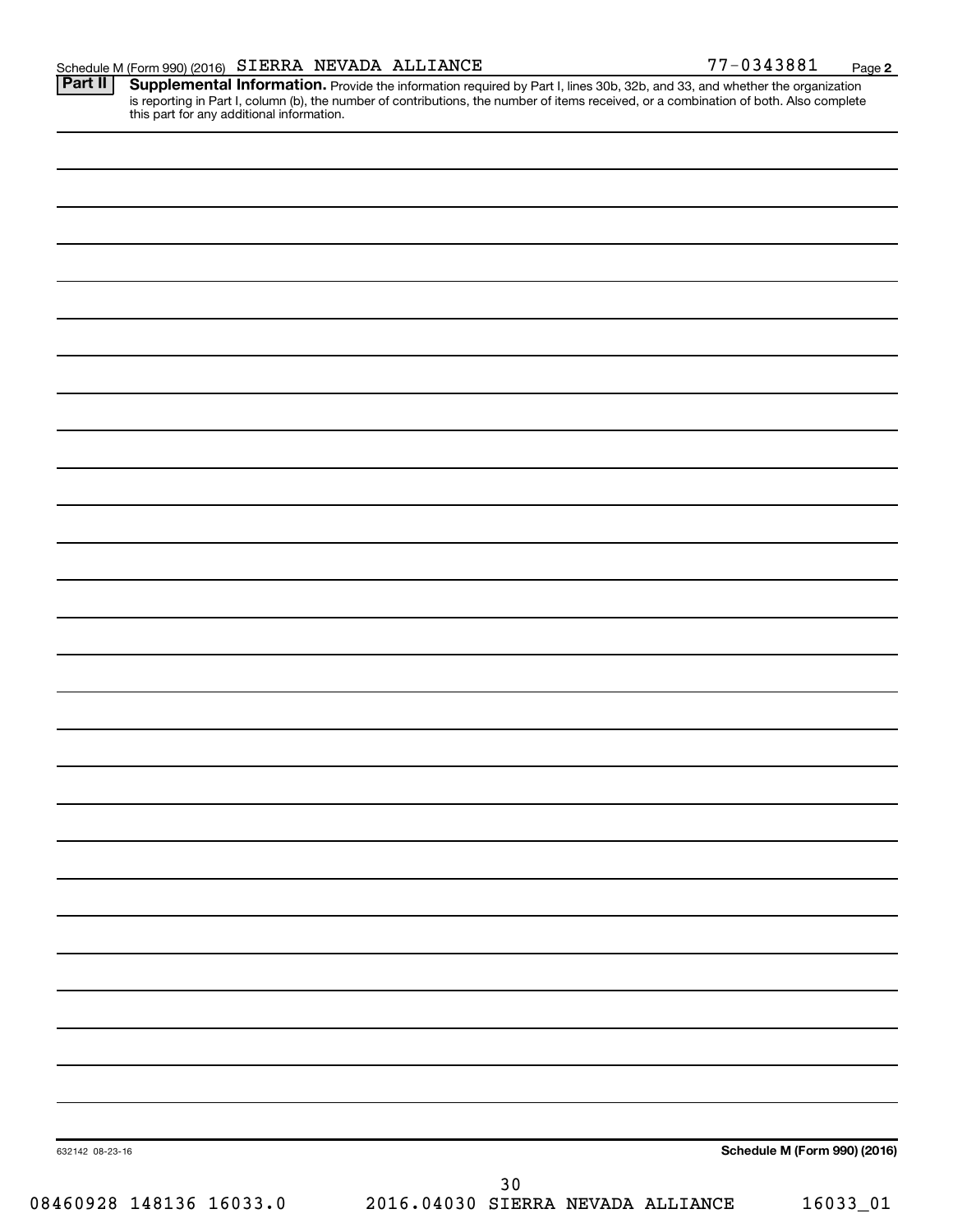Department of the Treasury **(Form 990 or 990-EZ)**

Name of the organization

Internal Revenue Service

**SCHEDULE O Supplemental Information to Form 990 or 990-EZ 2016**

**Complete to provide information for responses to specific questions on Form 990 or 990-EZ or to provide any additional information. | Attach to Form 990 or 990-EZ.**

**Information about Schedule O (Form 990 or 990-EZ) and its instructions is at WWW.irs.gov/form990.** 

OMB No. 1545-0047 **Open to Public Inspection**

**Employer identification number**

SIERRA NEVADA ALLIANCE 77-0343881

FORM 990, PART I, LINE 1, DESCRIPTION OF ORGANIZATION MISSION:

ENSURING HEALTHY AND SUSTAINABLE COMMUNITIES.

FORM 990, PART VI, SECTION B, LINE 11B:

THE EXECUTIVE DIRECTOR AND BOARD OF DIRECTORS REVIEW THE TAX RETURN PRIOR

TO FILING.

FORM 990, PART VI, SECTION B, LINE 12C:

THE BOARD OF DIRECTORS SELF-ENFORCES THEIR CONFLICT OF INTEREST POLICY AND

THE EXECUTIVE DIRECTOR ENFORCES THE POLICY WITH ALL EMPLOYEES.

FORM 990, PART VI, SECTION B, LINE 15:

THE BOARD OF DIRECTORS CONDUCTS AN ANNUAL REVIEW OF THE EXECUTIVE DIRECTOR. IF MERITED, THE BOARD MAY RAISE THE COMPENSATION OF THE EXECUTIVE DIRECTOR BASED ON A SALARY SURVEY OF CALIFORNIA NON-PROFITS.

FORM 990, PART VI, SECTION C, LINE 18:

TAX RETURN IS AVAILABLE ON THE ORGANIZATION'S WEBSITE AND/OR BY REQUEST.

FORM 990, PART VI, SECTION C, LINE 19:

GOVERNING DOCUMENTS ARE AVAILABLE FOR PUBLIC INSPECTION AT PRINCIPAL PLACE

OF BUSINESS.

632211 08-25-16 LHA For Paperwork Reduction Act Notice, see the Instructions for Form 990 or 990-EZ. Schedule O (Form 990 or 990-EZ) (2016)

08460928 148136 16033.0 2016.04030 SIERRA NEVADA ALLIANCE 16033\_01 31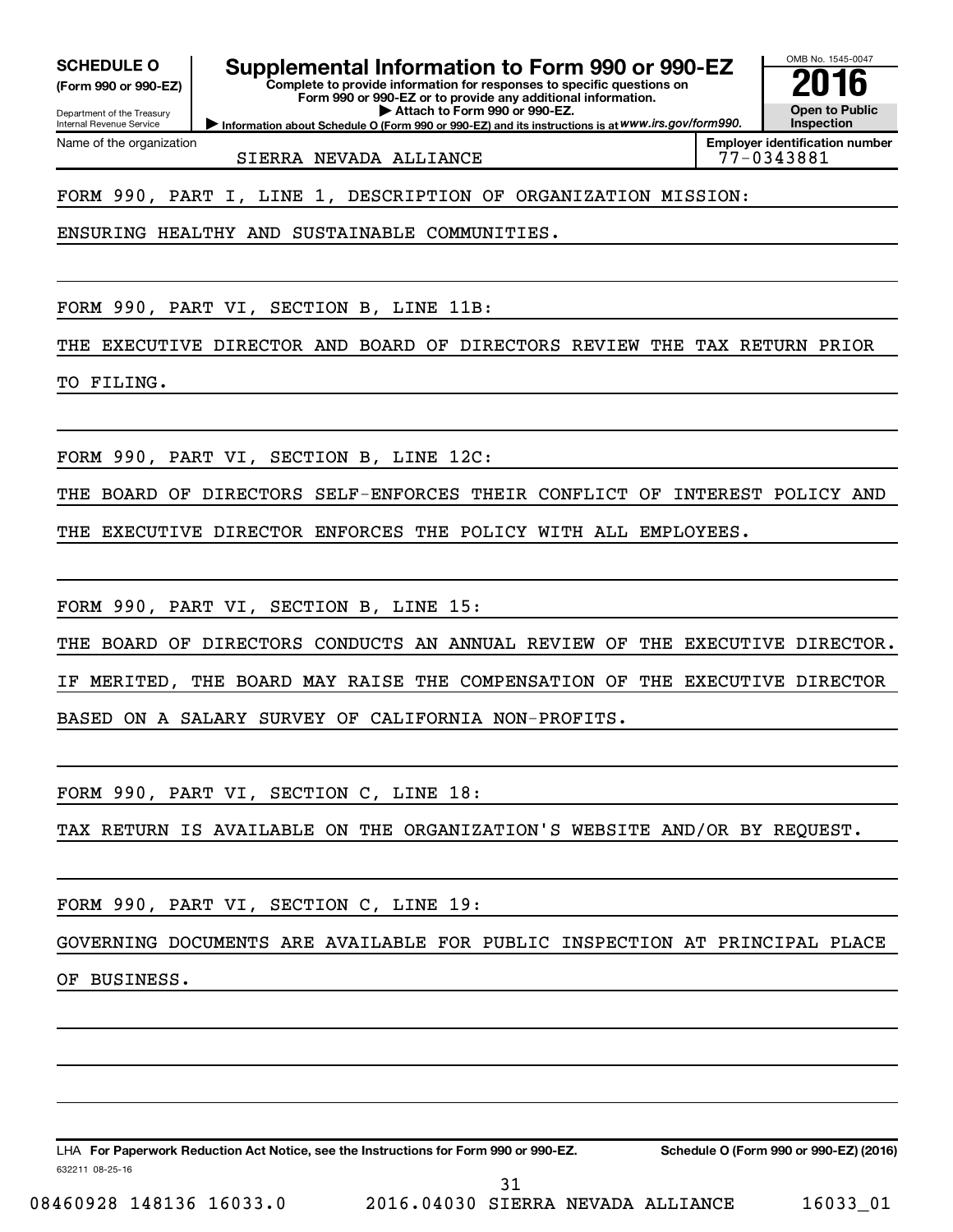| 2016                 | <b>Annual Information Return</b>                                                                                                                                                                                                                                                                                               |                                                                   |                               |                      | 199                         |
|----------------------|--------------------------------------------------------------------------------------------------------------------------------------------------------------------------------------------------------------------------------------------------------------------------------------------------------------------------------|-------------------------------------------------------------------|-------------------------------|----------------------|-----------------------------|
|                      | 07/01/2016<br>Calendar Year 2016 or fiscal year beginning (mm/dd/yyyy)                                                                                                                                                                                                                                                         | , and ending (mm/dd/yyyy)                                         |                               | 06/30/2017           |                             |
|                      | Corporation/Organization name                                                                                                                                                                                                                                                                                                  |                                                                   | California corporation number |                      |                             |
|                      |                                                                                                                                                                                                                                                                                                                                |                                                                   |                               |                      |                             |
|                      | SIERRA NEVADA ALLIANCE                                                                                                                                                                                                                                                                                                         |                                                                   | 1880003                       |                      |                             |
|                      | Additional information. See instructions.                                                                                                                                                                                                                                                                                      |                                                                   | <b>FEIN</b>                   |                      |                             |
|                      |                                                                                                                                                                                                                                                                                                                                |                                                                   |                               | 77-0343881           |                             |
|                      | Street address (suite or room)                                                                                                                                                                                                                                                                                                 |                                                                   | PMB no.                       |                      |                             |
| City                 | P.O. BOX 7989                                                                                                                                                                                                                                                                                                                  | State                                                             | ZIP code                      |                      |                             |
| SOUTH LAKE           | <b>TAHOE</b>                                                                                                                                                                                                                                                                                                                   |                                                                   | 96158<br>CA                   |                      |                             |
| Foreign country name | Foreign province/state/county                                                                                                                                                                                                                                                                                                  |                                                                   |                               | Foreign postal code  |                             |
|                      |                                                                                                                                                                                                                                                                                                                                |                                                                   |                               |                      |                             |
| Α                    | Yes $X$<br>No                                                                                                                                                                                                                                                                                                                  | J If exempt under R&TC Section 23701d, has the organization       |                               |                      |                             |
| В                    | Yes $\boxed{\mathbf{X}}$<br><b>No</b>                                                                                                                                                                                                                                                                                          | engaged in political activities? See instructions.  ●             |                               |                      | Yes $\boxed{\mathbf{X}}$ No |
| C                    | $\overline{\mathbf{X}}$<br>Yes<br>No                                                                                                                                                                                                                                                                                           | K Is the organization exempt under R&TC Section 23701g? $\bullet$ |                               |                      | Yes $X_{0}$                 |
| D                    | Final Information Return?                                                                                                                                                                                                                                                                                                      | If "Yes," enter the gross receipts from nonmember sources \$      |                               |                      |                             |
|                      | Surrendered (Withdrawn) Merged/Reorganized<br>Dissolved                                                                                                                                                                                                                                                                        | L If organization is exempt under R&TC Section 23701d             |                               |                      |                             |
|                      | Enter date: ( $mm/dd/yyyy$ ) $\bullet$                                                                                                                                                                                                                                                                                         | and meets the filing fee exception, check box. No filing          |                               |                      |                             |
| Ε                    | Check accounting method: (1) $\Box$ Cash (2) $X$ Accrual (3)<br>Other                                                                                                                                                                                                                                                          | fee is required.                                                  |                               |                      |                             |
| F                    | Federal return filed? (1) $\bullet$ $\Box$ 990T(2) $\bullet$ $\Box$ 990-PF (3) $\bullet$<br>Sch H (990)                                                                                                                                                                                                                        | M Is the organization a Limited Liability Company?                |                               |                      | $\sqrt{X}$ No<br>Yes        |
|                      | $(4)$ X Other 990 series                                                                                                                                                                                                                                                                                                       | N Did the organization file Form 100 or Form 109 to               |                               |                      |                             |
| G                    | Yes $X$ No                                                                                                                                                                                                                                                                                                                     |                                                                   |                               |                      | Yes $X$ No                  |
| Н.                   | $\boxed{\mathbf{X}}$<br>Yes<br><b>No</b>                                                                                                                                                                                                                                                                                       | <b>0</b> Is the organization under audit by the IRS or has the    |                               |                      |                             |
|                      | If "Yes," what is the parent's name?                                                                                                                                                                                                                                                                                           |                                                                   |                               |                      | Yes $\boxed{\mathbf{X}}$ No |
|                      |                                                                                                                                                                                                                                                                                                                                |                                                                   |                               |                      | Yes $\boxed{\mathbf{X}}$ No |
|                      | Did the organization have any changes to its guidelines                                                                                                                                                                                                                                                                        | Date filed with IRS                                               |                               |                      |                             |
| Part I               | $Yes \ \boxed{\mathbf{X}}$<br>not reported to the FTB? See instructions  ●<br>No<br>Complete Part I unless not required to file this form. See General Instructions B and C.                                                                                                                                                   |                                                                   |                               |                      |                             |
|                      |                                                                                                                                                                                                                                                                                                                                |                                                                   |                               | 1                    | 11,357.00                   |
|                      | Gross dues and assessments from members and affiliates [111] [11] contains the same state and assessments from members and affiliates [11] [12] $\alpha$ [12] $\alpha$ [12] $\alpha$ [12] $\alpha$ [12] $\alpha$ [12] $\alpha$ [12] $\alpha$ [12] $\alpha$ [12<br>2                                                            |                                                                   |                               | $\overline{2}$       | 00                          |
|                      |                                                                                                                                                                                                                                                                                                                                |                                                                   | $1 \bullet$                   | 3                    | $788,980.$ 00               |
| Receipts             | Gross contributions, gifts, grants, and similar amounts received CHAT Total gross receipts for filing requirement test. Add line 1 through line 3.<br>This line must be completed. If the result is less than \$50,000, see Genera                                                                                             |                                                                   | $2 \bullet$                   | 4                    | 800, 337.00                 |
| and                  | 5                                                                                                                                                                                                                                                                                                                              |                                                                   | 00                            |                      |                             |
| Revenues             | Cost of goods sold<br>$\begin{bmatrix} 0 & 0 & 0 \\ 0 & 0 & 0 \\ 0 & 0 & 0 \\ 0 & 0 & 0 \\ 0 & 0 & 0 \\ 0 & 0 & 0 \\ 0 & 0 & 0 \\ 0 & 0 & 0 \\ 0 & 0 & 0 \\ 0 & 0 & 0 \\ 0 & 0 & 0 \\ 0 & 0 & 0 \\ 0 & 0 & 0 \\ 0 & 0 & 0 \\ 0 & 0 & 0 & 0 \\ 0 & 0 & 0 & 0 \\ 0 & 0 & 0 & 0 \\ 0 & 0 & 0 & 0 \\ 0 & 0 & 0 & 0 & 0 \\ 0 & 0 &$ | $\overline{6}$                                                    | 00                            |                      |                             |
|                      | Total costs. Add line 5 and line 6<br>7                                                                                                                                                                                                                                                                                        |                                                                   |                               | 7                    | 00                          |
|                      |                                                                                                                                                                                                                                                                                                                                |                                                                   | $\bullet$                     | 8                    | 800, 337.<br>0 <sub>0</sub> |
|                      | Total expenses and disbursements. From Side 2, Part II, line 18<br>9                                                                                                                                                                                                                                                           |                                                                   |                               | 9                    | 831, 106.00                 |
| <b>Expenses</b>      | 10                                                                                                                                                                                                                                                                                                                             |                                                                   |                               | 10                   | $-30,769.00$                |
|                      | 11                                                                                                                                                                                                                                                                                                                             |                                                                   |                               | 11                   | 00                          |
|                      | Use tax. See General Instruction K<br>12                                                                                                                                                                                                                                                                                       |                                                                   |                               | 12                   | 00                          |
|                      | Payment balance. If line 11 is more than line 12, subtract line 12 from line 11 [1] [1] [1] [1] [1] [1] [1] [1<br>13                                                                                                                                                                                                           |                                                                   |                               | 13                   | 00                          |
| <b>Filing Fee</b>    | 14                                                                                                                                                                                                                                                                                                                             |                                                                   |                               | 14                   | 00                          |
|                      | Filing fee \$10 or \$25. See General Instruction F<br>15                                                                                                                                                                                                                                                                       |                                                                   |                               | 15                   | 10.00                       |
|                      | Penalties and Interest. See General Instruction J<br>16                                                                                                                                                                                                                                                                        |                                                                   |                               | 16                   | 00                          |
|                      | 17<br>it is true, correct, and complete. Declare that Thave examined this return, including accompanying schedules and statements, and to the best of my knowledge and belief,<br>it is true, correct, and complete. Declaration of pre                                                                                        |                                                                   |                               | 17                   | $\overline{10}$ . $_{00}$   |
| Sign                 |                                                                                                                                                                                                                                                                                                                                |                                                                   |                               |                      |                             |
| Here                 | Title<br>Signature<br>of officer                                                                                                                                                                                                                                                                                               | EXECUTIVE DIRE                                                    | Date                          | ● Telephone<br>(530) | $542 - 4546$                |
|                      |                                                                                                                                                                                                                                                                                                                                | Date                                                              | Check if                      | $\bullet$ PTIN       |                             |
|                      | Preparer's<br>ZETH M.<br>MACY<br>signature                                                                                                                                                                                                                                                                                     |                                                                   | self-employed                 |                      | P00922103                   |
| Paid                 | Firm's name                                                                                                                                                                                                                                                                                                                    |                                                                   |                               | $\bullet$ Fein       |                             |
| Preparer's           | (or yours,<br>SCHETTLER MACY & ASSOCIATES                                                                                                                                                                                                                                                                                      |                                                                   |                               |                      | 47-2177559                  |
| Use Only             | if self-<br>110 COUNTRY ESTATES CIRCLE,<br>employed)                                                                                                                                                                                                                                                                           | SUITE <sub>2</sub>                                                |                               | <b>Telephone</b>     |                             |
|                      | and address<br><b>RENO, NV 89511</b>                                                                                                                                                                                                                                                                                           |                                                                   |                               | (775)                | 624-9108                    |
|                      |                                                                                                                                                                                                                                                                                                                                |                                                                   | $\bullet$ $\boxed{\text{X}}$  | Yes<br><b>No</b>     |                             |
|                      |                                                                                                                                                                                                                                                                                                                                |                                                                   |                               |                      |                             |

022 3651164

L

# TAXABLE YEAR **California Exempt Organization California Exempt Organization**

**Side 1** Form 199 C1 2016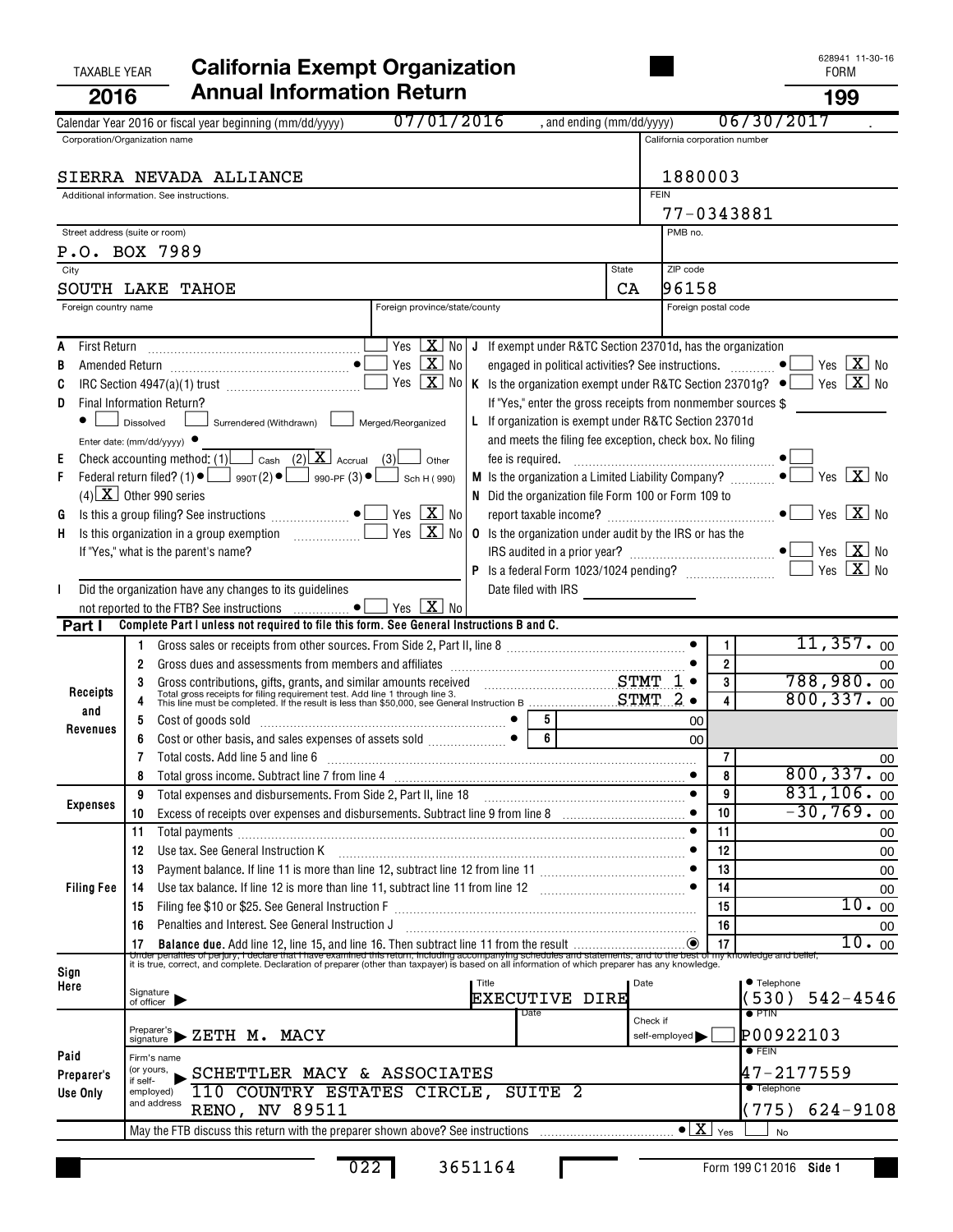#### SIERRA NEVADA ALLIANCE 77-0343881

**Organizations with gross receipts of more than \$50,000 and private foundations regardless of amount of gross receipts - complete Part II or furnish substitute information. Part II**

628951 11-30-16

|                     |                                            |                                                                                                                                                                                                                               |  |                                |                                      |                                         | 1              |                     | $11,317.$ 00          |
|---------------------|--------------------------------------------|-------------------------------------------------------------------------------------------------------------------------------------------------------------------------------------------------------------------------------|--|--------------------------------|--------------------------------------|-----------------------------------------|----------------|---------------------|-----------------------|
|                     |                                            |                                                                                                                                                                                                                               |  |                                |                                      |                                         | $\overline{2}$ |                     | 40.00                 |
|                     | 3                                          |                                                                                                                                                                                                                               |  |                                |                                      |                                         | 3              |                     | 00                    |
| Receipts            | 4                                          |                                                                                                                                                                                                                               |  |                                |                                      |                                         | 4              |                     | 00                    |
| from                | 5                                          |                                                                                                                                                                                                                               |  |                                |                                      |                                         | 5              |                     | 00                    |
| Other               | 6                                          |                                                                                                                                                                                                                               |  |                                |                                      |                                         | 6              |                     | 00                    |
| <b>Sources</b>      | 7                                          | Other income                                                                                                                                                                                                                  |  |                                |                                      |                                         | 7              |                     | 00                    |
|                     | 8                                          | Total gross sales or receipts from other sources. Add line 1 through line 7. Enter here and on Side 1, Part I, line 1                                                                                                         |  |                                |                                      |                                         | 8              |                     | 11,357.00             |
|                     | 9                                          | Contributions, gifts, grants, and similar amounts paid [11] [11] contraction material and set of the set of the set of the set of the set of the set of the set of the set of the set of the set of the set of the set of the |  |                                |                                      |                                         | 9              |                     | 00                    |
|                     |                                            |                                                                                                                                                                                                                               |  |                                |                                      |                                         | 10             |                     | 00                    |
|                     |                                            |                                                                                                                                                                                                                               |  |                                |                                      | $\bullet$                               | 11             |                     | 53,853.00             |
|                     |                                            |                                                                                                                                                                                                                               |  |                                |                                      |                                         | 12             |                     | 498,021.00            |
| <b>Expenses</b>     |                                            |                                                                                                                                                                                                                               |  |                                |                                      |                                         | 13             |                     | 00                    |
| and                 |                                            |                                                                                                                                                                                                                               |  |                                |                                      |                                         | 14             |                     | 44,320.00             |
| Disburse-           |                                            |                                                                                                                                                                                                                               |  |                                |                                      |                                         | 15             |                     | 4,230.00              |
| ments               | 16                                         | Depreciation and depletion (See instructions) Material Construction Construction Construction Construction Con                                                                                                                |  |                                |                                      |                                         | 16             |                     | 00                    |
|                     |                                            |                                                                                                                                                                                                                               |  |                                |                                      |                                         | 17             |                     | 230,682.00            |
|                     |                                            | 18 Total expenses and disbursements. Add line 9 through line 17. Enter here and on Side 1, Part I, line 9                                                                                                                     |  |                                |                                      |                                         | 18             |                     | 831, 106.00           |
| <b>Schedule L</b>   |                                            | <b>Balance Sheet</b>                                                                                                                                                                                                          |  | Beginning of taxable year      |                                      |                                         |                | End of taxable year |                       |
| Assets              |                                            |                                                                                                                                                                                                                               |  | (a)                            | (b)                                  | (c)                                     |                |                     | (d)                   |
| 1 Cash              |                                            |                                                                                                                                                                                                                               |  |                                | 158, 361.                            |                                         |                | $\bullet$           | 108,005.              |
|                     |                                            |                                                                                                                                                                                                                               |  |                                | 86,080.                              |                                         |                | $\bullet$           | 158, 422.             |
|                     |                                            |                                                                                                                                                                                                                               |  |                                |                                      |                                         |                | $\bullet$           |                       |
|                     |                                            |                                                                                                                                                                                                                               |  |                                |                                      |                                         |                | $\bullet$           |                       |
|                     |                                            | 5 Federal and state government obligations                                                                                                                                                                                    |  |                                |                                      |                                         |                | $\bullet$           |                       |
| 6                   |                                            | Investments in other bonds                                                                                                                                                                                                    |  |                                |                                      |                                         |                | $\bullet$           |                       |
|                     |                                            |                                                                                                                                                                                                                               |  |                                |                                      |                                         |                | $\bullet$           |                       |
|                     | 8 Mortgage loans                           |                                                                                                                                                                                                                               |  |                                |                                      |                                         |                | $\bullet$           |                       |
|                     |                                            |                                                                                                                                                                                                                               |  | 39, 203.                       |                                      | 39,203.                                 |                | $\bullet$           |                       |
|                     |                                            |                                                                                                                                                                                                                               |  | 39,203.                        |                                      | 39, 203.                                |                |                     |                       |
|                     |                                            | <b>b</b> Less accumulated depreciation <i></i>                                                                                                                                                                                |  |                                |                                      |                                         |                |                     |                       |
|                     |                                            |                                                                                                                                                                                                                               |  |                                | 7,709.                               |                                         |                | $\bullet$           | 5,030.                |
|                     |                                            | 12 Other assets <b>STMT 5</b>                                                                                                                                                                                                 |  |                                | 252, 150.                            |                                         |                | $\bullet$           | 271,457.              |
|                     |                                            |                                                                                                                                                                                                                               |  |                                |                                      |                                         |                |                     |                       |
|                     |                                            | Liabilities and net worth                                                                                                                                                                                                     |  |                                | 3,519.                               |                                         |                | $\bullet$           | $\overline{24}$ ,017. |
|                     |                                            | 15 Contributions, gifts, or grants payable                                                                                                                                                                                    |  |                                |                                      |                                         |                |                     |                       |
|                     |                                            | 16 Bonds and notes payable                                                                                                                                                                                                    |  |                                |                                      |                                         |                | $\bullet$           |                       |
|                     |                                            |                                                                                                                                                                                                                               |  |                                |                                      |                                         |                | $\bullet$           |                       |
|                     |                                            |                                                                                                                                                                                                                               |  |                                |                                      |                                         |                |                     | 113,775.              |
|                     |                                            | 19 Capital stock or principal fund                                                                                                                                                                                            |  |                                |                                      |                                         |                | ٠                   |                       |
| 20                  |                                            | Paid-in or capital surplus. Attach reconciliation                                                                                                                                                                             |  |                                |                                      |                                         |                | $\bullet$           |                       |
|                     |                                            | 21 Retained earnings or income fund                                                                                                                                                                                           |  |                                | 248,631.                             |                                         |                | $\bullet$           | 133,665.              |
|                     |                                            | 22 Total liabilities and net worth                                                                                                                                                                                            |  |                                | 252, 150.                            |                                         |                |                     | 271,457.              |
| <b>Schedule M-1</b> |                                            | Reconciliation of income per books with income per return                                                                                                                                                                     |  |                                |                                      |                                         |                |                     |                       |
|                     |                                            | Do not complete this schedule if the amount on Schedule L, line 13, column (d), is less than \$50,000.                                                                                                                        |  |                                |                                      |                                         |                |                     |                       |
|                     |                                            |                                                                                                                                                                                                                               |  | $-30,769.$<br>$\bullet$        | 7 Income recorded on books this year |                                         |                |                     |                       |
|                     |                                            |                                                                                                                                                                                                                               |  | $\bullet$                      | not included in this return.         |                                         |                | $\bullet$           |                       |
|                     |                                            | 3 Excess of capital losses over capital gains                                                                                                                                                                                 |  | $\bullet$                      |                                      | 8 Deductions in this return not charged |                |                     |                       |
|                     |                                            | 4 Income not recorded on books this year                                                                                                                                                                                      |  | $\bullet$                      |                                      | against book income this year           |                | $\bullet$           |                       |
|                     | 5 Expenses recorded on books this year not |                                                                                                                                                                                                                               |  | 9 Total. Add line 7 and line 8 |                                      |                                         |                |                     |                       |

**Side 2** Form 199 C1 2016

~~~~~~~~~~~

deducted in this return

**6** Total. Add line 1 through line 5 ………………………! -3 U , (6 Y • | Subtract line 9 from line 6 ……………………

•

022 3652164

**10** Net income per return.

 $-30,769.$  Subtract line 9 from line 6  $\sim$   $-30,769.$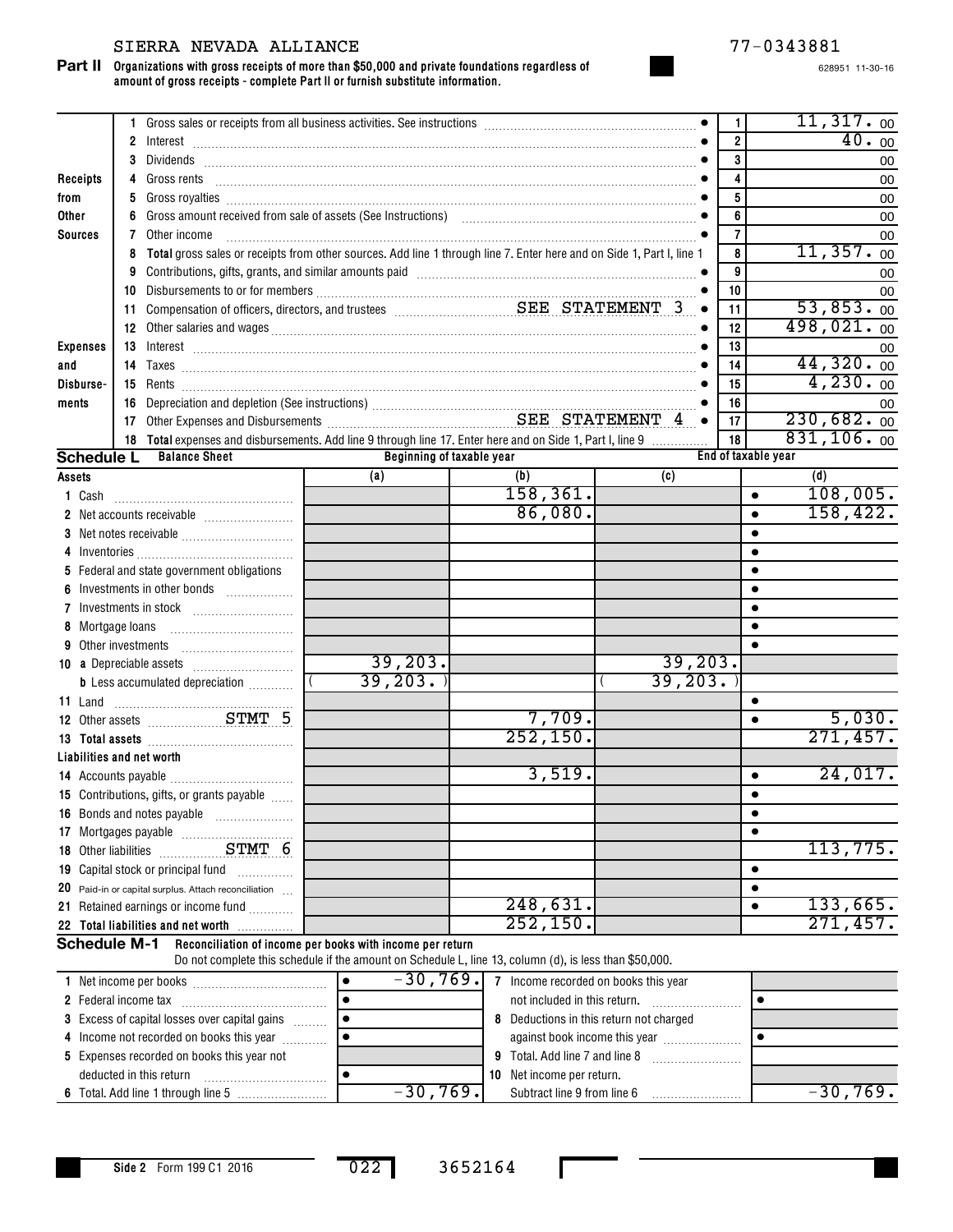| <b>FORM 199</b>          | CASH CONTRIBUTIONS<br>INCLUDED ON PART I, LINE 3 | 1<br><b>STATEMENT</b> |               |  |  |
|--------------------------|--------------------------------------------------|-----------------------|---------------|--|--|
| CONTRIBUTOR'S NAME       | CONTRIBUTOR'S ADDRESS                            | DATE OF<br>GIFT       | <b>AMOUNT</b> |  |  |
| ARNTZ FOUNDATION         | PO BOX 66488 SCOTTS VALLEY, CA<br>95067          | 09/02/16              | 15,000.       |  |  |
| CALIFORNIA VOLUNTEERS    | 1400 10TH STREET SACRAMENTO,<br>CA 95814         | 12/31/16              | 649,630.      |  |  |
| TOTAL INCLUDED ON LINE 3 |                                                  |                       | 664,630.      |  |  |

}}}}}}}}}}}}}}}}}}}}}} }}}}}}}}}}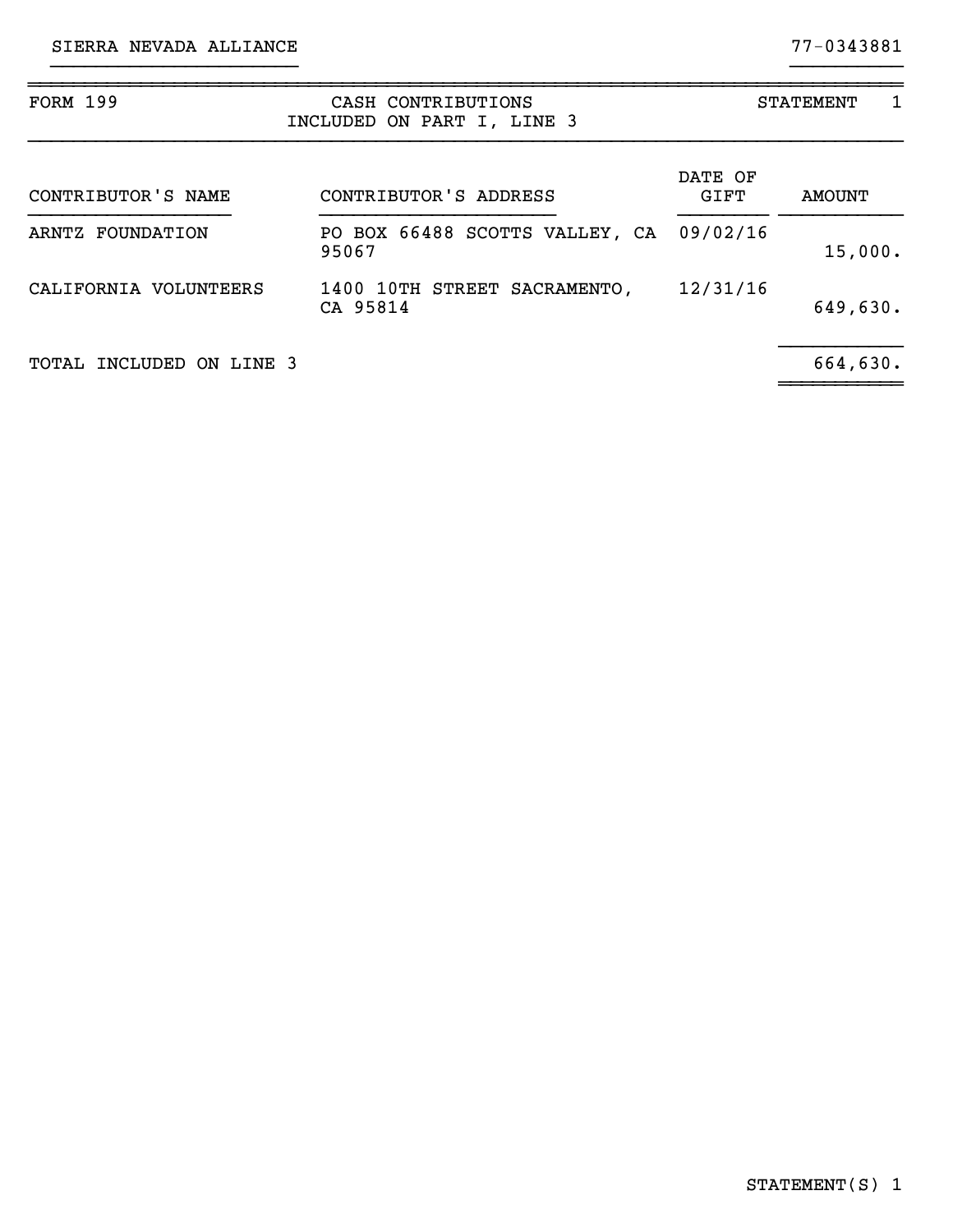| FORM 199<br>NONCASH CONTRIBUTIONS<br>INCLUDED ON PART I, LINE 3      |  |  |  |                  |                                                        |  | $\overline{2}$<br>STATEMENT |
|----------------------------------------------------------------------|--|--|--|------------------|--------------------------------------------------------|--|-----------------------------|
| CONTRIBUTOR'S NAME                                                   |  |  |  |                  | CONTRIBUTOR'S ADDRESS                                  |  |                             |
| CALIFORNIA VOLUNTEERS                                                |  |  |  |                  | 1400 10TH STREET SACRAMENTO, CA 95814                  |  |                             |
| PROPERTY DESCRIPTION                                                 |  |  |  |                  | DATE OF GIFT TOTAL AMOUNT FMV OF GIFT                  |  |                             |
| IN KIND SERVICES PROVIDED                                            |  |  |  |                  | $05/31/17$ 47,392.                                     |  | 47,392.                     |
| TOTAL INCLUDED ON LINE 3                                             |  |  |  |                  |                                                        |  | 47,392.                     |
| FORM 199 COMPENSATION OF OFFICERS, DIRECTORS AND TRUSTEES            |  |  |  |                  |                                                        |  | $\overline{3}$<br>STATEMENT |
| NAME AND ADDRESS                                                     |  |  |  |                  | <b>TITLE AND</b><br>AVERAGE HRS WORKED/WK COMPENSATION |  |                             |
| DOUG CARSTENS<br>P.O. BOX 7989<br>SOUTH LAKE TAHOE, CA 96158         |  |  |  | PRESIDENT        | 1.00                                                   |  | 0.                          |
| NICOLE CARTWRIGHT<br>P.O. BOX 7989<br>SOUTH LAKE TAHOE, CA 96158     |  |  |  | VICE PRESIDENT   | 1.00                                                   |  | 0.                          |
| RICHARD TAYLOR<br>P.O. BOX 7989<br>SOUTH LAKE TAHOE, CA 96158        |  |  |  | SECRETARY        | 1.00                                                   |  | 0.                          |
| BOB BARRETT<br>P.O. BOX 7989<br>SOUTH LAKE TAHOE, CA 96158           |  |  |  | <b>TREASURER</b> | 1.00                                                   |  | $0$ .                       |
| <b>JOHN FRIEDRICH</b><br>P.O. BOX 7989<br>SOUTH LAKE TAHOE, CA 96158 |  |  |  | <b>DIRECTOR</b>  | 1.00                                                   |  | $0$ .                       |
| ROBERT DEAN<br>P.O. BOX 7989<br>SOUTH LAKE TAHOE, CA 96158           |  |  |  | <b>DIRECTOR</b>  | 1.00                                                   |  | 0.                          |
| STEVE HAZE<br>P.O. BOX 7989<br>SOUTH LAKE TAHOE, CA 96158            |  |  |  | <b>DIRECTOR</b>  | 1.00                                                   |  | 0.                          |

}}}}}}}}}}}}}}}}}}}}}} }}}}}}}}}}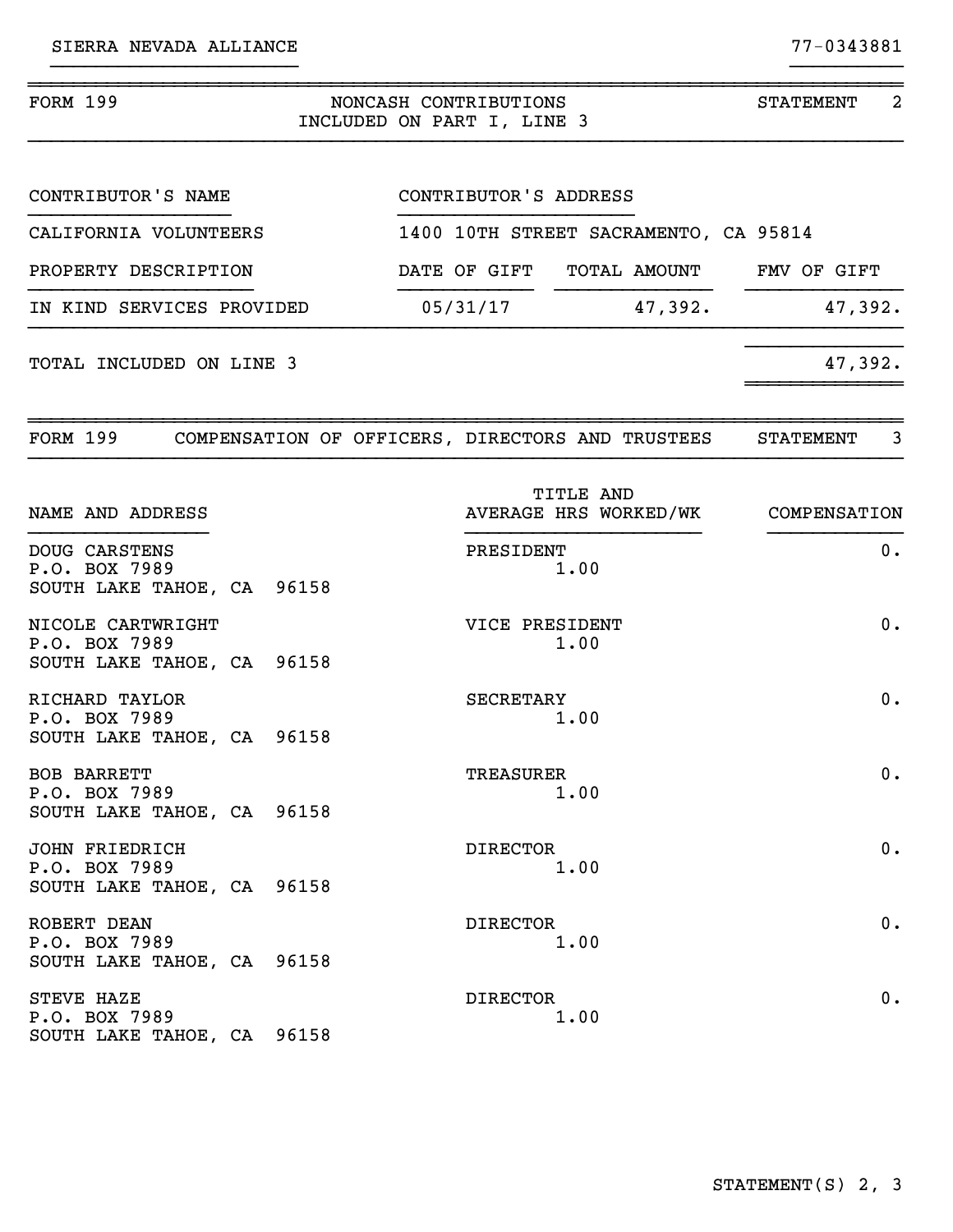| SIERRA NEVADA ALLIANCE                                                                                                                                                                                                                          |                                    | 77-0343881                                                                                                |
|-------------------------------------------------------------------------------------------------------------------------------------------------------------------------------------------------------------------------------------------------|------------------------------------|-----------------------------------------------------------------------------------------------------------|
| STEPHEN SMALLCOMBE<br>P.O. BOX 7989<br>SOUTH LAKE TAHOE, CA 96158                                                                                                                                                                               | <b>DIRECTOR</b><br>1.00            | 0.                                                                                                        |
| PETER VAN ZANT<br>P.O. BOX 7989<br>SOUTH LAKE TAHOE, CA 96158                                                                                                                                                                                   | <b>DIRECTOR</b><br>1.00            | $0$ .                                                                                                     |
| <b>JENNY HATCH</b><br>P.O. BOX 7989<br>SOUTH LAKE TAHOE, CA 96158                                                                                                                                                                               | <b>EXECUTIVE DIRECTOR</b><br>40.00 | 53,853.                                                                                                   |
| TOTAL TO FORM 199, PART II, LINE 11                                                                                                                                                                                                             |                                    | 53,853.                                                                                                   |
| <b>FORM 199</b>                                                                                                                                                                                                                                 | OTHER EXPENSES                     | <b>STATEMENT</b><br>4                                                                                     |
| <b>DESCRIPTION</b>                                                                                                                                                                                                                              |                                    | <b>AMOUNT</b>                                                                                             |
| SNAP IN-KIND<br><b>SUPPLIES</b><br>CONFERENCES AND TRAININ<br><b>MISCELLANEOUS</b><br>DIRECT EXPENSES OF FUNDRAISING EVENTS<br>OTHER EMPLOYEE BENEFITS<br><b>ACCOUNTING FEES</b><br>OTHER PROFESSIONAL FEES<br>OFFICE EXPENSES<br><b>TRAVEL</b> |                                    | 45,666.<br>14,329.<br>8,168.<br>4,979.<br>5,761.<br>72, 263.<br>12,910.<br>28, 207.<br>13,837.<br>24,562. |
| TOTAL TO FORM 199, PART II, LINE 17                                                                                                                                                                                                             |                                    | 230,682.                                                                                                  |
| <b>FORM 199</b>                                                                                                                                                                                                                                 | OTHER ASSETS                       | 5<br><b>STATEMENT</b>                                                                                     |
| DESCRIPTION                                                                                                                                                                                                                                     | BEG. OF YEAR                       | END OF YEAR                                                                                               |
| PREPAID EXPENSES AND DEFERRED CHARGES                                                                                                                                                                                                           | 7,709.                             | 5,030.                                                                                                    |
| TOTAL TO FORM 199, SCHEDULE L, LINE 12                                                                                                                                                                                                          | 7,709.                             | 5,030.                                                                                                    |

~~~~~~~~~~~~~~ ~~~~~~~~~~~~~~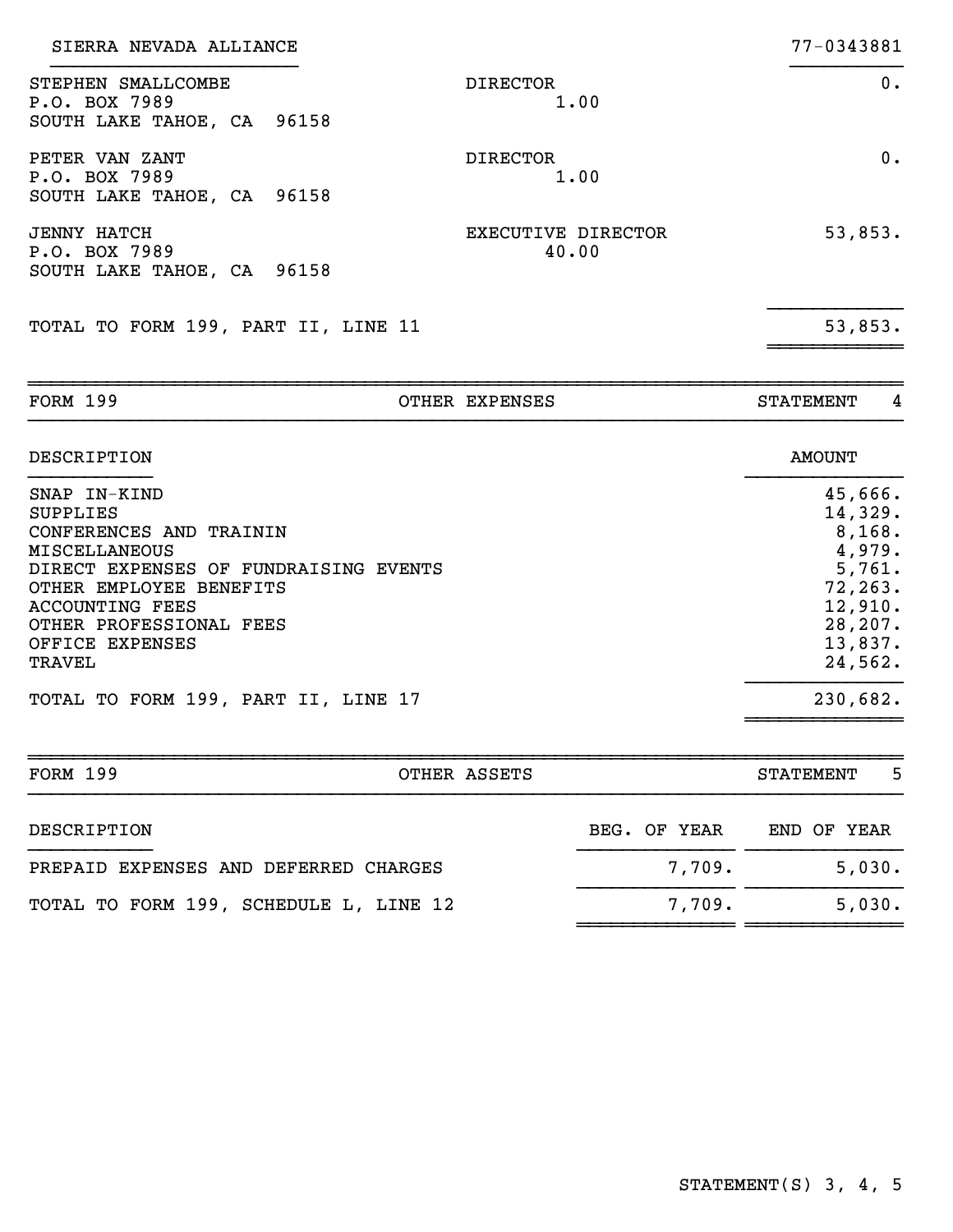SIERRA NEVADA ALLIANCE 77-0343881

~~~~~~~~~~~~~~ ~~~~~~~~~~~~~~

| <b>FORM 199</b>                                      | OTHER LIABILITIES |              |         | <b>STATEMENT</b> | -6             |
|------------------------------------------------------|-------------------|--------------|---------|------------------|----------------|
| DESCRIPTION                                          |                   | BEG. OF YEAR |         | END OF YEAR      |                |
| DEFERRED REVENUE                                     |                   |              | $0$ .   |                  | 113,775.       |
| TOTAL TO FORM 199, SCHEDULE L, LINE 18               |                   |              | 0.      |                  | 113,775.       |
| <b>FORM 199</b><br><b>FUND BALANCES</b>              |                   |              |         | <b>STATEMENT</b> | 7              |
| DESCRIPTION                                          |                   | BEG. OF YEAR |         | END OF YEAR      |                |
| UNRESTRICTED ASSETS<br>TEMPORARILY RESTRICTED ASSETS |                   | 153, 193.    | 95,438. |                  | 133,665.<br>0. |
| TOTAL TO FORM 199, SCHEDULE L, LINE 21               |                   | 248,631.     |         |                  | 133,665.       |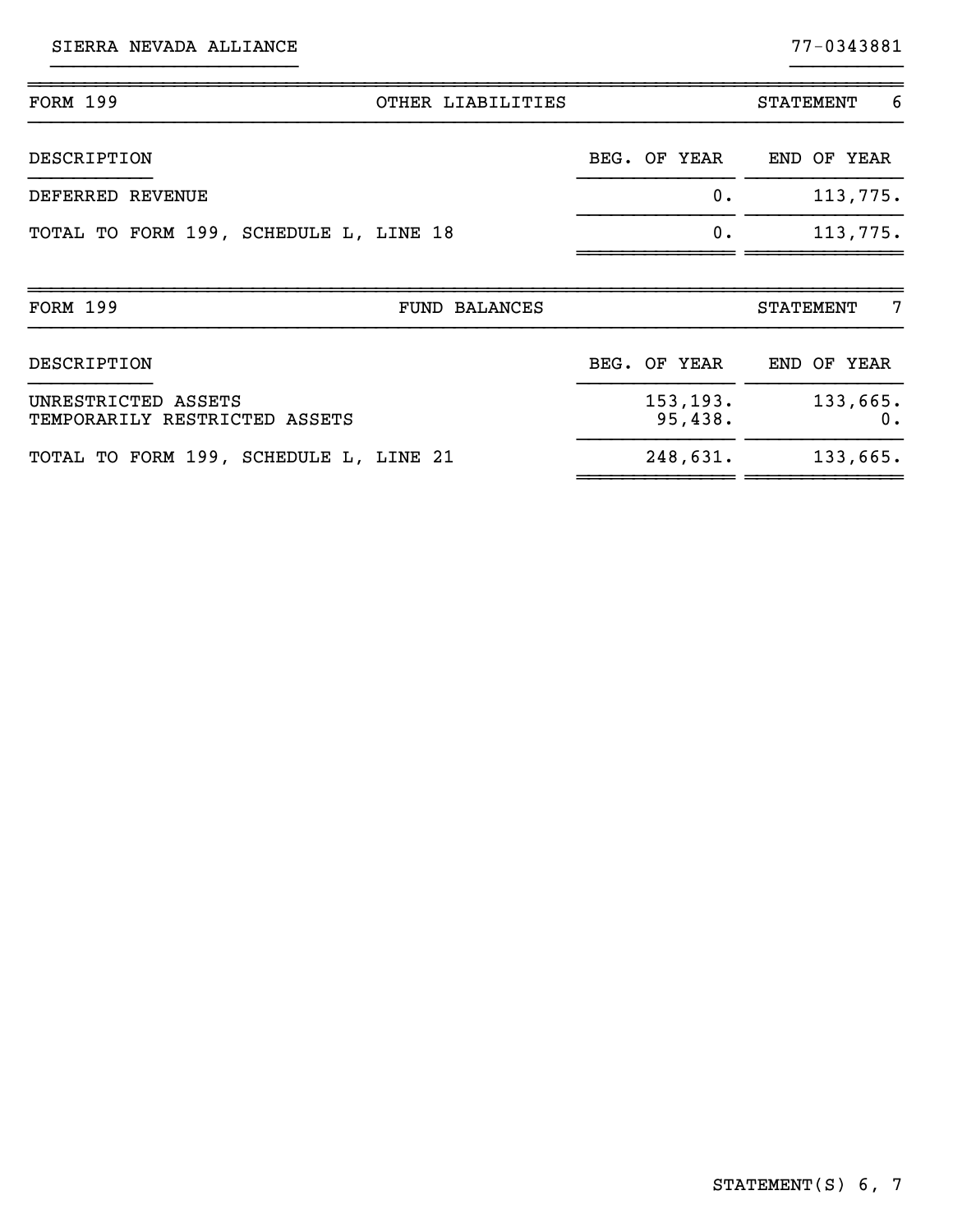## **Voucher at bottom of page.**

**DO NOT MAIL A PAPER COPY OF THE CORPORATE OR EXEMPT ORGANIZATION TAX RETURN WITH THE PAYMENT VOUCHER.**

**If the amount of payment is zero, do not mail this voucher.**

| <b>WHERE TO FILE:</b> |                                                                                                         |
|-----------------------|---------------------------------------------------------------------------------------------------------|
|                       | Using black or blue ink, make check or money order payable to the                                       |
|                       | "Franchise Tax Board." Write the corporation number or FEIN and                                         |
|                       | "2016 FTB 3586" on the check or money order. Detach voucher                                             |
|                       | below. Enclose, but <b>do not</b> staple, payment with voucher and                                      |
|                       | mail to:                                                                                                |
|                       | <b>FRANCHISE TAX BOARD</b>                                                                              |
|                       | <b>PO BOX 942857</b>                                                                                    |
|                       | <b>SACRAMENTO CA 94257-0531</b>                                                                         |
|                       | Make all checks or money orders payable in U.S. dollars and drawn against a U.S. financial institution. |
|                       |                                                                                                         |

| <b>WHEN TO FILE:</b>                  | Corporations - File and Pay by the 15th day of the 4th month following<br>the close of the taxable year.         |  |  |  |  |  |  |
|---------------------------------------|------------------------------------------------------------------------------------------------------------------|--|--|--|--|--|--|
|                                       | S corporations - File and Pay by the 15th day of the 3rd month following<br>the close of the taxable year.       |  |  |  |  |  |  |
|                                       | Exempt organizations - File and Pay by the 15th day of the 5th month<br>following the close of the taxable year. |  |  |  |  |  |  |
|                                       | When the due date falls on a weekend or holiday, the deadline to file and pay without penalty                    |  |  |  |  |  |  |
| is extended to the next business day. |                                                                                                                  |  |  |  |  |  |  |
|                                       | Due to the federal Emancipation Day holiday observed on April 17, 2017, tax returns filed and payments           |  |  |  |  |  |  |
|                                       | mailed or submitted on April 18, 2017, will be considered timely.                                                |  |  |  |  |  |  |
|                                       |                                                                                                                  |  |  |  |  |  |  |
|                                       | <b>ONLINE SERVICES:</b> Corporations can make payments online with Web Pay for Businesses.                       |  |  |  |  |  |  |

to a year in advance. Go to ftb.ca.gov for more information. rations can make payments online with Web Pay for Businesses. Corporations can make an immediate payment or schedule payments up

639035 12-08-16

**CAUTION:** You may be required to pay electronically, see instructions. \_\_\_ DETACH HERE \_ \_ \_ \_ \_ \_ \_ \_ \_ \_ \_ \_ F NO PAYMENT IS DUE, DO NOT MAIL THIS VOUCHER \_ \_ \_ \_ \_ \_ \_ \_ \_ \_ \_ \_ \_ \_ DETACH HERE \_ \_ \_ TAXABLE YEAR **Payment Voucher for Corporations and Exempt Exampt CALIFORNIA FORM 2016 Organizations e-filed Returns 3586 (e-file)** 0000000 SIER 77-0343881 1880003 16 FORM 3 TYB 07-01-2016 TYE 06-30-2017 SIERRA NEVADA ALLIANCE PO BOX 7989 SOUTH LAKE TAHOE CA 96158 (530) 542-4546 Amount of Payment 10.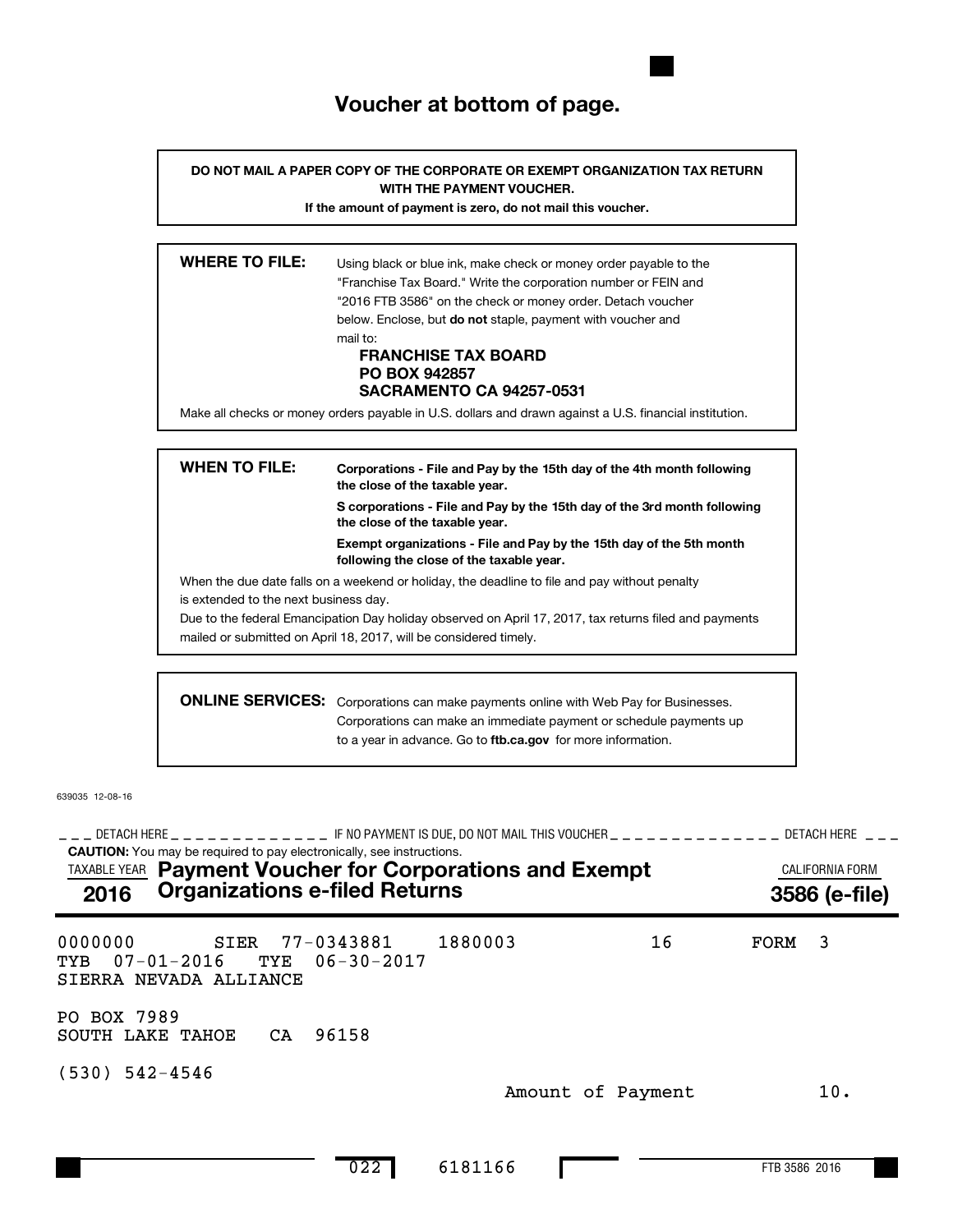| <b>TAXABLE YEAR</b><br>2016     |                                          | California e-file Return Authorization for<br><b>Exempt Organizations</b>                                                                                                                                                                                                                                                                                                                                                                                                                                                                                                                                                                                                                                                                                                                                                                                                                                                                                                                                                                                                                                                                                                                                                                                                                                                                                                    |                                 |                      | <b>FORM</b><br>8453-EO        |
|---------------------------------|------------------------------------------|------------------------------------------------------------------------------------------------------------------------------------------------------------------------------------------------------------------------------------------------------------------------------------------------------------------------------------------------------------------------------------------------------------------------------------------------------------------------------------------------------------------------------------------------------------------------------------------------------------------------------------------------------------------------------------------------------------------------------------------------------------------------------------------------------------------------------------------------------------------------------------------------------------------------------------------------------------------------------------------------------------------------------------------------------------------------------------------------------------------------------------------------------------------------------------------------------------------------------------------------------------------------------------------------------------------------------------------------------------------------------|---------------------------------|----------------------|-------------------------------|
| <b>Exempt Organization name</b> |                                          |                                                                                                                                                                                                                                                                                                                                                                                                                                                                                                                                                                                                                                                                                                                                                                                                                                                                                                                                                                                                                                                                                                                                                                                                                                                                                                                                                                              |                                 |                      | Identifying number            |
|                                 | SIERRA NEVADA ALLIANCE                   |                                                                                                                                                                                                                                                                                                                                                                                                                                                                                                                                                                                                                                                                                                                                                                                                                                                                                                                                                                                                                                                                                                                                                                                                                                                                                                                                                                              |                                 |                      | 77-0343881                    |
| Part I                          |                                          | Electronic Return Information (whole dollars only)                                                                                                                                                                                                                                                                                                                                                                                                                                                                                                                                                                                                                                                                                                                                                                                                                                                                                                                                                                                                                                                                                                                                                                                                                                                                                                                           |                                 |                      |                               |
| 1                               | Total gross receipts (Form 199, line 4)  |                                                                                                                                                                                                                                                                                                                                                                                                                                                                                                                                                                                                                                                                                                                                                                                                                                                                                                                                                                                                                                                                                                                                                                                                                                                                                                                                                                              |                                 |                      | 800, 337.00<br>$\mathbf{1}$   |
| 2                               | Total gross income (Form 199, line 8)    |                                                                                                                                                                                                                                                                                                                                                                                                                                                                                                                                                                                                                                                                                                                                                                                                                                                                                                                                                                                                                                                                                                                                                                                                                                                                                                                                                                              |                                 |                      | 800, 337.00                   |
| З                               |                                          | Total expenses and disbursements (Form 199, line 9)                                                                                                                                                                                                                                                                                                                                                                                                                                                                                                                                                                                                                                                                                                                                                                                                                                                                                                                                                                                                                                                                                                                                                                                                                                                                                                                          |                                 |                      | 831, 106.00                   |
| Part II                         |                                          | Settle Your Account Electronically for Taxable Year 2016                                                                                                                                                                                                                                                                                                                                                                                                                                                                                                                                                                                                                                                                                                                                                                                                                                                                                                                                                                                                                                                                                                                                                                                                                                                                                                                     |                                 |                      |                               |
| 4                               | Electronic funds withdrawal              | 4a Amount                                                                                                                                                                                                                                                                                                                                                                                                                                                                                                                                                                                                                                                                                                                                                                                                                                                                                                                                                                                                                                                                                                                                                                                                                                                                                                                                                                    | 4b Withdrawal date (mm/dd/yyyy) |                      |                               |
| Part III                        |                                          | <b>Banking Information</b> (Have you verified the exempt organization's banking information?)                                                                                                                                                                                                                                                                                                                                                                                                                                                                                                                                                                                                                                                                                                                                                                                                                                                                                                                                                                                                                                                                                                                                                                                                                                                                                |                                 |                      |                               |
| 5 Routing number                |                                          |                                                                                                                                                                                                                                                                                                                                                                                                                                                                                                                                                                                                                                                                                                                                                                                                                                                                                                                                                                                                                                                                                                                                                                                                                                                                                                                                                                              |                                 |                      |                               |
| 6 Account number                |                                          |                                                                                                                                                                                                                                                                                                                                                                                                                                                                                                                                                                                                                                                                                                                                                                                                                                                                                                                                                                                                                                                                                                                                                                                                                                                                                                                                                                              | 7 Type of account:              | Checking             | Savings                       |
| Part IV                         | <b>Declaration of Officer</b>            |                                                                                                                                                                                                                                                                                                                                                                                                                                                                                                                                                                                                                                                                                                                                                                                                                                                                                                                                                                                                                                                                                                                                                                                                                                                                                                                                                                              |                                 |                      |                               |
| on line 4a.                     |                                          | I authorize the exempt organization's account to be settled as designated in Part II. If I check Part II, Box 4, I authorize an electronic funds withdrawal for the amount listed                                                                                                                                                                                                                                                                                                                                                                                                                                                                                                                                                                                                                                                                                                                                                                                                                                                                                                                                                                                                                                                                                                                                                                                            |                                 |                      |                               |
|                                 |                                          | Under penalties of perjury, I declare that I am an officer of the above exempt organization and that the information I provided to my electronic return originator (ERO),<br>transmitter, or intermediate service provider and the amounts in Part I above agree with the amounts on the corresponding lines of the exempt organization's 2016<br>California electronic return. To the best of my knowledge and belief, the exempt organization's return is true, correct, and complete. If the exempt organization is filing<br>a balance due return, I understand that if the Franchise Tax Board (FTB) does not receive full and timely payment of the exempt organization's fee liability, the exempt<br>organization will remain liable for the fee liability and all applicable interest and penalties. I authorize the exempt organization return and accompanying schedules and<br>statements be transmitted to the FTB by the ERO, transmitter, or intermediate service provider. If the processing of the exempt organization's return or refund is<br>delayed, I authorize the FTB to disclose to the ERO or intermediate service provider the reason(s) for the delay.                                                                                                                                                                                           |                                 |                      |                               |
| Sign                            |                                          |                                                                                                                                                                                                                                                                                                                                                                                                                                                                                                                                                                                                                                                                                                                                                                                                                                                                                                                                                                                                                                                                                                                                                                                                                                                                                                                                                                              | <b>EXECUTIVE DIRECTOR</b>       |                      |                               |
| Here                            | Signature of officer                     | Date                                                                                                                                                                                                                                                                                                                                                                                                                                                                                                                                                                                                                                                                                                                                                                                                                                                                                                                                                                                                                                                                                                                                                                                                                                                                                                                                                                         | Title                           |                      |                               |
| Part V                          |                                          | Declaration of Electronic Return Originator (ERO) and Paid Preparer.                                                                                                                                                                                                                                                                                                                                                                                                                                                                                                                                                                                                                                                                                                                                                                                                                                                                                                                                                                                                                                                                                                                                                                                                                                                                                                         |                                 |                      |                               |
| ERO's-                          |                                          | I declare that I have reviewed the above exempt organization's return and that the entries on form FTB 8453-EO are complete and correct to the best of my knowledge. (If I<br>am only an intermediate service provider, I understand that I am not responsible for reviewing the exempt organization's return. I declare, however, that form FTB 8453-EO<br>accurately reflects the data on the return.) I have obtained the organization officer's signature on form FTB 8453-EO before transmitting this return to the FTB; I have<br>provided the organization officer with a copy of all forms and information that I will file with the FTB, and I have followed all other requirements described in FTB Pub.<br>1345, 2016 e-file Handbook for Authorized e-file Providers. I will keep form FTB 8453-EO on file for four vears from the due date of the return or four vears from the date<br>the exempt organization return is filed, whichever is later, and I will make a copy available to the FTB upon request. If I am also the paid preparer, under penalties of perjury,<br>I declare that I have examined the above exempt organization's return and accompanying schedules and statements, and to the best of my knowledge and belief, they are<br>true, correct, and complete. I make this declaration based on all information of which I have knowledge. | Date<br>Check if                | Check                | <b>ERO's PTIN</b>             |
| ERO                             | signature                                |                                                                                                                                                                                                                                                                                                                                                                                                                                                                                                                                                                                                                                                                                                                                                                                                                                                                                                                                                                                                                                                                                                                                                                                                                                                                                                                                                                              | also paid<br>preparer           | if self-<br>emploved |                               |
| Must                            | Firm's name (or yours                    | SCHETTLER MACY & ASSOCIATES                                                                                                                                                                                                                                                                                                                                                                                                                                                                                                                                                                                                                                                                                                                                                                                                                                                                                                                                                                                                                                                                                                                                                                                                                                                                                                                                                  |                                 |                      | $47 - 2177559$<br><b>FEIN</b> |
| Sign                            | if self-employed)<br>and address         | 110 COUNTRY ESTATES CIRCLE,<br>RENO, NV                                                                                                                                                                                                                                                                                                                                                                                                                                                                                                                                                                                                                                                                                                                                                                                                                                                                                                                                                                                                                                                                                                                                                                                                                                                                                                                                      | SUITE <sub>2</sub>              |                      | ZIP code 89511                |
|                                 |                                          | Under penalties of perjury, I declare that I have examined the above organization's return and accompanying schedules and statements, and to the best of my knowledge<br>and belief, they are true, correct, and complete. I make this declaration based on all information of which I have knowledge.                                                                                                                                                                                                                                                                                                                                                                                                                                                                                                                                                                                                                                                                                                                                                                                                                                                                                                                                                                                                                                                                       |                                 |                      |                               |
| Paid                            | Paid                                     |                                                                                                                                                                                                                                                                                                                                                                                                                                                                                                                                                                                                                                                                                                                                                                                                                                                                                                                                                                                                                                                                                                                                                                                                                                                                                                                                                                              | Date                            | Check                | Paid preparer's PTIN          |
| <b>Preparer</b>                 | preparer's<br>signature                  |                                                                                                                                                                                                                                                                                                                                                                                                                                                                                                                                                                                                                                                                                                                                                                                                                                                                                                                                                                                                                                                                                                                                                                                                                                                                                                                                                                              |                                 | if self-<br>employed | P00922103                     |
| <b>Must</b>                     | Firm's name (or yours                    | SCHETTLER MACY & ASSOCIATES                                                                                                                                                                                                                                                                                                                                                                                                                                                                                                                                                                                                                                                                                                                                                                                                                                                                                                                                                                                                                                                                                                                                                                                                                                                                                                                                                  |                                 |                      | 47-2177559<br><b>FEIN</b>     |
| Sign                            | if self-employed)<br>and address         | 110 COUNTRY ESTATES CIRCLE,                                                                                                                                                                                                                                                                                                                                                                                                                                                                                                                                                                                                                                                                                                                                                                                                                                                                                                                                                                                                                                                                                                                                                                                                                                                                                                                                                  | SUITE <sub>2</sub>              |                      |                               |
|                                 |                                          | RENO, NV                                                                                                                                                                                                                                                                                                                                                                                                                                                                                                                                                                                                                                                                                                                                                                                                                                                                                                                                                                                                                                                                                                                                                                                                                                                                                                                                                                     |                                 |                      | ZIP code 89511                |
|                                 | For Privacy Notice, get FTB 1131 ENG/SP. |                                                                                                                                                                                                                                                                                                                                                                                                                                                                                                                                                                                                                                                                                                                                                                                                                                                                                                                                                                                                                                                                                                                                                                                                                                                                                                                                                                              |                                 |                      | FTB 8453-EO 2016              |

629021 11-17-16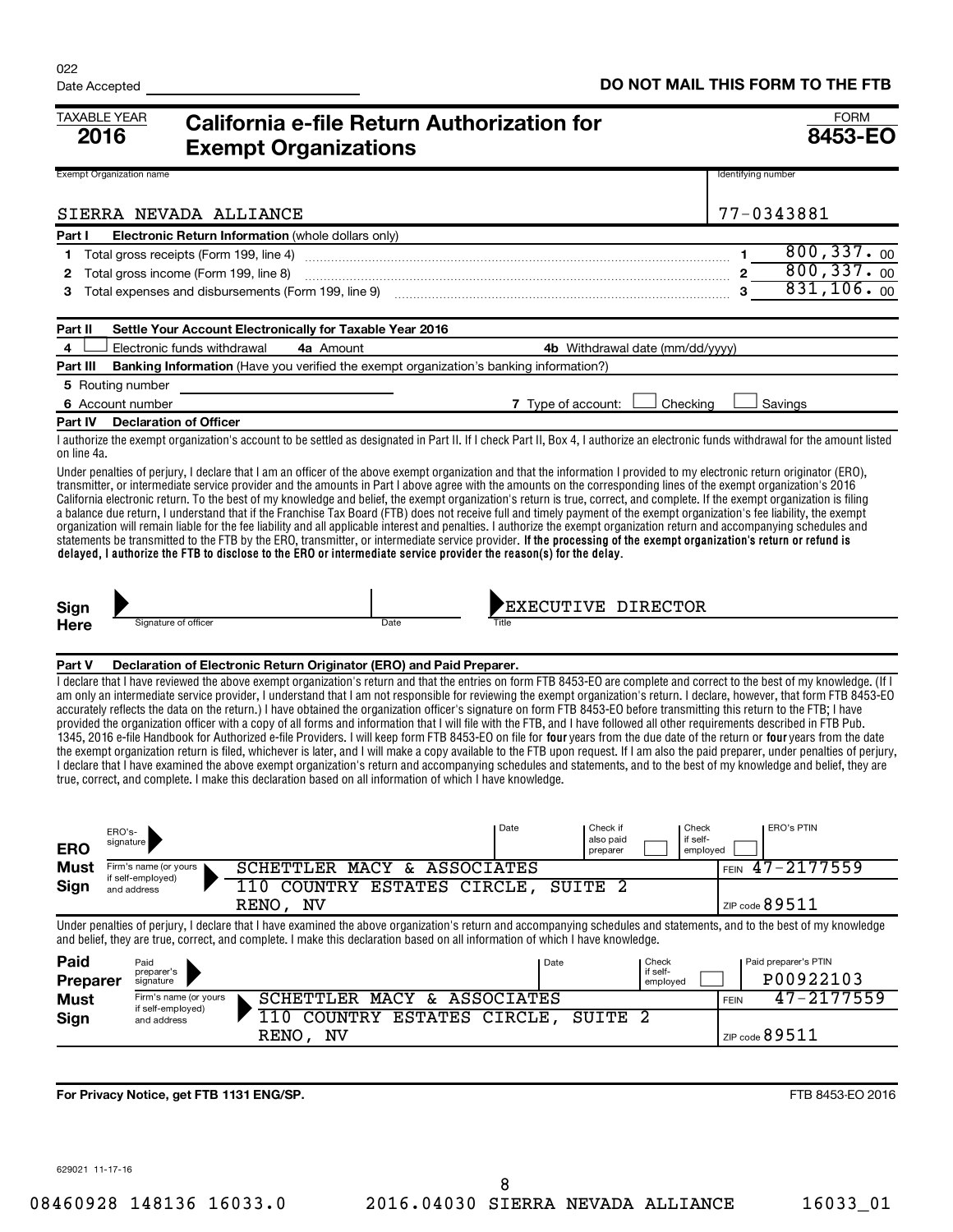**MAIL TO: Registry of Charitable Trusts P.O. Box 903447 Sacramento, CA 94203-4470**

**http://ag.ca.gov/charities/**

#### **ANNUAL REGISTRATION RENEWAL FEE REPORT TO ATTORNEY GENERAL OF CALIFORNIA**

**Telephone: (916) 445-2021 Sections 12586 and 12587, California Government Code 11 Cal. Code Regs. sections 301-307, 311 and 312**

**WEB SITE ADDRESS: Failure to submit this report annually no later than four months and fifteen days after the end of the organization's accounting period may result in the loss of tax exemption and the assessment of a minimum tax of \$800, plus interest, and/or fines or filing penalties as defined in Government Code section 12586.1. IRS extensions will be honored.**

| State Charity Registration Number: CT 92916                                                                                                                                                                                                              | Check if:                |                                                                                                            |                         |    |  |  |  |
|----------------------------------------------------------------------------------------------------------------------------------------------------------------------------------------------------------------------------------------------------------|--------------------------|------------------------------------------------------------------------------------------------------------|-------------------------|----|--|--|--|
|                                                                                                                                                                                                                                                          | <b>Change of address</b> |                                                                                                            |                         |    |  |  |  |
| SIERRA NEVADA ALLIANCE<br>Name of Organization                                                                                                                                                                                                           | Amended report           |                                                                                                            |                         |    |  |  |  |
| P.O. BOX 7989<br>Address (Number and Street)                                                                                                                                                                                                             |                          | 1880003<br>Corporate or Organization No.                                                                   |                         |    |  |  |  |
| 96158<br>77-0343881<br>SOUTH LAKE TAHOE, CA<br>Federal Employer I.D. No.<br>City or Town, State and ZIP Code                                                                                                                                             |                          |                                                                                                            |                         |    |  |  |  |
| ANNUAL REGISTRATION RENEWAL FEE SCHEDULE (11 Cal. Code Regs. sections 301-307, 311 and 312)<br>Make Check Payable to Attorney General's Registry of Charitable Trusts                                                                                    |                          |                                                                                                            |                         |    |  |  |  |
| <b>Gross Annual Revenue</b><br><b>Gross Annual Revenue</b><br>Fee                                                                                                                                                                                        | Fee                      | <b>Gross Annual Revenue</b>                                                                                | Fee                     |    |  |  |  |
| Less than \$25,000<br>Between \$100,001 and \$250,000<br>0<br>Between \$25,000 and \$100,000<br>\$25<br>Between \$250,001 and \$1 million                                                                                                                | \$50<br>\$75             | Between \$1,000,001 and \$10 million<br>Between \$10,000,001 and \$50 million<br>Greater than \$50 million | \$150<br>\$225<br>\$300 |    |  |  |  |
| <b>PART A - ACTIVITIES</b>                                                                                                                                                                                                                               |                          |                                                                                                            |                         |    |  |  |  |
| 07/01/2016<br>For your most recent full accounting period (beginning<br>794,576.<br>Total assets \$<br>Gross annual revenue \$                                                                                                                           | ending                   | 06/30/2017<br>) list:<br>$27\overline{1,457}$ .                                                            |                         |    |  |  |  |
| PART B - STATEMENTS REGARDING ORGANIZATION DURING THE PERIOD OF THIS REPORT                                                                                                                                                                              |                          |                                                                                                            |                         |    |  |  |  |
| Note: If you answer "yes" to any of the questions below, you must attach a separate sheet providing an explanation<br>and details for each "yes" response. Please review RRF-1 instructions for information required.                                    |                          |                                                                                                            |                         |    |  |  |  |
| During this reporting period, were there any contracts, loans, leases or other financial transactions between the organization<br>1.                                                                                                                     |                          |                                                                                                            | Yes                     | No |  |  |  |
| and any officer, director or trustee thereof either directly or with an entity in which any such officer, director or trustee had<br>any financial interest?                                                                                             |                          |                                                                                                            |                         |    |  |  |  |
| 2.<br>During this reporting period, was there any theft, embezzlement, diversion or misuse of the organization's charitable property<br>or funds?                                                                                                        |                          |                                                                                                            |                         | X  |  |  |  |
| During this reporting period, did non-program expenditures exceed 50% of gross revenues?<br>3.                                                                                                                                                           |                          |                                                                                                            |                         | X  |  |  |  |
| During this reporting period, were any organization funds used to pay any penalty, fine or judgment? If you filed a Form 4720<br>4.<br>with the Internal Revenue Service, attach a copy.                                                                 |                          |                                                                                                            |                         | X  |  |  |  |
| 5.<br>During this reporting period, were the services of a commercial fundraiser or fundraising counsel for charitable purposes used?<br>If "yes," provide an attachment listing the name, address, and telephone number of the service provider.        |                          |                                                                                                            |                         | X  |  |  |  |
| 6.<br>During this reporting period, did the organization receive any governmental funding? If so, provide an attachment listing the<br>name of the agency, mailing address, contact person, and telephone number.                                        |                          | SEE STATEMENT 8                                                                                            | х                       |    |  |  |  |
| 7.<br>During this reporting period, did the organization hold a raffle for charitable purposes? If "yes," provide an attachment indicating<br>the number of raffles and the date(s) they occurred.                                                       |                          |                                                                                                            |                         | X  |  |  |  |
| Does the organization conduct a vehicle donation program? If "yes," provide an attachment indicating whether the program is<br>8.<br>operated by the charity or whether the organization contracts with a commercial fundraiser for charitable purposes. |                          |                                                                                                            |                         | x  |  |  |  |
| Did your organization have prepared an audited financial statement in accordance with generally accepted accounting<br>9.<br>principles for this reporting period?                                                                                       |                          |                                                                                                            | х                       |    |  |  |  |
| (530)<br>$542 - 4546$<br>Organization's area code and telephone number                                                                                                                                                                                   |                          |                                                                                                            |                         |    |  |  |  |
| Organization's e-mail address    INFO@SIERRANEVADAALLIANCE.ORG                                                                                                                                                                                           |                          |                                                                                                            |                         |    |  |  |  |
| I declare under penalty of perjury that I have examined this report, including accompanying documents, and to the best of my knowledge and belief, it is true,<br>correct and complete.                                                                  |                          |                                                                                                            |                         |    |  |  |  |
| <b>JENNY HATCH</b>                                                                                                                                                                                                                                       |                          | EXECUTIVE DIRECTOR                                                                                         |                         |    |  |  |  |
| Signature of authorized officer<br><b>Printed Name</b>                                                                                                                                                                                                   | Title                    | Date                                                                                                       |                         |    |  |  |  |
| י מרמרה                                                                                                                                                                                                                                                  |                          |                                                                                                            |                         |    |  |  |  |